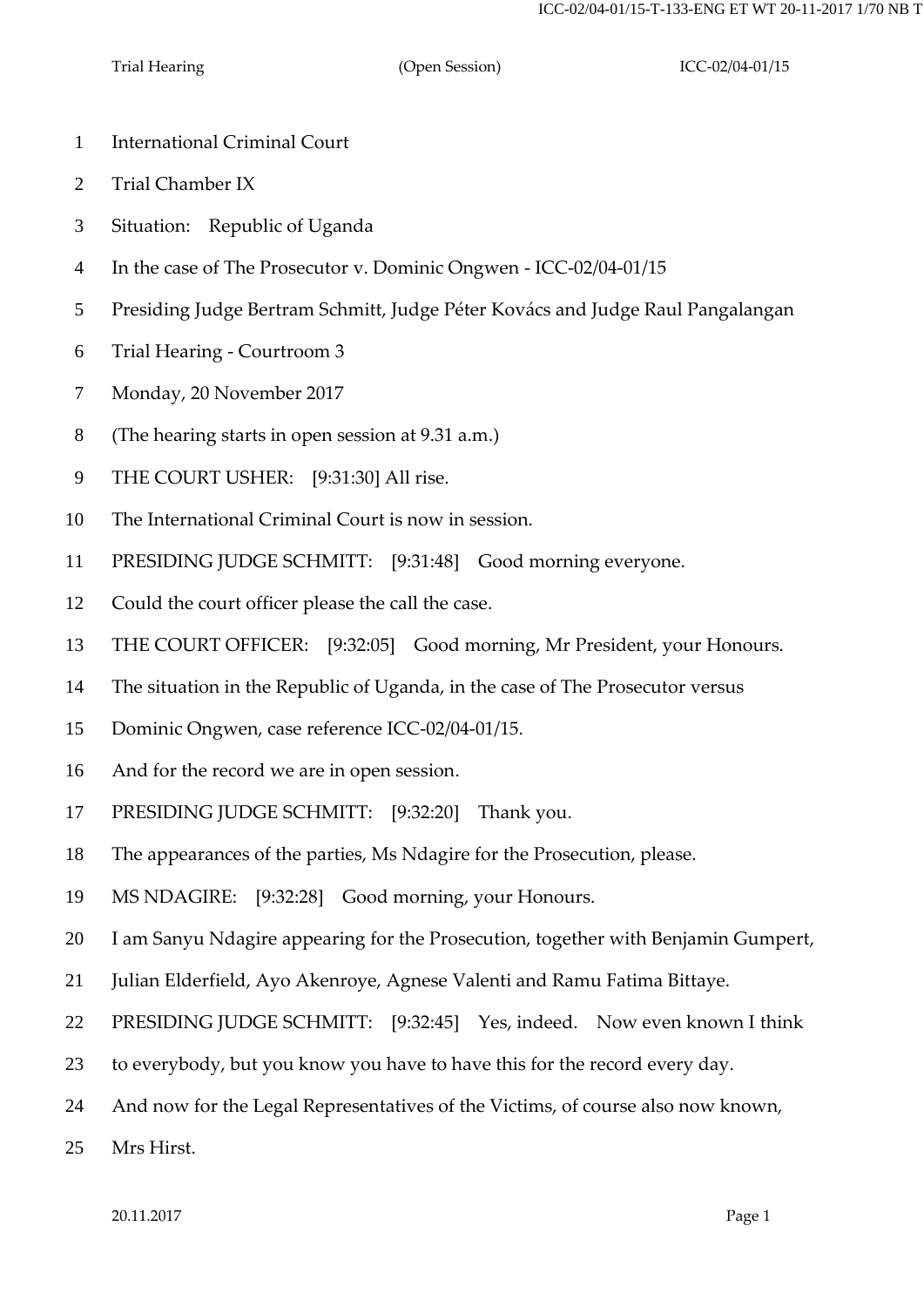- MS HIRST: [9:33:00] Good morning, Mr President, your Honours. My name is
- Megan Hirst, with me today James Mawira and Anushka Sehmi.
- PRESIDING JUDGE SCHMITT: [9:33:07] And for the other team of the Legal
- Representatives.
- MR NARANTSETSEG: [9:33:10] Good morning, Mr President, your Honours,
- Orchlon Narantsetseg for the Common Legal Representative. Thank you.
- PRESIDING JUDGE SCHMITT: [9:33:14] Thank you.
- And for the Defence, Mrs Bridgman.
- MS BRIDGMAN: [9:33:16] Good morning, Mr President and your Honours.
- Abigail Bridgman together with Krispus Ayena Odongo, Roy Kitur, Salma Khamala,
- Tibor Bajnovic, and our client Mr Ongwen.
- PRESIDING JUDGE SCHMITT: [9:33:29] Thank you, Mrs Bridgman.
- The Prosecution turns now to -- and we should not forget Mrs Adeboyejo is now also
- entering the courtroom, so she will also be on the record.
- The Prosecution is now calling Witness P-304 as its next witness.
- And now finally we turn to you, Mr Witness. Mr Amodo, good morning.
- WITNESS: UGA-OTP-P-0304
- (The witness speaks Lango)
- THE WITNESS: [9:33:58] (Interpretation) Good morning.
- PRESIDING JUDGE SCHMITT: [9:34:00] You're going to testify before the
- International Criminal Court, and on behalf of the Chamber I would like to welcome
- you in the courtroom.
- THE WITNESS: [9:34:09] (Interpretation) Thank you.
- PRESIDING JUDGE SCHMITT: [9:34:10] Mr Amodo, you have a card in front of
- you with the oath. Could you please be so kind to read out loud this oath.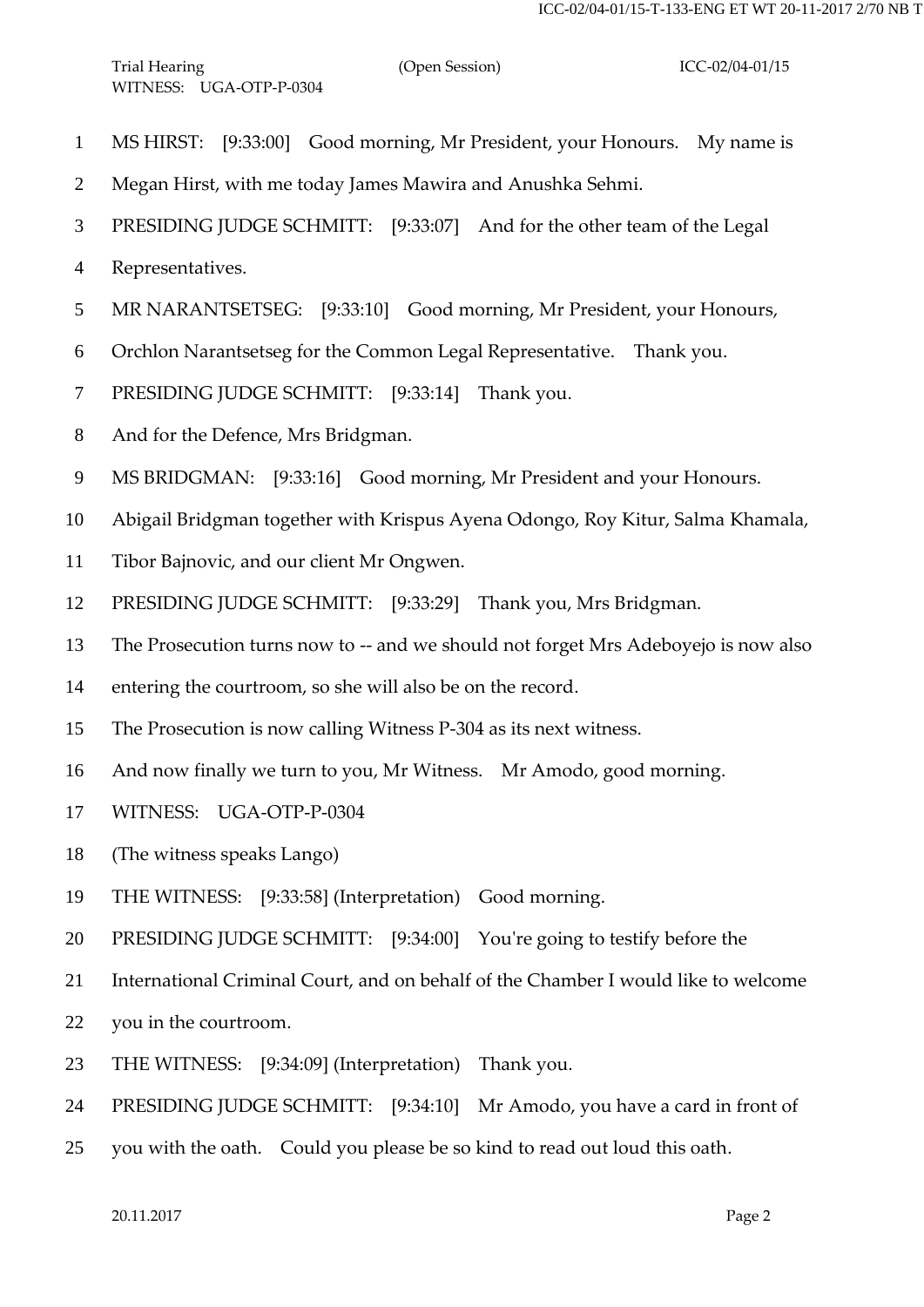- THE WITNESS: [9:34:34] (Interpretation) I have the card but I do not know which one exactly.
- PRESIDING JUDGE SCHMITT: [9:34:39] So perhaps court usher could help you.
- It's no problem. Just wait a second. We will show you what it is.
- Thank you, madam usher.
- So this is now the card that you have in front of you with the oath and would you
- please be so kind to read it out loud.

THE WITNESS: [9:35:15] (Interpretation) The oath: I swear to tell the truth, the

whole truth and nothing but the truth.

10 I have read it.

PRESIDING JUDGE SCHMITT: [9:35:38] Exactly. Thank you very much. And it

has also been interpreted. You are now sworn in, Mr Amodo. And when I say

"interpreted" this leads me to some practical matters that I would like to address with

- you. Everything you say here in the courtroom, and everybody else, is being
- translated, and to allow for the interpretation we need some time, we have to speak a

little bit slower than perhaps we would normally do, and we would have to speak

clear and into the microphone.

If you have any questions yourself, Mr Amodo, please raise your hand so that we

know that you want to address us and we will give you then the word.

I think that's enough for the preliminaries and we turn now to the examination by the

Prosecution.

- I give Mrs Ndagire the floor.
- MS NDAGIRE: [9:36:30] Thank you, your Honour.

QUESTIONED BY MS NDAGIRE:

Q. [9:36:38] Good morning, Mr Amodo.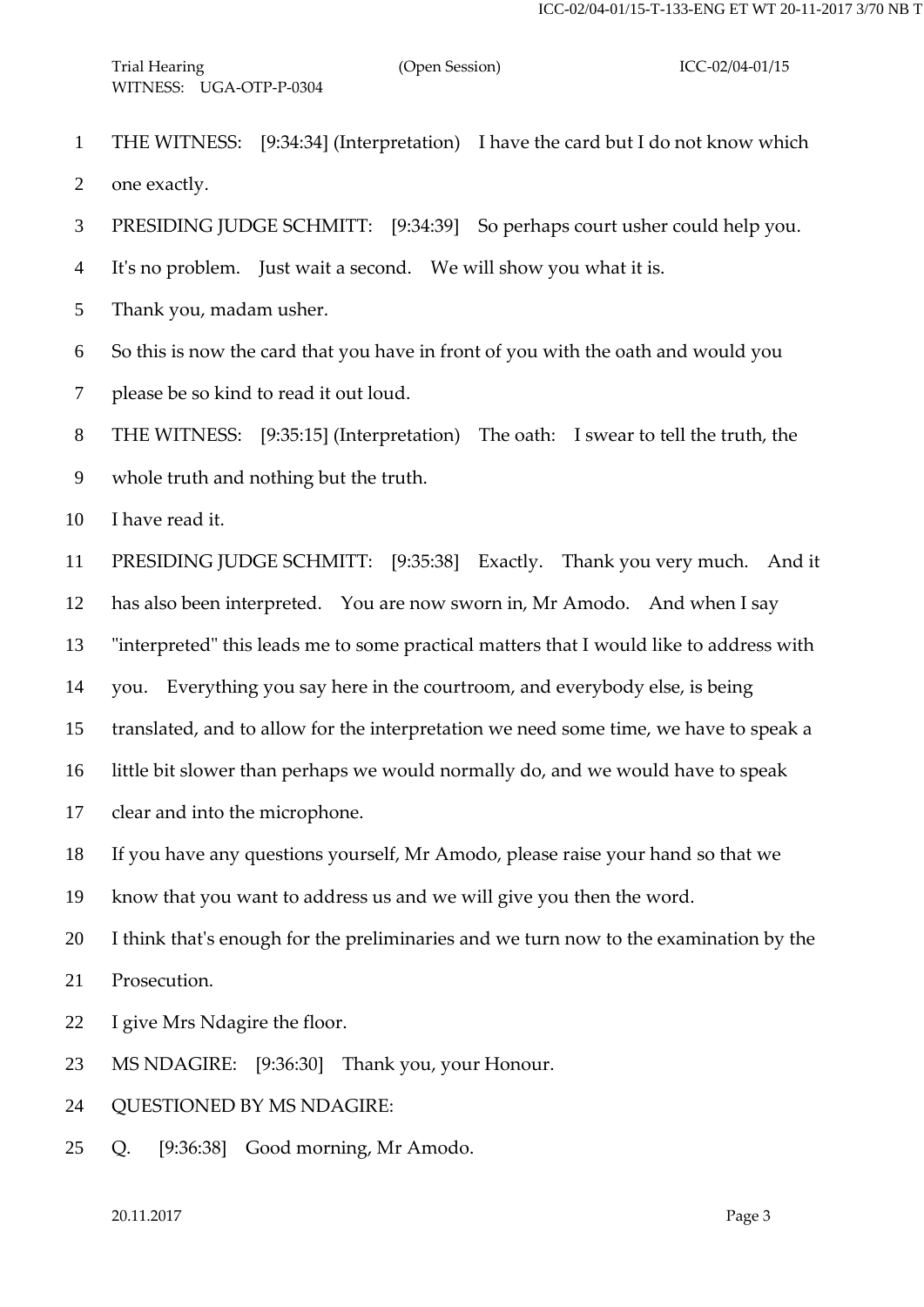- A. [9:36:40] Good morning.
- Q. [9:36:41] We have met before. I will ask you a few questions this morning on
- behalf of the Prosecution.
- Where were you living in 2003, Mr Amodo.
- A. [9:37:01] In 2003 I was living in Abok.
- Q. [9:37:16] And where in Abok were you living?
- A. [9:37:28] I was living in a village called Adyelopoo.
- Q. [9:37:45] Did you remain living in Adyelopoo throughout 2003?
- A. [9:37:49] Yes.
- PRESIDING JUDGE SCHMITT: [9:37:50] Perhaps, simply for the record we
- should -- I ask the witness: What is your full name, Mr Amodo?
- THE WITNESS: [9:38:04] (Interpretation) My name is Amodo Charles.
- PRESIDING JUDGE SCHMITT: [9:38:07] Thank you.
- And I think, Mrs Ndagire, we should also ask him where -- when are you born,
- Mr Amodo?
- THE WITNESS: [9:38:21] (Interpretation) I was born in 1974.
- PRESIDING JUDGE SCHMITT: [9:38:29] Do you know the exact date of your
- birth?
- THE WITNESS: [9:38:37] (Interpretation) Yes. That was the date that my parents
- told me that I was born in this year.
- PRESIDING JUDGE SCHMITT: [9:38:47] I have here a former statement and there
- it says it was 4 June 1974. Is this the date that you have been told by your parents
- that you were born?
- THE WITNESS: [9:39:02] (Interpretation) Yes, that's it.
- PRESIDING JUDGE SCHMITT: [9:39:05] Thank you. And where did you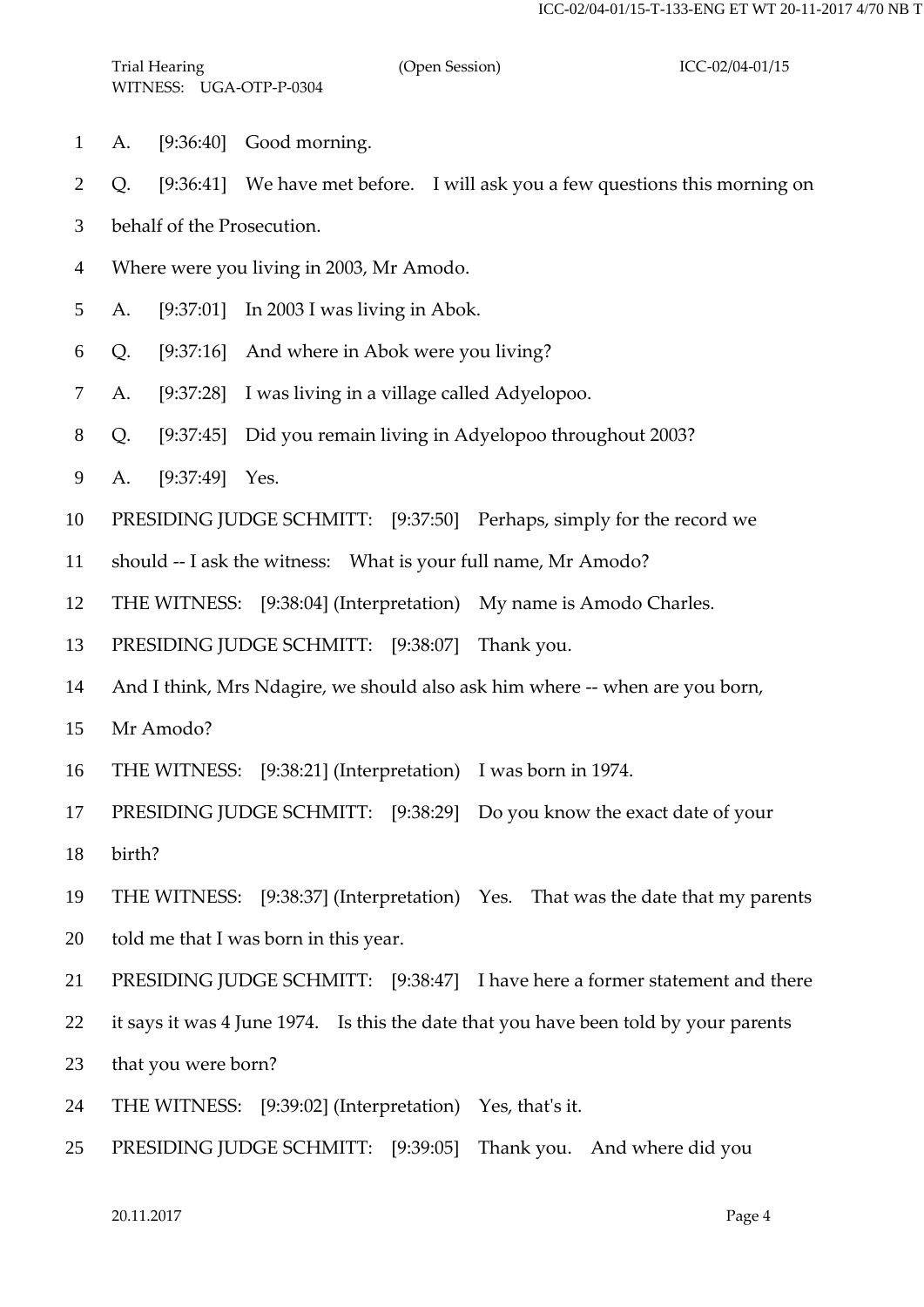currently live?

THE WITNESS: [9:39:17] (Interpretation) Currently I live in Abok sub-county, the

same village of Adyelopoo.

PRESIDING JUDGE SCHMITT: [9:39:24] Thank you.

I think that would be enough. Mrs Ndagire, please continue.

MS NDAGIRE: [9:39:30]

Q. [9:39:33] Mr Amodo, you said you continued living in Adyelopoo

throughout 2003. What about 2004, where were you living in June 2004 specifically?

A. [9:40:09] In June, in June I did not continue living in Adyelopoo. The reason I

did not continue living there because of the attack on the camp, that is why I did not

continue living in Adyelopoo.

Q. [9:40:40] Which camp are you referring to, Mr Amodo?

A. [9:40:50] Abok camp in 2004.

Q. [9:40:56] And when did you move to this camp?

 A. [9:41:11] I went to the camp in 2003. In 2004 -- by 2004 I was already in the camp.

Q. [9:41:26] And why did you move to this camp?

A. [9:41:40] I went to the camp because of the LRA rebels.

Q. [9:41:50] What had the LRA rebels done to cause you to move to the camp?

A. [9:42:16] The reason we went to the camp was because the LRA rebels were

capturing people, killing them, beating them up and also taking away their chicken.

Q. [9:42:31] Do you know if the LRA had another name?

A. [9:42:49] In the past the name that I would hear them referred to was Bookec.

That was the name that I would hear in the past. But I did not know the meaning of

Bookec. I would just hear them referred to as such.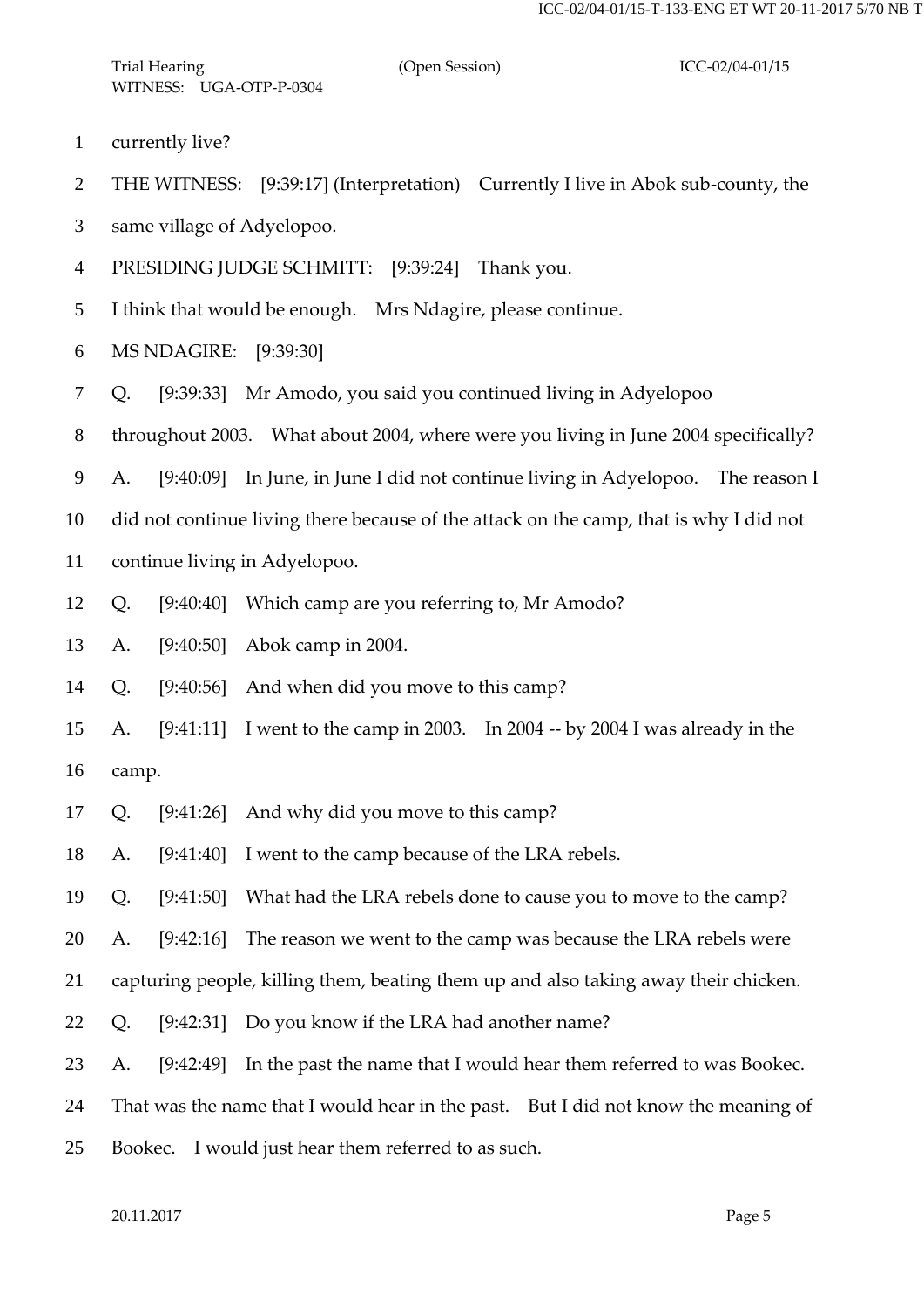- Q. [9:43:13] And had you ever met the Bookec before?
- A. [9:43:29] Previously I had not met them.
- MS NDAGIRE: [9:43:53] Your Honour, could I ask the witness (Overlapping
- speakers)
- PRESIDING JUDGE SCHMITT: [9:43:57] Of course. Of course. This suggests
- itself. Paragraph 12.
- MS NDAGIRE: [9:43:59]
- Q. [09:43:59] Mr Witness, I would like you to clarify a portion of your statement
- when you were interviewed by the Office of the Prosecutor, the investigators.
- In your statement, and the ERN of the document is UGA-OTP-0261-0233 at page 0235,
- paragraph 12, and I will quote what you said, Mr Witness:
- "At around the beginning of 2002 I was captured from my home by a group of nine
- Kony rebels called Bojokech and taken into the bush."
- Can you confirm whether this is the truth, Mr Witness?
- A. [9:44:53] Yes, that happened.
- PRESIDING JUDGE SCHMITT: [9:44:55] How long had you been abducted at that
- 17 time; do you recall that?
- THE WITNESS: [9:45:06] (Interpretation) In 2002 I was abducted, but we were
- released along the way because those people would not take people further away.
- So when I returned, I was taken to the barracks with the soldiers.
- PRESIDING JUDGE SCHMITT: [9:45:34] Thank you.
- MS NDAGIRE: [9:45:37]
- Q. [9:45:39] And can I confirm, Mr Witness, whether these Bojokech that you
- referred to in your statement are also the Bookec, or are they different?
- A. [9:46:02] Bookec or Bojokech is similar, because Lango refers to them as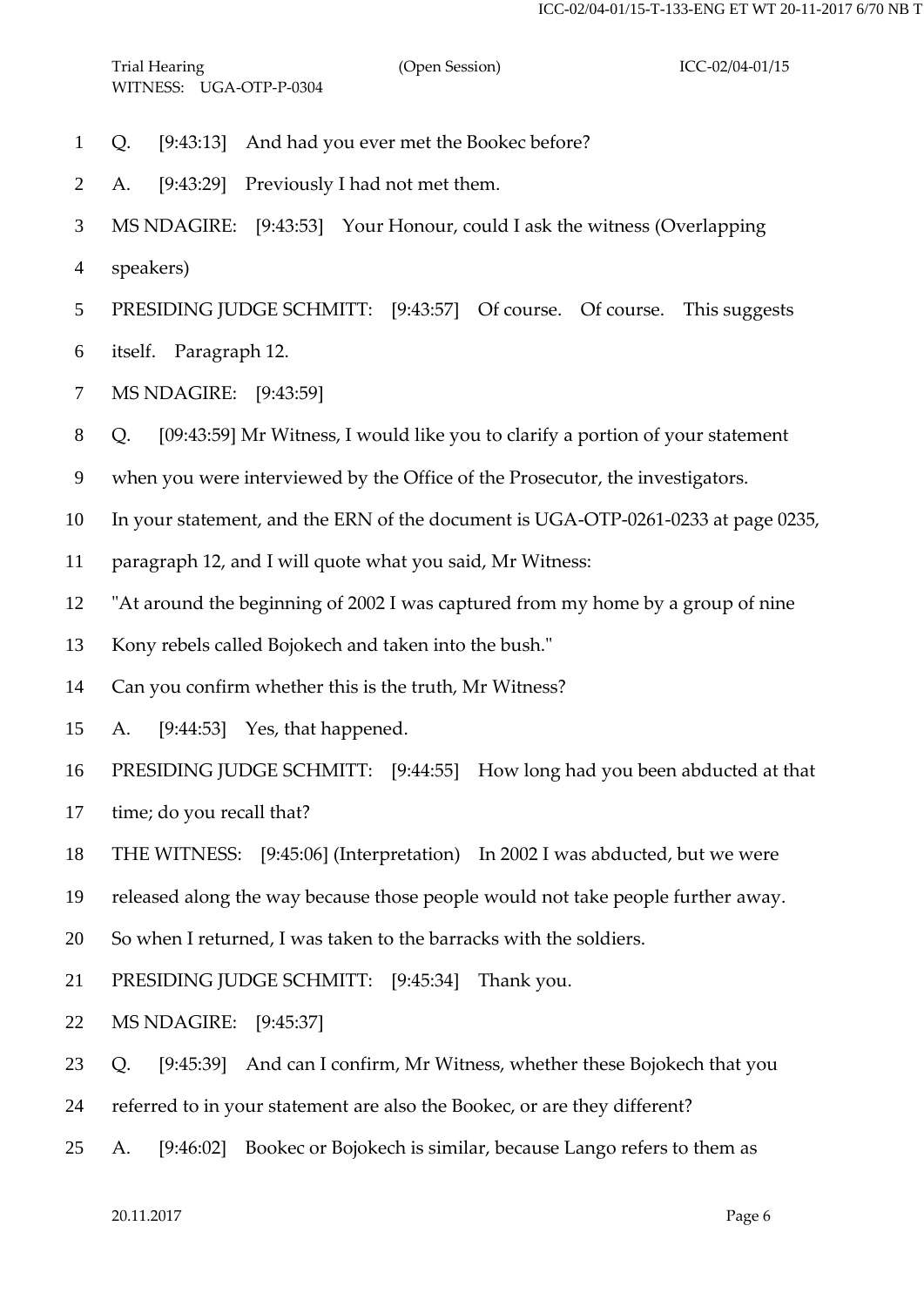Bojokech but Acholi refers -- calls them Bookec. But it's the same word meaning the

same thing.

Q. [9:46:21] Thank you for explaining that.

So at page 5 of this morning's transcript you said the reason you did not continue

living in Adyelopoo was because of the attack on the camp. And I would like you to

- take us to this attack. When did it happen?
- A. [9:46:58] This group in 2003, 2004, especially around 2003, I do not very much

now recall, but I only recall the one of 2004 which is the one that I very vividly

remember.

PRESIDING JUDGE SCHMITT: [9:47:19] I think we want to talk about this one,

yeah.

MS NDAGIRE: [9:47:22]

Q. [9:47:23] Please, Mr Witness, tell us about the attack of 2004.

A. [9:47:38] I do recall that in 2004 Abok camp was attacked. The attack was on

a Tuesday at about late in the evening. It was now getting dark. At around that

time we heard reports that, reports that were moving around, rumours of some

strange soldiers or -- who were on the other side at the signpost, opposite the signpost

of Abok primary school, but they were not very clear.

Shortly after that we heard gunshots in the camp. There was confusion, people were

running up and down. It was not possible to know exactly who were these soldiers.

In the midst of the confusion people got injured. There were also deaths. That was

Tuesday around -- late in the evening.

After that, I was sleeping in a certain house and I was sleeping in a particular store in

 that house. These soldiers enters my house and I was captured. They captured me while I was still inside.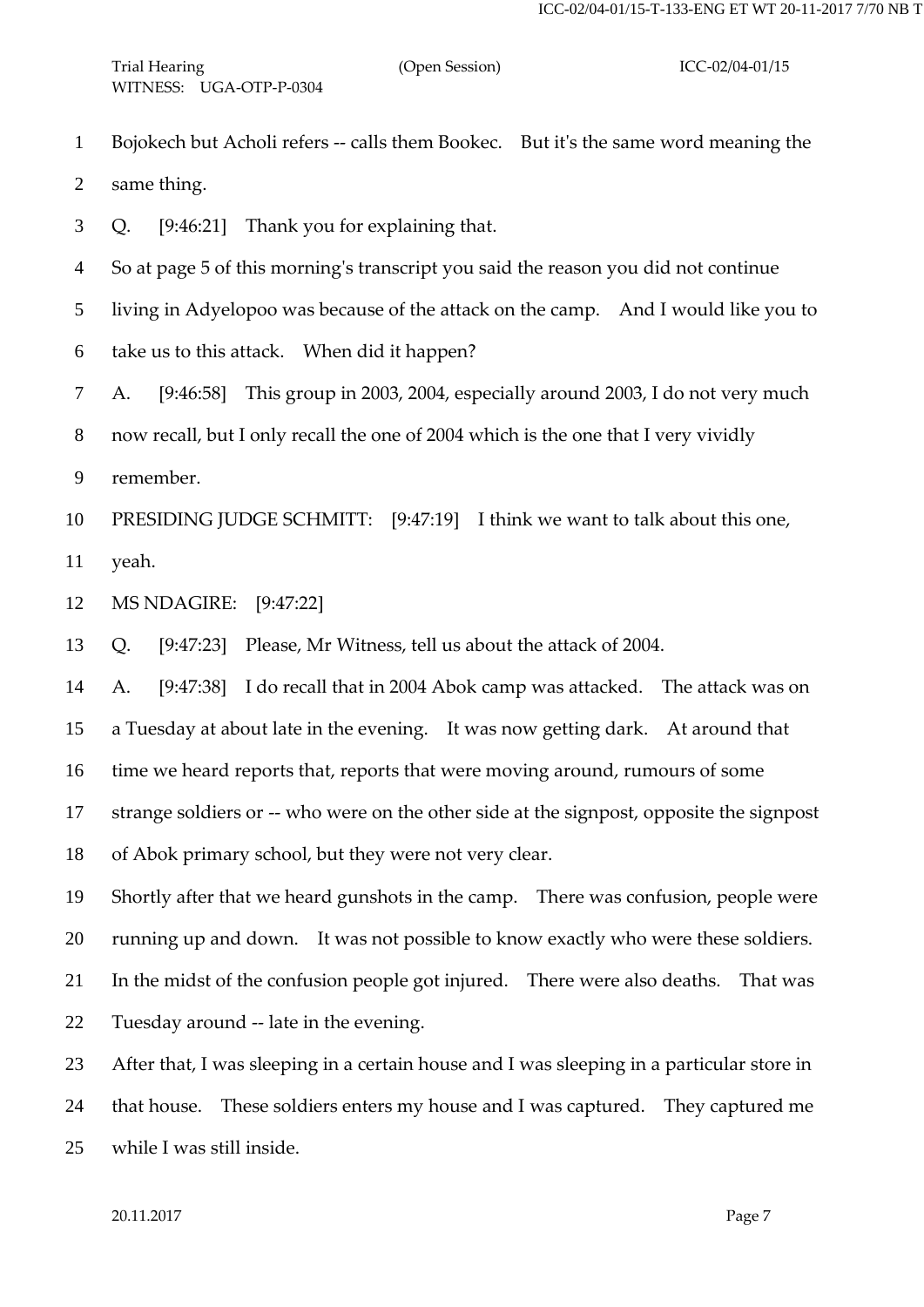# Trial Hearing (Open Session) ICC-02/04-01/15 WITNESS: UGA-OTP-P-0304

 Then they brought me outside. So when I came out I found the whole place outside was very bright, gunshots were going on, fire was burning all around, everything, there was a lot of noise, everything I would hear. These people gave me some luggage to carry. My wife came out and ran away. So after they gave me the luggage to carry I see the -- in front of the house where I was was all full of rebels, it was difficult now for me to move anywhere.

 The soldiers there had also ran away, the rebels had overpowered them. So they gave us the luggage, the things that they looted from the camp, they gave us to carry. I was given sesame and the bag was weak, the bag which contained the sesame was weak and it broke in front of that house. My items that were in the house were all scattered and destroyed. We started moving, we moved throughout the Abok camp trying to -- as they were trying to look for exit out of the camp. Then they got some open space so that they would use that as their exit.

 That same night it was not very possible to know exactly who is who, but of the people that I knew who were from the camp, the ones that I was moving along with that night, I couldn't exactly know because it was dark.

 In that same night as we were moving, the movement, our movement became very difficult because people who were abducted were very many. They were also very many and there were very many items to carry, so it was a bit difficult to walk. The first barrack, the soldiers that were in the first barrack ran away and the rebels came in the second barracks and the soldiers also ran away. Then they came -- they exited the camp from a place called Dwaliro which goes to Akello Alyek. That is where we passed from, then went to Lalogi at a place called Alogi. Then after Lalogi we continued, but wherever we went after that I now do not -- I do not know because that was already in Acholi area.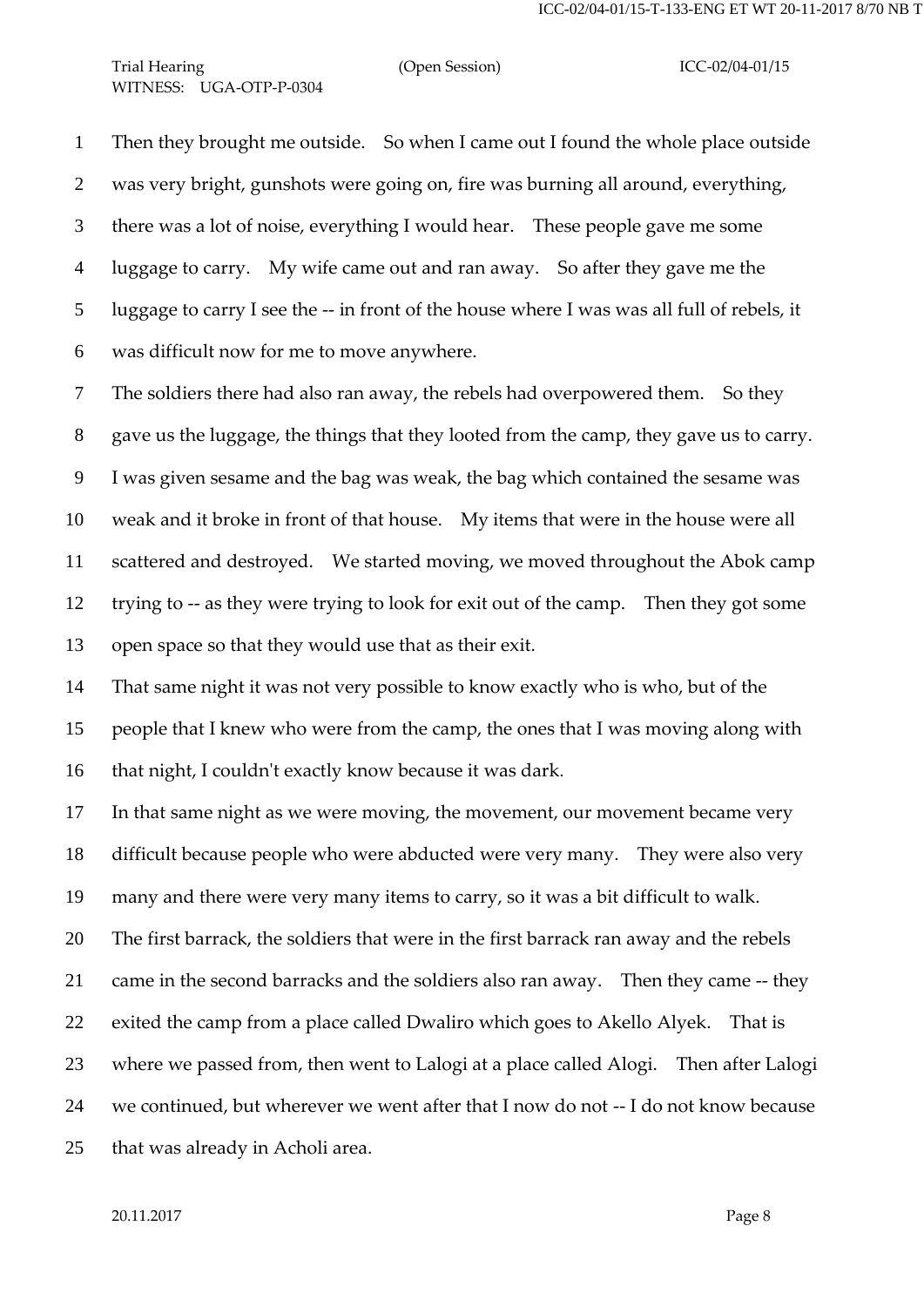PRESIDING JUDGE SCHMITT: [9:54:53] Perhaps we can make a short break here

and you ask the questions that relate to the narration that we have heard now so that

we split it a little bit.

Thank you for the moment, Mr Witness, I think Mrs Ndagire will have some

clarifying and additional questions on that what you have already told us.

I would also have some but I wait what you are going to explore.

MS NDAGIRE: [9:55:20]

Q. [9:55:21] Mr Witness, at page 8 of this morning's transcript you stated that you

heard reports that were moving around, rumours of some strange soldiers. Who

were these soldiers that you heard rumours about?

 A. [9:55:53] For the past, in the past there were two ways we would recognise government soldiers and the rebels. How we would know these were government soldiers or these were rebels, the army intelligence, there was army intelligence that coordinates the civilian population and the army, and how they would dress, they would dress up smartly. And if there is a problem the PRA, the PRA of the army would inform the people, they would inform us that there is all the rebels around. That is how we would get information.

Q. [9:57:05] And where were these army soldiers stationed at Abok?

 A. [9:57:24] The barracks in Abok was actually in the middle, in the centre of Abok. It was not far away.

Q. [9:57:35] Mr Witness, I'm going to ask you to look at a document.

And this is tab 3 of the Prosecution binder, and the unredacted version may be

displayed as well in the gallery on the screen.

Mr Witness, I don't know if you can see a document on the screen in front of you.

A. [9:58:31] I do not know which one is -- the one on the left?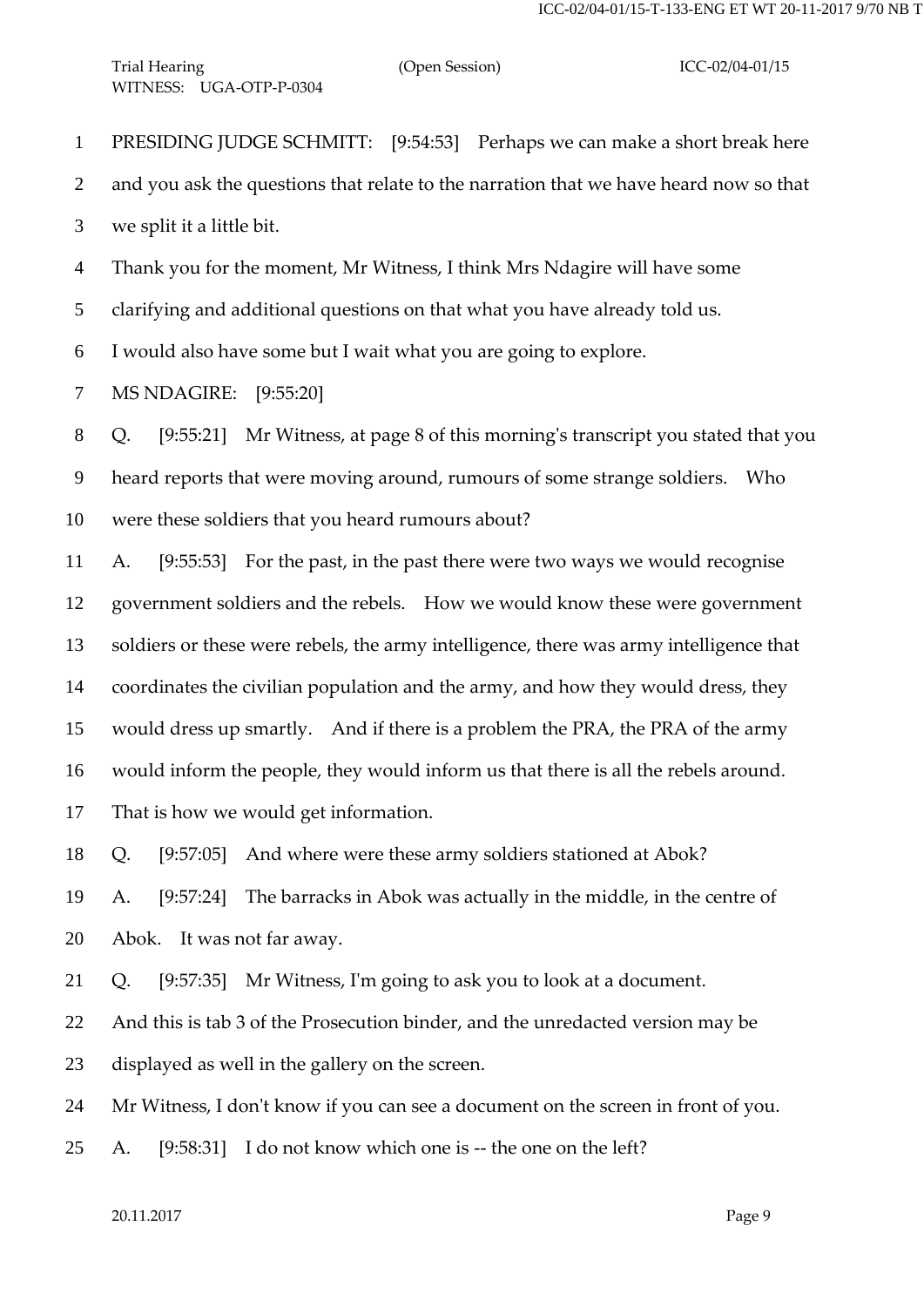Q. [9:58:37] There's a screen that's right in front of you. You should be able to see --

A. [9:58:41] Yes, I can see it.

Q. [9:58:46] Mr Witness, do you recognise this document?

A. [9:59:10] The one which I drew?

PRESIDING JUDGE SCHMITT: [9:59:14] That is indeed a confirmation, I would

say. It's exactly this one, Mr Amodo.

MS NDAGIRE: [9:59:22]

Q. [9:59:22] When did you draw this document, Mr Amodo?

A. [9:59:30] The map of Abok, I was given a paper just like the one in front of me

to confirm if indeed I was abducted by the rebels. So for me to confirm, I drew this

map indicating the -- where I was as Abok centre, also the location of the barracks.

 The roads, this road junction, which road goes to which place. So I confirm this as evidence.

Q. [10:00:26] Mr Witness, you spoke of a set of barracks where the army soldiers

were stationed. Could you describe for us where on this map these soldiers were

stationed at the time you were there in June of 2004?

 A. [10:00:47] The barracks, there was a barracks near the river. You leave -- you pass by Ngai road and then there was a big barracks up. On the corner of the road going to Lalogi and Bar-Rio, there was a big barracks there.

Q. [10:01:30] And, Mr Witness, when I look at the map from the description

you've given, is that the barracks that you labelled barrack number 2?

A. [10:01:47] Yes, it is.

Q. [10:01:51] And for the record, I forgot to give the ERN of tab number 3. It's

UGA-OTP-0261-0244.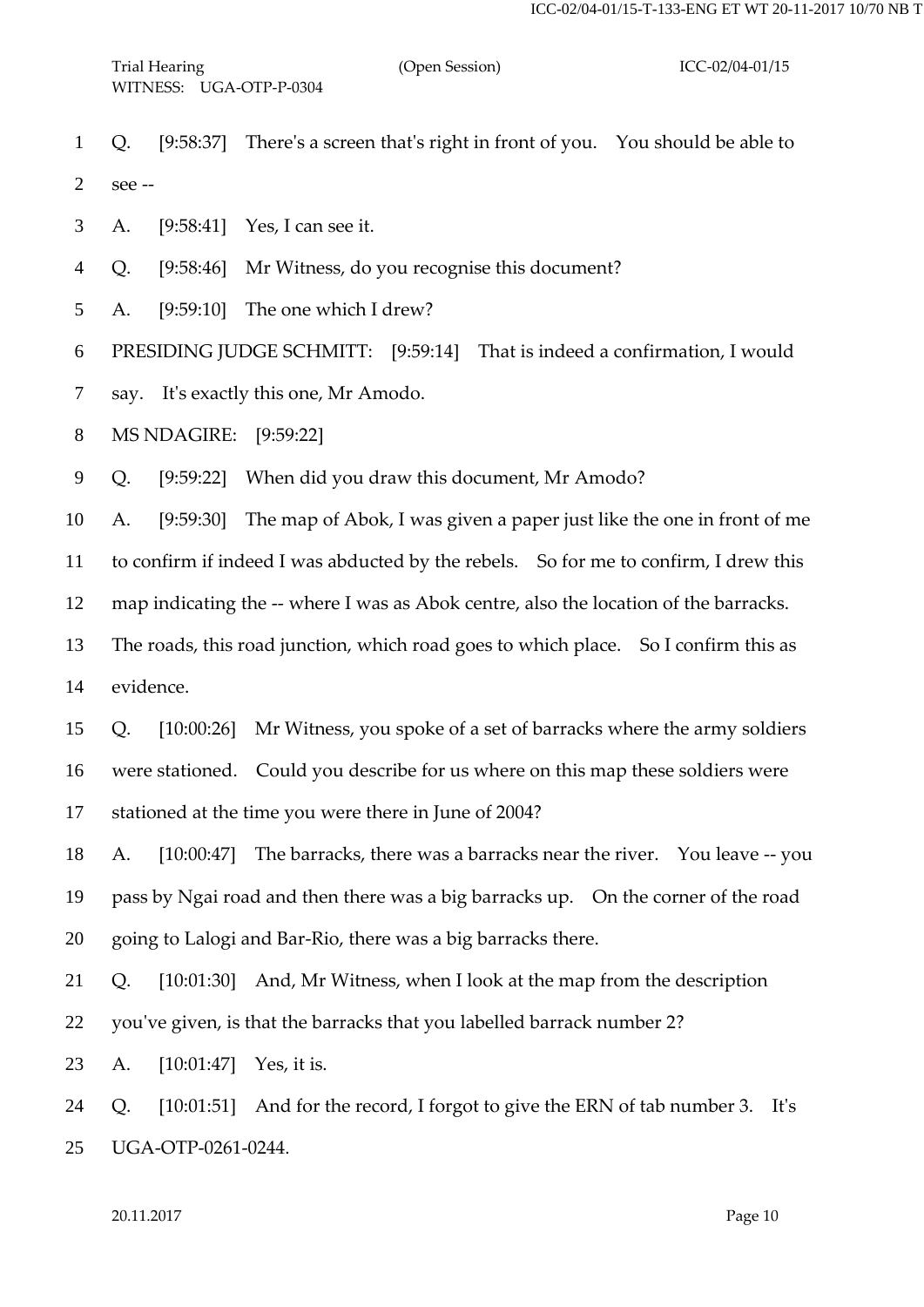- Mr Amodo, what about the barrack that's on the lower part of the document. If you
- look to the lower bottom on your extreme left, you wrote barrack number 1. Were
- there any soldiers in these barracks on June of 2004?
- A. [10:02:30] Yes, there were soldiers.
- PRESIDING JUDGE SCHMITT: [10:02:48] Mr Amodo, aside of where you wrote
- barrack number 1, we are still on the bottom to the left side, there is a big building
- 7 there, a big house with an  $X$  on top. What building is this?
- THE WITNESS: [10:03:10] (Interpretation) That is -- that was a store. A storage.
- 9 PRESIDING JUDGE SCHMITT: [10:03:28] And could you indicate for us where
- you were when you were abducted from your house, where your house were?
- Could you tell us where this was on the drawing?
- THE WITNESS: [10:03:52] (Interpretation) The house is at the junction from the
- road from corner Ngai and the roundabout, and then you go down towards Iceme, at
- that junction. I was in the house that was close to the roundabout from corner Ngai,
- at the junction there is a roundabout and then going down to Iceme, so my house was
- around there.
- PRESIDING JUDGE SCHMITT: [10:04:29] Thank you. I think we can follow this relatively good.
- So, Mrs Ndagire, please continue.
- MS NDAGIRE: [10:04:36]
- Q. [10:04:36] And, Mr Witness, towards the bottom of the same document, below
- the barrack number 1 there is a big mark in bold that looks like an X with an arrow
- going through it. Do you see that mark?
- A. [10:05:16] I am looking at it. I'm trying to find it.
- Q. [10:05:22] It's in the bottom left-hand corner of the map, right at the bottom,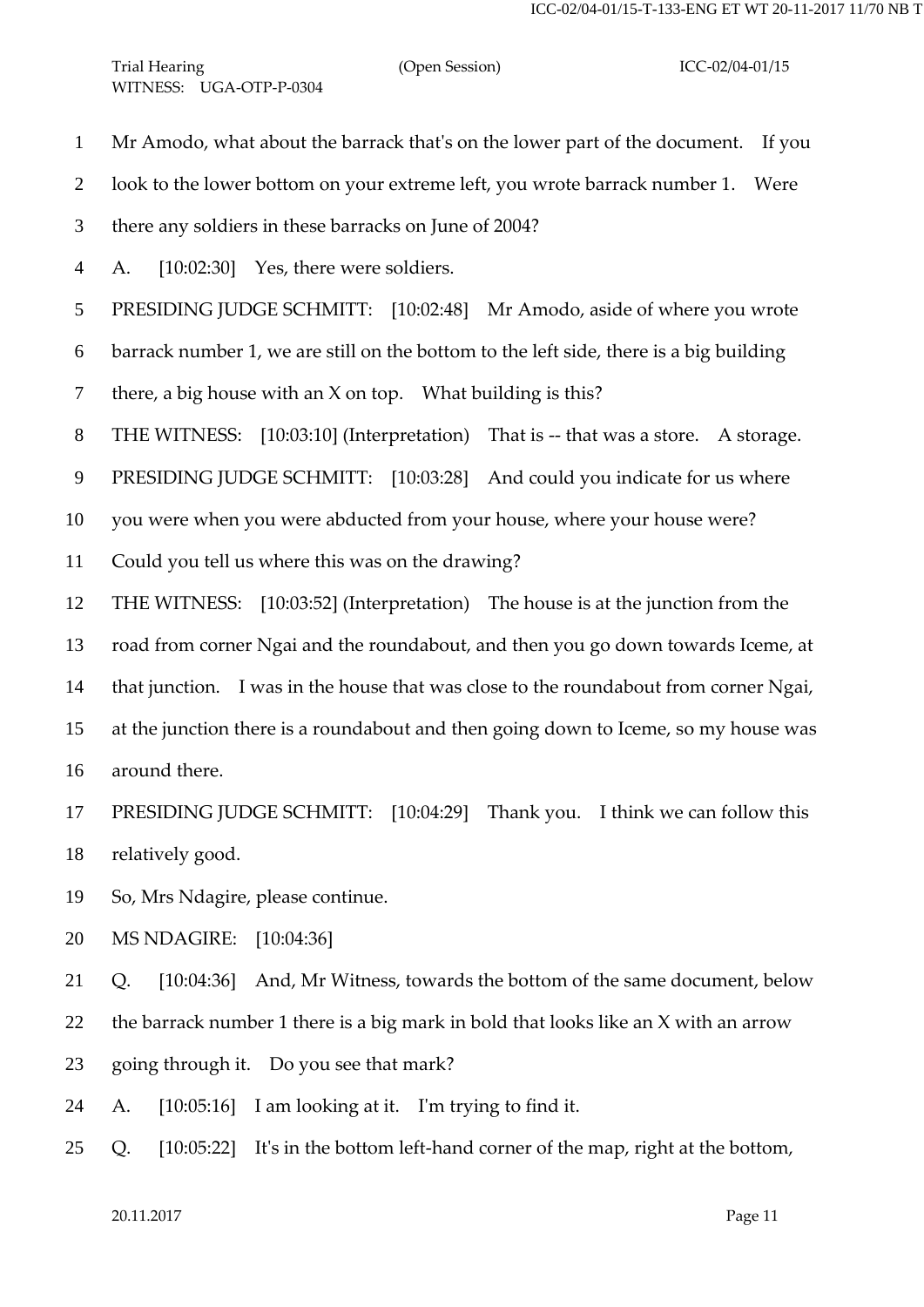the extreme left of the map. Do you see it now?

A. [10:05:42] Yes, I do.

Q. [10:05:48] What is that mark and what does it mean?

A. [10:06:08] That is the direction where I was, where there is a -- that is where

I was. And that's why I made that distinction, to show that that is -- that was where

I was.

PRESIDING JUDGE SCHMITT: [10:06:43] I think there has been a

misunderstanding with my last question, the answer to my last question. So you

told us, Mr Amodo, that you were abducted from your house, and you said a couple

of minutes ago when I asked you that this house was -- I understood it like that; it

might be that I misunderstood it -- at the corner a little bit looking down of the road

Ngai and Iceme. And you say now that, where the arrow with the X is, there you

have been, that would not be the same place. So perhaps you can help us to

understand where you had been when you had been abducted from your house.

THE WITNESS: [10:07:42] (Interpretation) When you come from Ngai to go to my

home, if you look at the direction of Alogi, there is a big store. Next to the store

there is a corrugated iron roof house, and when you go down you go towards the

quarter guard where the soldiers were based. You leave that place, and that's where

 you find the corrugated roof, on the left, and that is where, that's where I was. That's 20 where the X is, the place where the  $-$  the place where the X is is a lock-up.

 PRESIDING JUDGE SCHMITT: [10:08:42] You know, I always point out that I'm more analogue in things, but I understand that we could ask the witness to marker it on the screen. Perhaps you can help the witness with that, so he simply, with the red pen, if this is possible, red electronic pen, of course, could indicate that. Would that be possible? I think that is simpler than to guess what is meant. I also think it's of a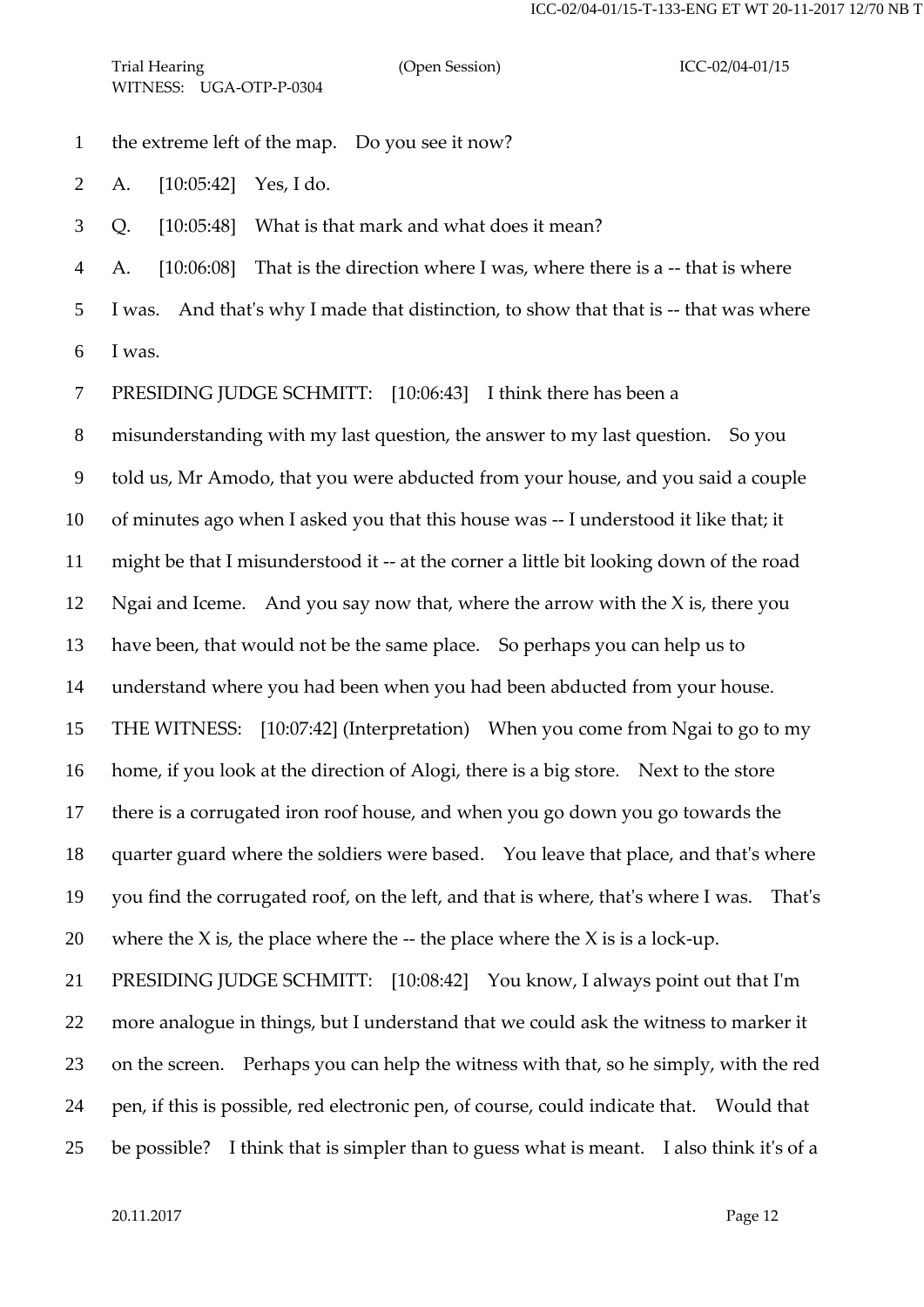- certain relevance and significance because, when it comes to observations, you always
- have to know where the people were if they could observe, what they observed, and

so on and so forth.

Mr Witness, could you please indicate with this pen where you were when you were

abducted, where your house was.

THE WITNESS: [10:10:04] (Interpretation) I was --

PRESIDING JUDGE SCHMITT: [10:10:14] So to speak, an amendment of your

drawing, of your initial drawing. We don't need it exactly, just that we have an idea

where this was. We know this is a drawing and the proportions might be different

than in reality, but simply that we have an idea where it was.

THE WITNESS: [10:11:02] (Interpretation) There is Ngai; there's Abok centre.

I was in that area, in the vicinity of that area. There was a corrugated iron roof house,

roofed house. Hold on a second. Here it is. This is where I was.

PRESIDING JUDGE SCHMITT: [10:11:28] And perhaps you can indicate it with a

pen, with the help of madam court usher.

THE WITNESS: [10:11:47] (Interpretation) This is it.

PRESIDING JUDGE SCHMITT: [10:11:52] Feel free to mark it on the screen. A bit

complicated, that looks complicated. Or we go back to the copy. A second expert

arrives, and I think we will solve it soon. And we are not in a hurry, so it's okay.

No problem.

- THE WITNESS: [10:13:14] (Interpretation) This is it.
- MR AYENA ODONGO: [10:13:22] Your Honour, maybe I could guide him.
- PRESIDING JUDGE SCHMITT: [10:13:26] Do you have any complaints,

Mr Gumpert?

MR GUMPERT: [10:13:30] Well, I'm sure my learned friend's intentions are of the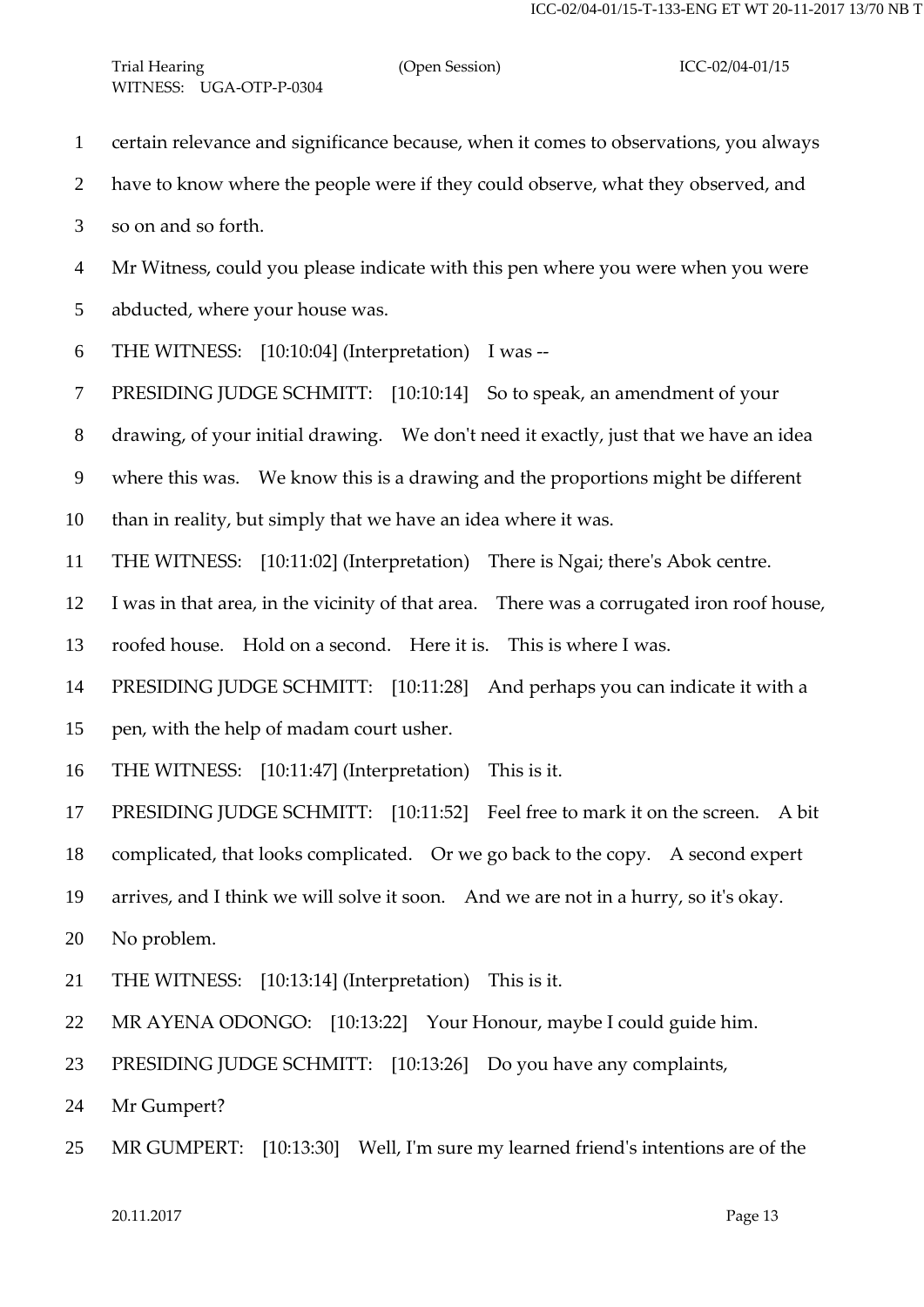very best. I think the witness can know where he was.

PRESIDING JUDGE SCHMITT: [10:13:40] I think with guidance we have

understood that he did not want to move him to a certain -- we give it a try now,

I think. We have two people there. It should be solved. And, if not, we

simply -- yes, of course. I thought I had, for once, I had a good digital idea, and now

it turns out that we could have referred from the outset to the analogue paper,

perhaps. Simply, if we can't solve it very soon, simply, we give a copy of his

drawing and then he can mark it, like we always -- like I would do it, for example,

with a red pen, and then this can be displayed on the screen.

THE WITNESS: [10:14:22] (Interpretation) This is it.

PRESIDING JUDGE SCHMITT: [10:14:33] We all assume that Mr Ayena would

have the best intentions, of course.

THE INTERPRETER: [10:14:37] Your Honour, could I just make a suggestion.

 Please, maybe you could instruct him to write on the screen because he seems to be afraid to do that.

 PRESIDING JUDGE SCHMITT: [10:14:45] Feel free, absolutely free, Mr Amodo, to write on the screen. I know this is unfamiliar, and this would also be

unfamiliar -- I think I could speak for all Judges here on the Bench, to do that. But

feel free just to write on the screen. That's no problem. And he has to be assisted,

and if this does not function, he gets a copy now, now he gets a copy, and he will

indicate it like we did it in the old times. And then we have also evidence on the

record.

Do we have a copy free? Yes. Mr Gumpert is willing to provide a copy. And,

Mr Witness, I think we simplify the whole thing. You get a copy, and there you

simply, with a red pen, you make an X or whatever you want to show us where you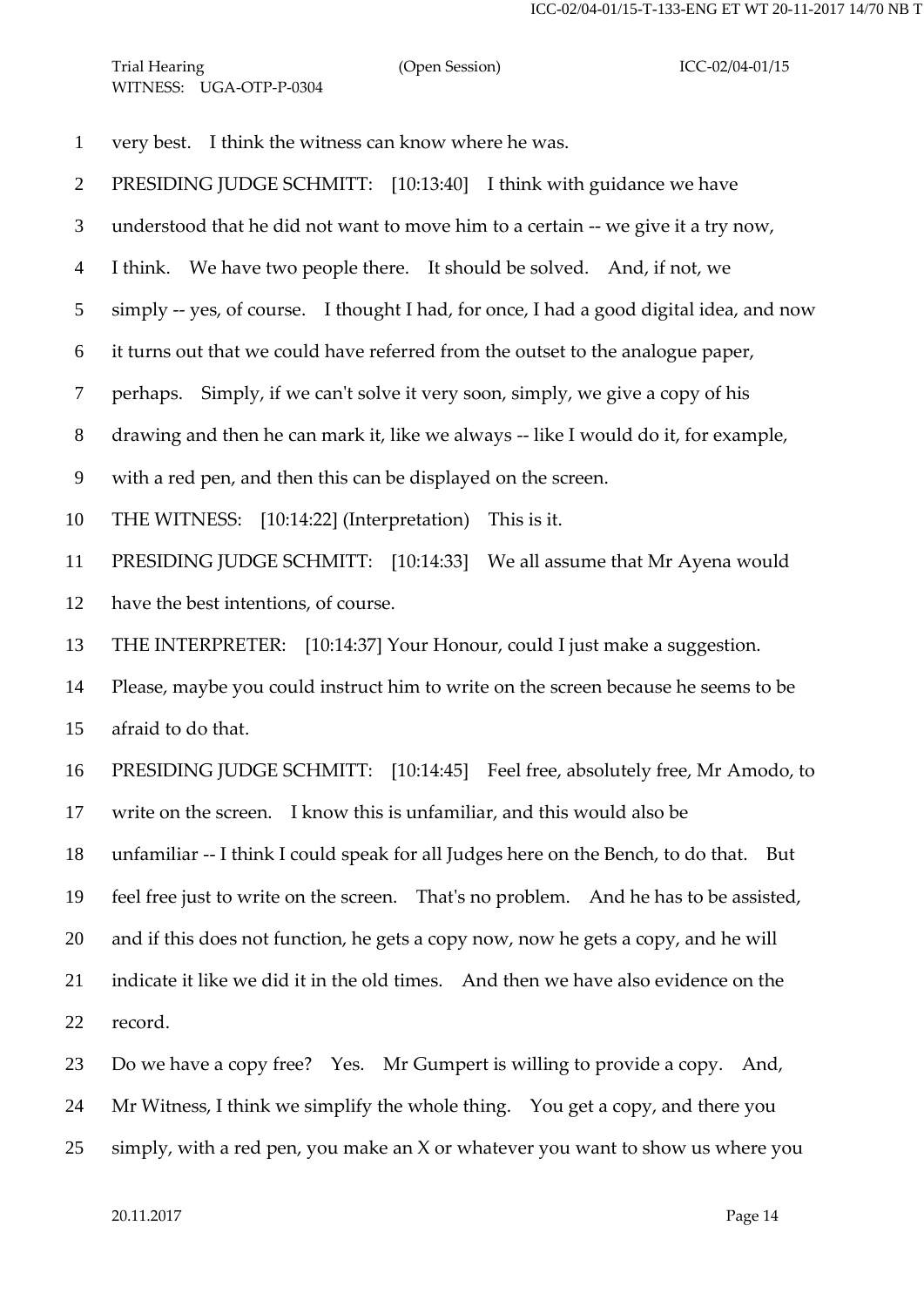- have been.
- Obviously, evidence channel 2. Okay. I think we all see; we don't have to confirm
- further. We all see where there is the difference. There is a red circle in the big X.
- I think there it is.
- Thank you very much, Mr Witness. So we have an idea where you have been.
- This confirms a little bit that people like me should not go into these modern things
- too much. I would not say that this was a real success, this try.
- So, Mrs Ndagire, please continue.
- Thank you, Mr Witness. This is absolutely clear now.
- MS NDAGIRE: [10:18:06]
- Q. [10:18:12] Mr Amodo, at page 18 -- page 8 of the transcript this morning, at
- line 18, you said, "Shortly after that, we heard gunshots in the camp." Where were
- the gunshots that you heard coming from?
- A. [10:18:44] The gunshots were coming from, from the direction of, the direction of the road going to the stream, in the direction of Adyelopoo near Abok school.
- And that's where we heard the gunshots from.
- Q. [10:19:17] On the same page, page 8 of the transcript at line 23 to 24, you said these soldiers entered your house and you were captured. Which soldiers were you referring to?
- A. [10:20:09] I was referring to -- I was referring to the LRA soldiers. Not government soldiers.
- Q. [10:20:20] And could you describe what these LRA soldiers looked like.
- A. [10:20:39] The reason why I made a distinction between the soldiers was
- because their fatigues, there was a difference between the army fatigues. With theirs,
- in my observation their clothes were more ragged and torn. Some of them had shirts,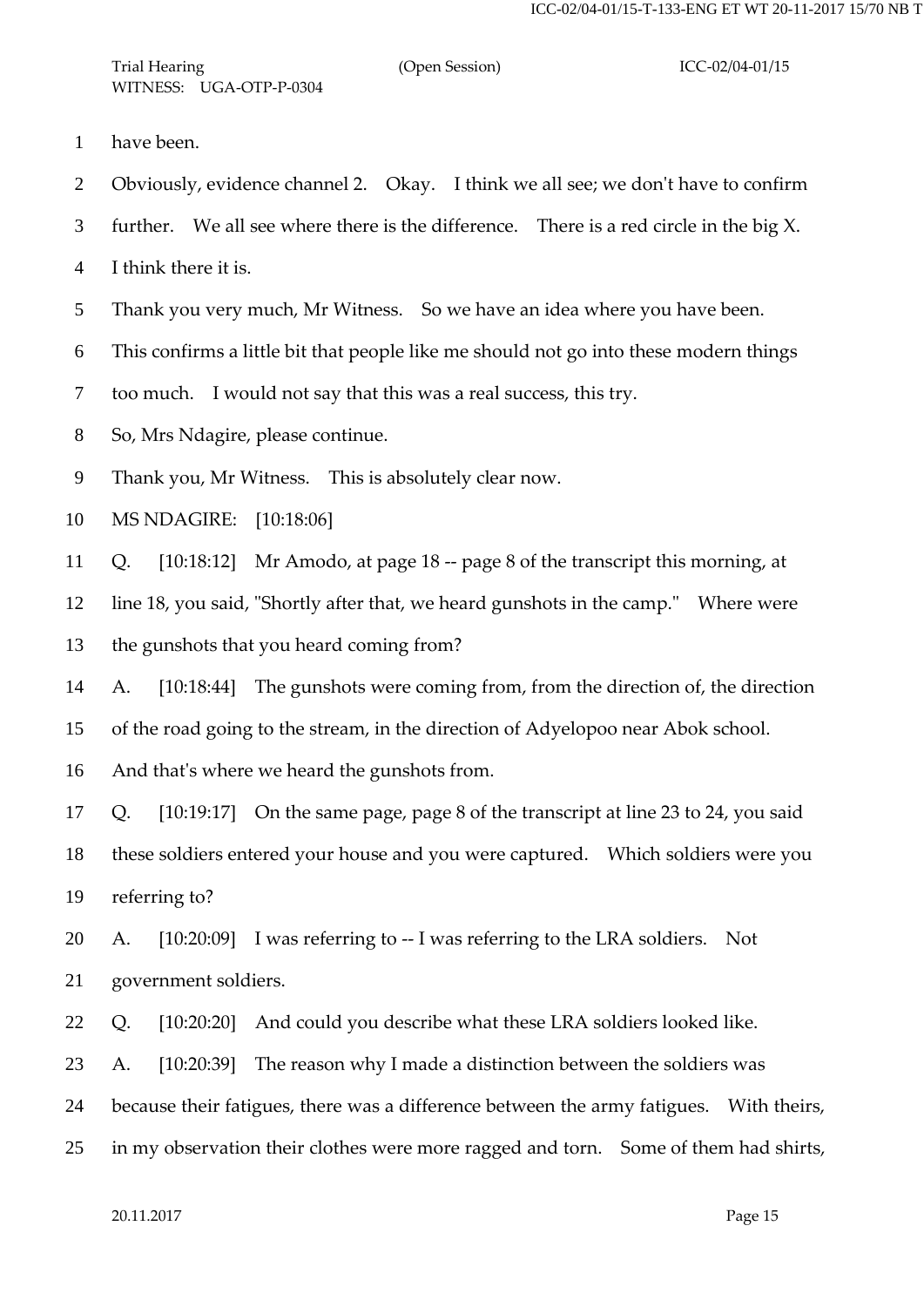army shirts, others had army trousers and civilian shirts. Others did not have the whole uniform. Some of them did not have guns. And that was my observation and that was how I managed to make the distinction between the rebels and the government soldiers because their uniforms were more ragged and dirty. Q. [10:21:49] And were they carrying anything when you saw them? A. [10:22:04] When I saw them it was dark, but they did have, they did have guns, they had guns. PRESIDING JUDGE SCHMITT: [10:22:31] Mr Amodo, I have also a question for you, on page 9, line 2 following you said: "Then they brought me outside. So when I came out I found the whole place outside was very bright, gunshots were going on, fire was burning all around." These gunshots, have you seen who fired? THE WITNESS: [10:23:13] (Interpretation) When there was gunfire we were all collected and put in one place. There was gunfire coming from all over the place. There was also -- we were all collected and put in one place. PRESIDING JUDGE SCHMITT: [10:23:34] So could you tell who was firing? Were the government soldiers firing or were the LRA soldiers firing? Could you say that? Could you tell that? THE WITNESS: [10:23:53] (Interpretation) The gunshots in the camp were coming 20 from different sources, so I do not know who was responsible for firing the guns. I do not know their names because I did not know those people that night, but the people that were -- we were with were the ones who told me who was who, who was in charge of attacking the camp, and that's how I came to know about it. PRESIDING JUDGE SCHMITT: [10:24:38] Mr Amodo, I have your former statement in front of me here, I just read you one or two sentences and perhaps you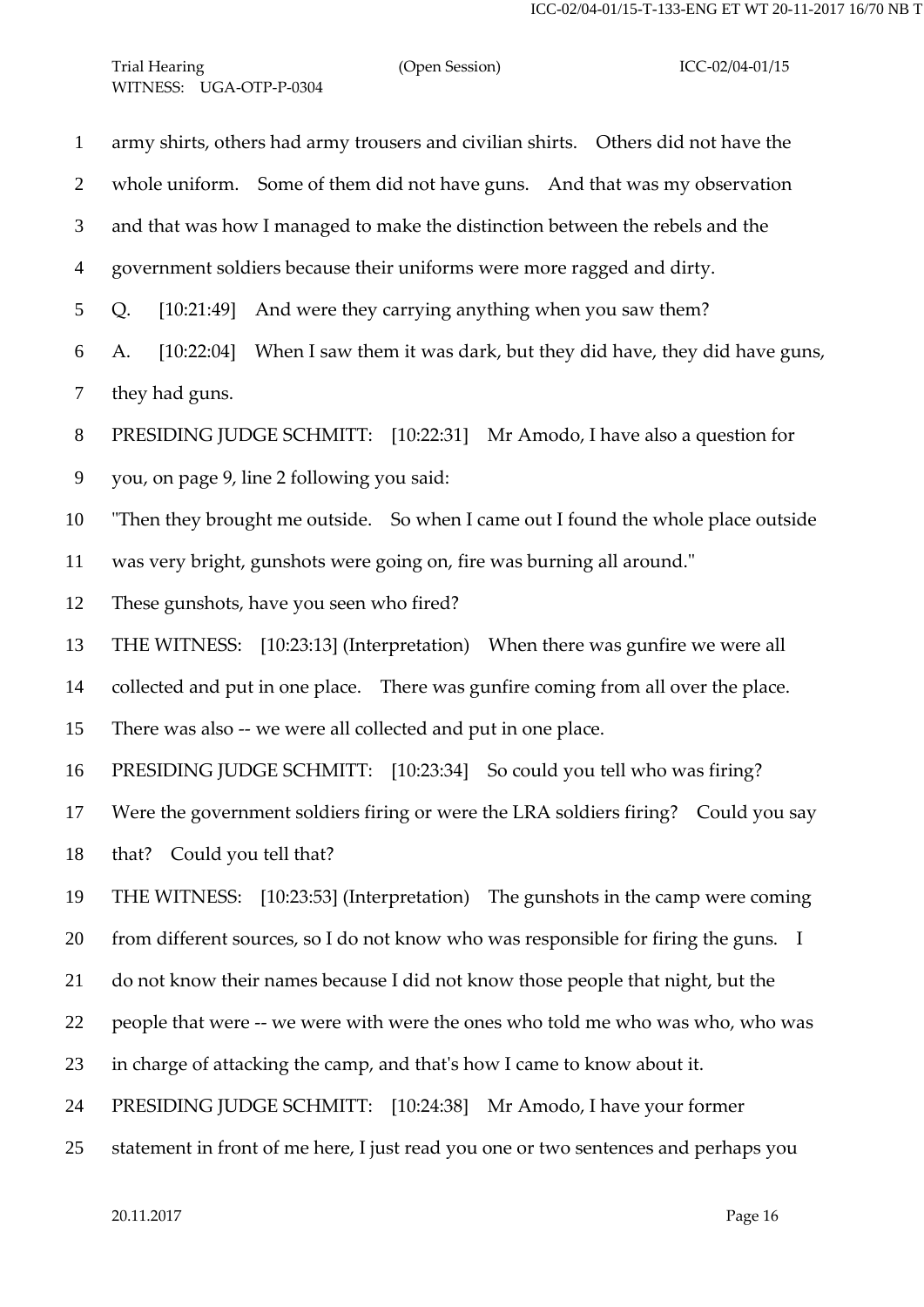| $\mathbf{1}$   | can tell me if this -- if you recall that then, because there is a little bit of discrepancy |
|----------------|----------------------------------------------------------------------------------------------|
| 2              | This is UGA-OTP-0261-0233, we had that already, and it is at 0237,<br>here.                  |
| 3              | paragraph 20.                                                                                |
| $\overline{4}$ | "It was the rebels who were shooting. The rebels came from the direction of the              |
| 5              | sunset and moved up through the camp. They were shooting at the people in the                |
| 6              | There were no government soldiers near us."<br>camp.                                         |
| $\tau$         | Today you said also the government soldiers were firing.                                     |
| 8              | THE WITNESS: [10:25:42] (Interpretation) I believe I -- there was -- I had forgotten         |
| 9              | something, because there was an exchange of fire between them, but the soldiers, the         |
| 10             | government soldiers were outnumbered and they fled.                                          |
| 11             | PRESIDING JUDGE SCHMITT: [10:26:02] Okay. That is -- I think we keep it at                   |
| 12             | That is the reason why we refer to the former statements. And that is a little<br>that.      |
| 13             | bit different than that has been said in paragraph 20. Okay.                                 |
| 14             | Perhaps when we continue with you saw the -- you said the whole place outside was            |
| 15             | very bright.  Why was it so bright, Mr Amodo?                                                |
| 16             | THE WITNESS: [10:26:38] (Interpretation) The reason why I said it was bright was             |
|                | 17 because there was gunfire. The houses, the grass-thatched houses were on fire, they       |
| 18             | were ablaze, and that's why it was clear, that's why there was -- the place was light,       |
| 19             | there was light in the place.                                                                |
| 20             | PRESIDING JUDGE SCHMITT: [10:27:03] Did you see how the houses, the huts                     |
| 21             | were set on fire?                                                                            |
| 22             | THE WITNESS: [10:27:21] (Interpretation) I did not directly see anybody hold fire            |
| 23             | or set the houses, strike a match and set the houses on fire. I just saw the houses          |
| 24             | ablaze.                                                                                      |
| 25             | PRESIDING JUDGE SCHMITT: [10:27:37]<br>Thank you.                                            |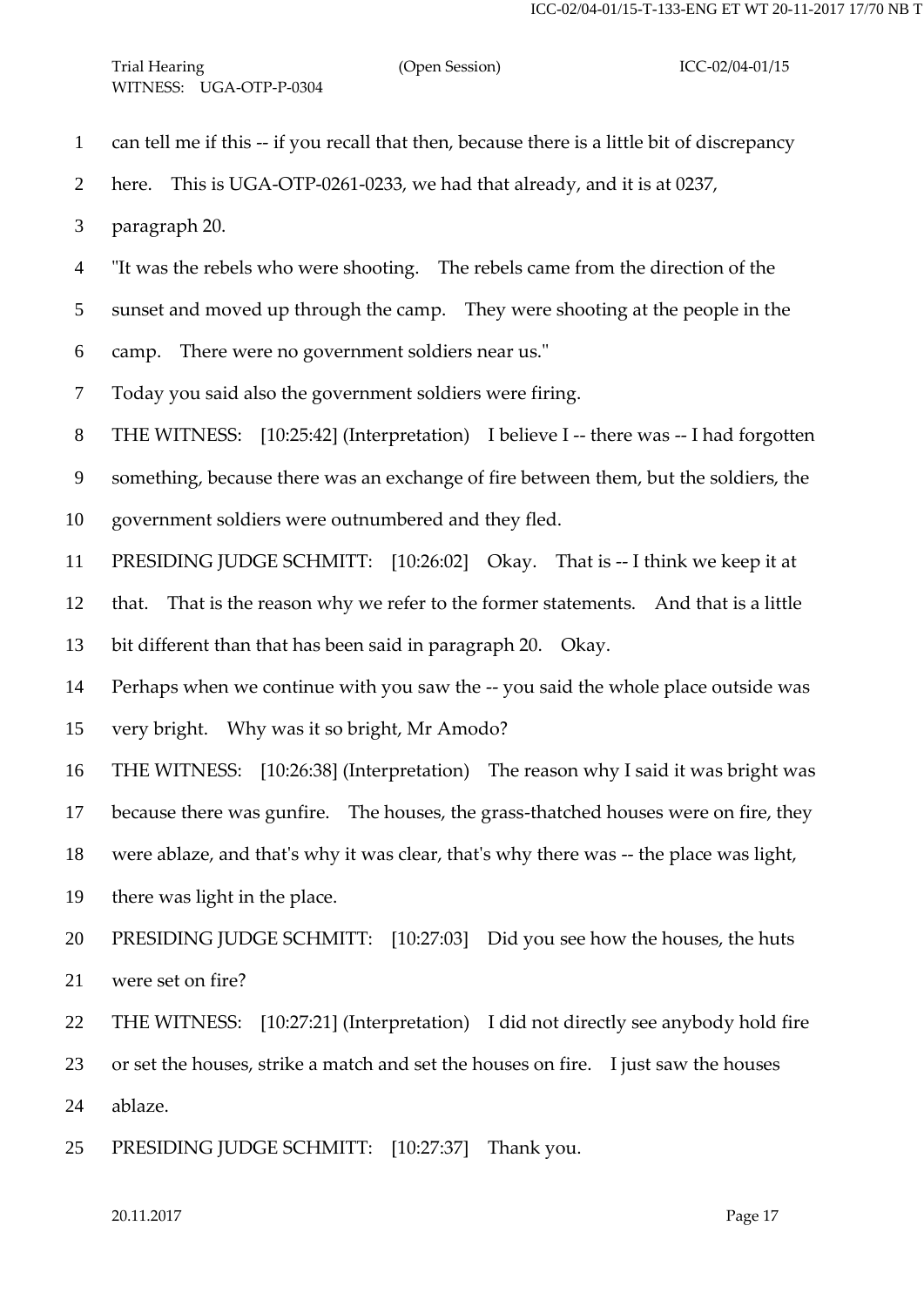Trial Hearing (Open Session) ICC-02/04-01/15 WITNESS: UGA-OTP-P-0304

Mrs Ndagire.

MS NDAGIRE: [10:27:45]

 Q. [10:27:48] Mr Witness, I'll just take you back to the moment when the rebels came into your house and captured you. How many rebels came into your house? A. [10:28:10] There were, there were approximately two soldiers that came into the house.

 Q. [10:28:22] And I would like you to describe for us what happened when -- the moment when they entered your house and before they captured you, what did they do?

 A. [10:28:35] Prior to my abduction, before they sent me outside, they took my clothes, they scattered my -- the clothes that were inside the house, my wife's clothes as well. They were smart clothings. There were children's clothes as well. And

that's what they were doing, those are some of the things they took as well.

 Q. [10:29:26] And when you were taken outside of the house, what could you see happening? You spoke of seeing the houses on fire, but other than the houses what

could you see the moment you were taken outside of your house?

 A. [10:30:04] I saw when we -- when I came outside I saw a lot of civilians. I saw a lot of civilians mixed together with the soldiers, people who were armed, that's

what I saw. They were all mixed up.

Q. [10:30:30] Do you recall any of the names of the civilians who you saw?

A. [10:30:47] I did not understand that.

 Q. [10:30:52] You said you saw a lot of civilians outside and my question is do you know any of their names?

A. [10:31:14] In front of the door -- when I was abducted I was taken outside my

door. I did not see anybody at that instant, but when we were moving then I saw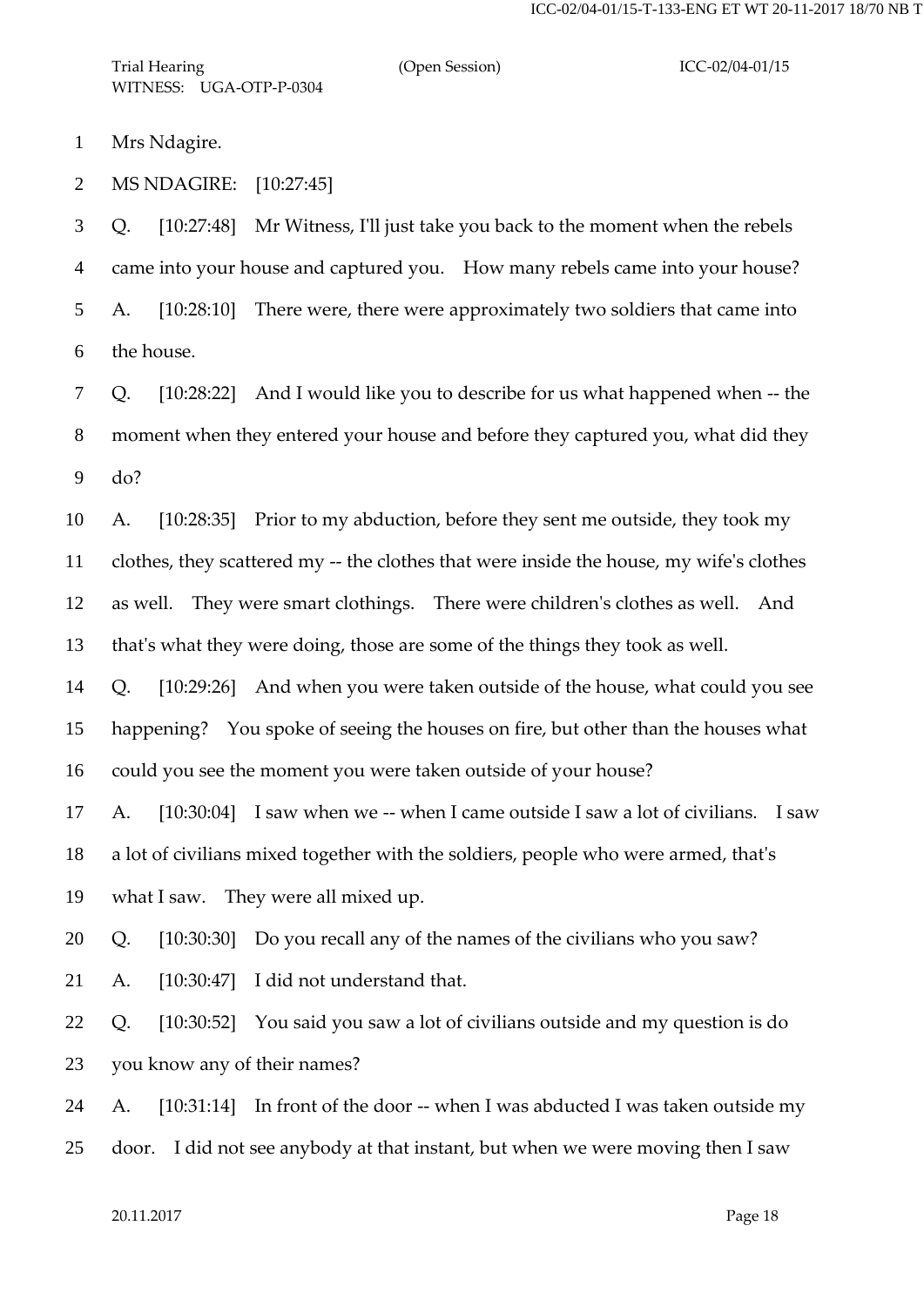other people, some civilians who were also abducted from the area.

PRESIDING JUDGE SCHMITT: [10:31:42] Perhaps you could tell us their names.

THE WITNESS: [10:31:52] (Interpretation) Of those people with whom I was

abducted and we continued with them to the bush were Oper Robson, I was with him

that same night. The second person was Akello Evalyn. The third person

Akite Gwerina. There were many. I do not recall others now.

PRESIDING JUDGE SCHMITT: [10:32:35] That's absolutely understandable that

you do not recall everybody, but you provided us with some of the names. And you

finished your narration when we started the questioning I think when you were about

to -- when you had something to carry and when you were about to leave the camp.

Perhaps you can continue what happened then, so to give us that we are sitting here a

picture that we can have in our minds when we come to a decision later on.

THE WITNESS: [10:33:24] (Interpretation) Thank you.

 So our journey from the camp to the bush. Let me try and go back a bit. I said I was taken from my house, I was taken out and I was given luggage to carry. But the bag in which the item I was given to carry was weak and it broke and the item poured in front of the house. Then from in front of that house they now put me amongst the group, the soldiers that came, together with the other people who were also there and were captured. We left that house and went to Abok centre and then we came out from the barracks. We left the barracks, the barrack was close to Dwaliro. We left Dwaliro and went towards Lalogi. When we entered Lalogi we went deep inside the bush.

 Now, some of the places in the bush I do not know very well because I had not been there before, so I wouldn't know many of the places. We continued moving in the bushes. Then in the morning we continued, we continued moving. And as we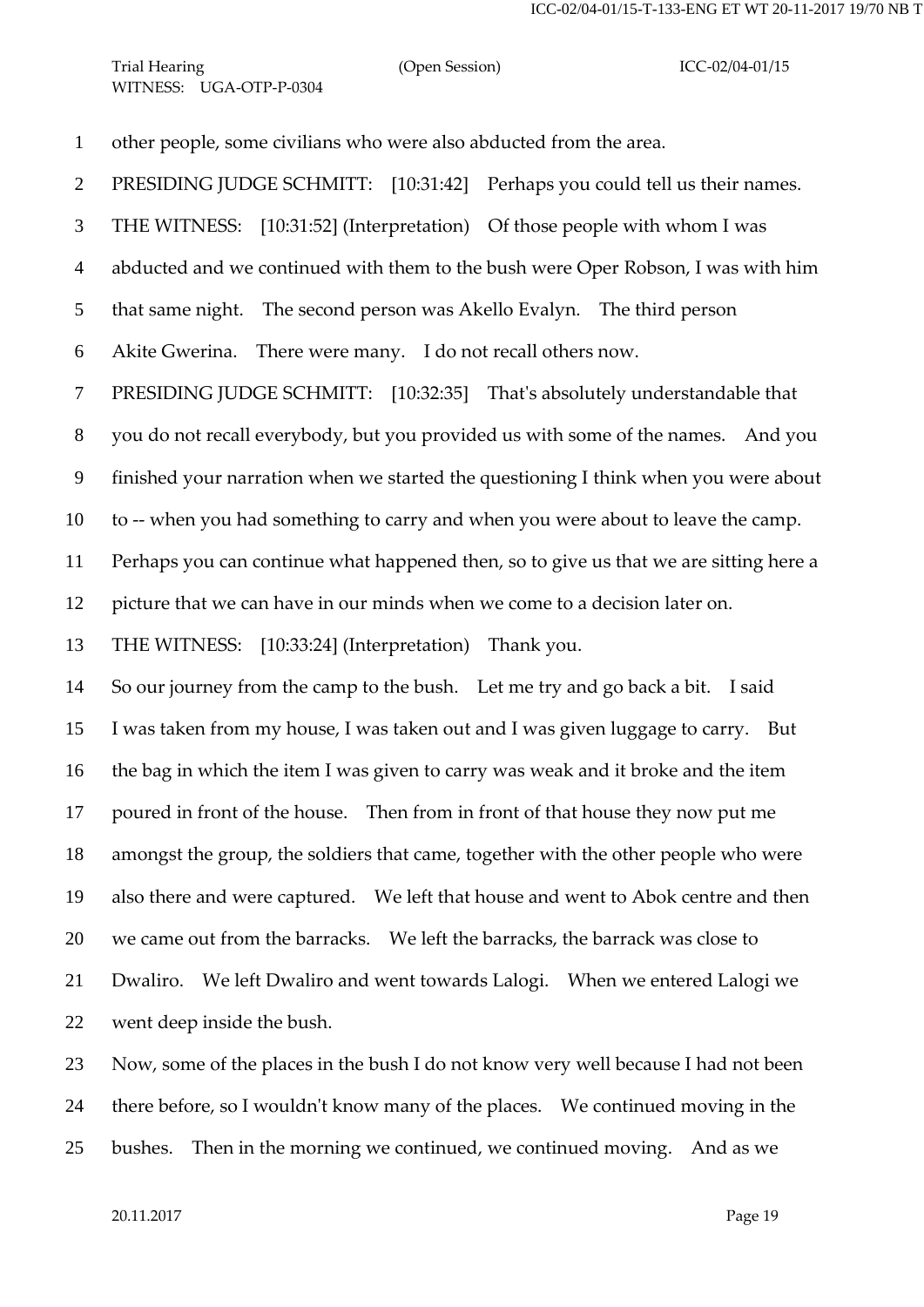were moving, the government soldiers -- the government soldiers came and attacked our group and there were exchange of fire, and at that time, as they were fighting, I do not know how other people escaped, but I escaped at that moment, when there

- was that exchange with the government soldiers.
- PRESIDING JUDGE SCHMITT: [10:36:10] Thank you, Mr Amodo.

 When you say you escaped -- perhaps we stop here for a moment -- we come later back to that.

Could you describe to us what happened along the way when you went through the

road and then later on in the bushes, was there something that you would like to tell

- us what happened there, what you observed?
- THE WITNESS: [10:36:41] (Interpretation) What, what I saw mostly were basically

luggage, which was quite a lot of luggage; there was beating, there was a lot of

beating, beating along the way. Because people were also scared and they were

telling people to move quickly. That's what I saw crossing big water bodies, and

people like -- because people like me who were short, it was difficult to cross. And

this is -- and also goats, goats that were picked from the -- were also moved along

with. So I was, of course, forced to carry some of these things, things which was

I was not supposed to carry, carrying a goat on my back. These were things that I

- wouldn't do, but I had to do it.
- This is what I still recall that I experienced.
- PRESIDING JUDGE SCHMITT: [10:38:08] Thank you.

 I think, Mrs Ndagire, you want to follow up a little bit on what happened during that journey, so to speak.

MS NDAGIRE: [10:38:20]

Q. [10:38:20] Mr Witness, at page 22 of the transcript, lines 22 to 25, you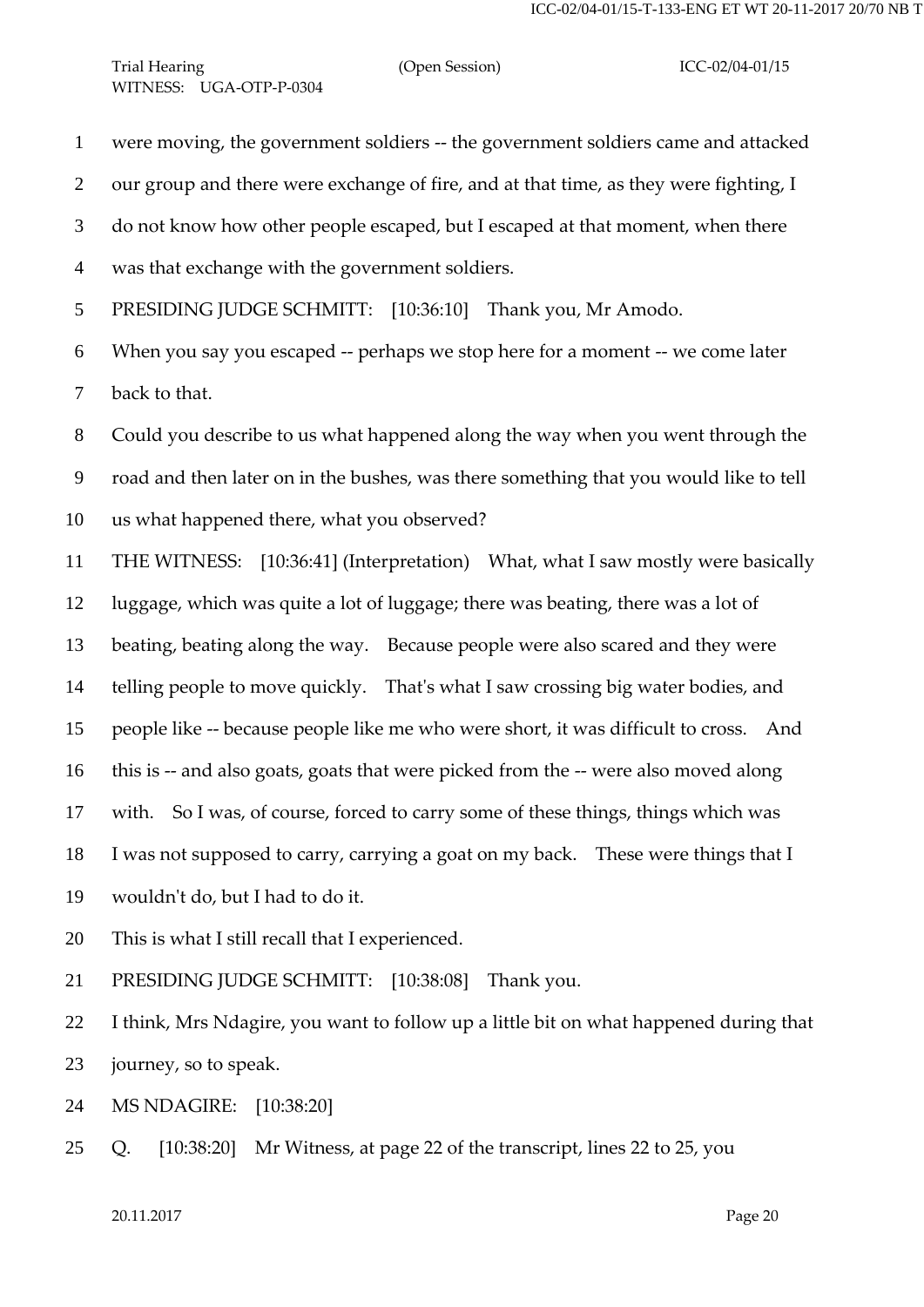- mentioned a name of a person with whom you were abducted, Akite Gwerina.
- Could you tell us what, if anything, happened to her while you were moving in the
- bush?
- A. [10:38:44] What happened to Akite Gwerina was that -- people were moving at
- different speeds. And there were very much people, so the group in which she was
- exactly, I do not know, because at some point we were split. So I do not know which
- group she was in until we -- and I did not meet her from there until my return.
- MS NDAGIRE: [10:39:29] Your Honour, I would like to --
- 9 PRESIDING JUDGE SCHMITT: [10:39:31] Yes, of course.
- MS NDAGIRE: [10:39:34]
- Q. [10:39:35] Mr Witness, in your statement, that's UGA-OTP-0261-0233, at
- page 0238 in paragraph 25 you stated this:
- "Just after crossing Akello-Alyek swamp, Akite Gwerina was beaten by the rebels."
- Is this the truth, Mr witness?
- A. [10:40:06] Yes, she was beaten.
- PRESIDING JUDGE SCHMITT: [10:40:08] Did you see it yourself, Mr Amodo?
- THE WITNESS: [10:40:21] (Interpretation) A beating happened in Akello-Alyek.
- That happened from behind because we were in front.
- PRESIDING JUDGE SCHMITT: [10:40:29] And how did you come to know that
- she was beaten if you were up front?
- THE WITNESS: [10:40:46] (Interpretation) Because that movement was a kind of
- movement where people would move back and forth. You just -- you would not
- move and then go straight away. It was like back and forth movement.
- MS NDAGIRE: [10:41:04]
- Q. [10:41:06] Did you see the beating yourself, Mr Witness?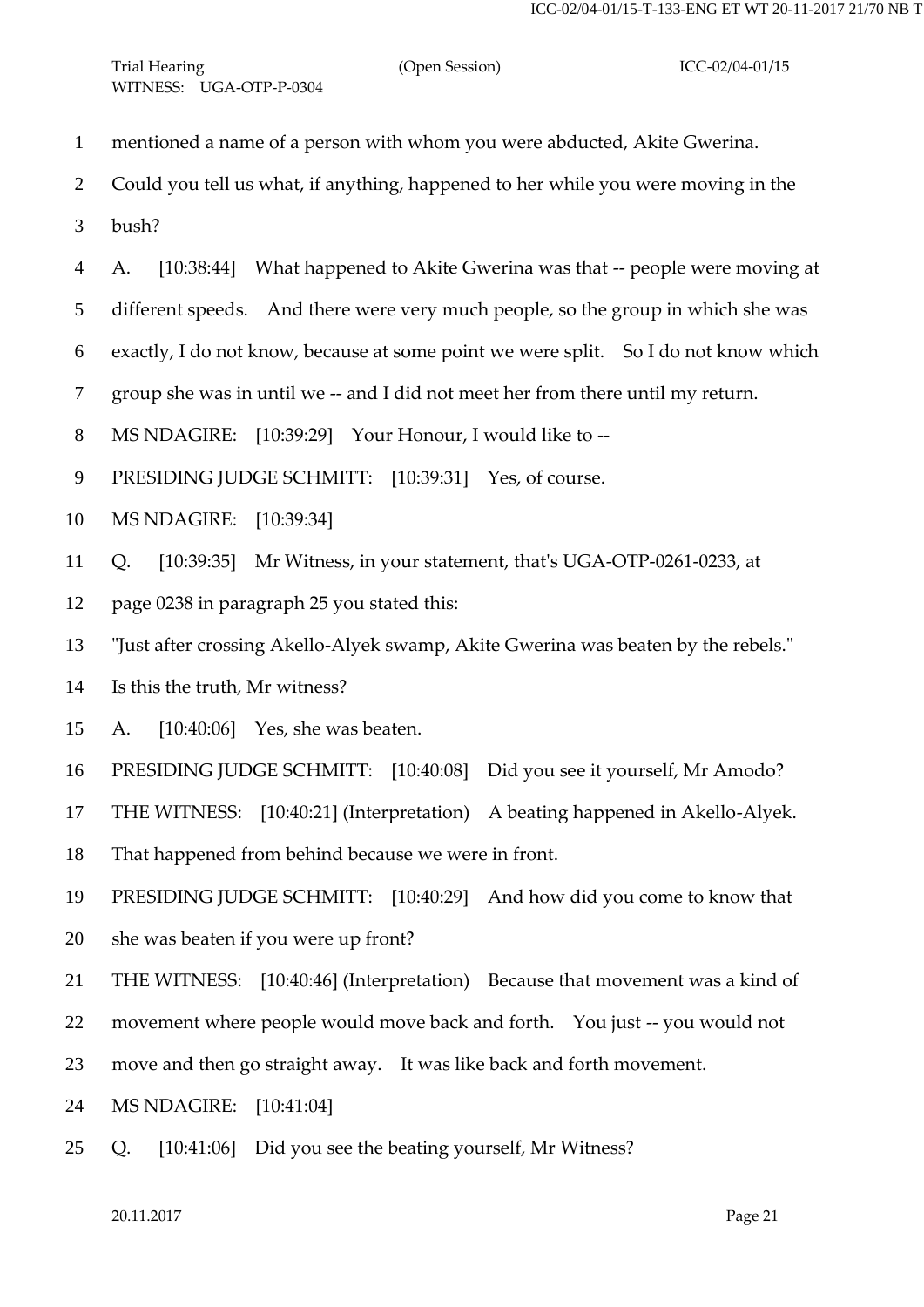- A. [10:41:18] I did not see her being beaten, but the person with whom I was
- moving, who came from the camp, was the one who told me.
- Q. [10:41:31] Why was she beaten?
- A. [10:41:40] She was weak. As an elderly person, she was weak. She had
- leprosy and so she could not move quickly.
- Q. [10:41:59] And what happened to Gwerina after that?
- A. [10:42:09] If I do recall, in addition to her beating, she was weak and she was
- left behind. We had already gone ahead and because of the weakness and the
- beating she remained behind.
- PRESIDING JUDGE SCHMITT: [10:42:48] Were other people also beaten? Did
- you see that?
- THE WITNESS: [10:42:58] (Interpretation) The other people who were beaten,
- apart from that one, no any other person I saw.
- PRESIDING JUDGE SCHMITT: [10:43:10] Were yourself being beaten or hurt?
- THE WITNESS: [10:43:21] (Interpretation) I was beaten. I got a lot of pain from
- the beating and also carrying luggage. These are the things I went through.
- PRESIDING JUDGE SCHMITT: [10:43:46] Paragraph 27.
- MS NDAGIRE: [10:43:48]
- Q. [10:43:49] Mr Witness, at page 0238 of your statement, paragraph 27, you said:
- "A rebel hit me on the side of the head with a bayonet because I was moving too
- slowly."
- Is this the truth?
- A. [10:44:12] Yes, it's true.
- PRESIDING JUDGE SCHMITT: [10:44:16] And did anybody order this rebel to hit you?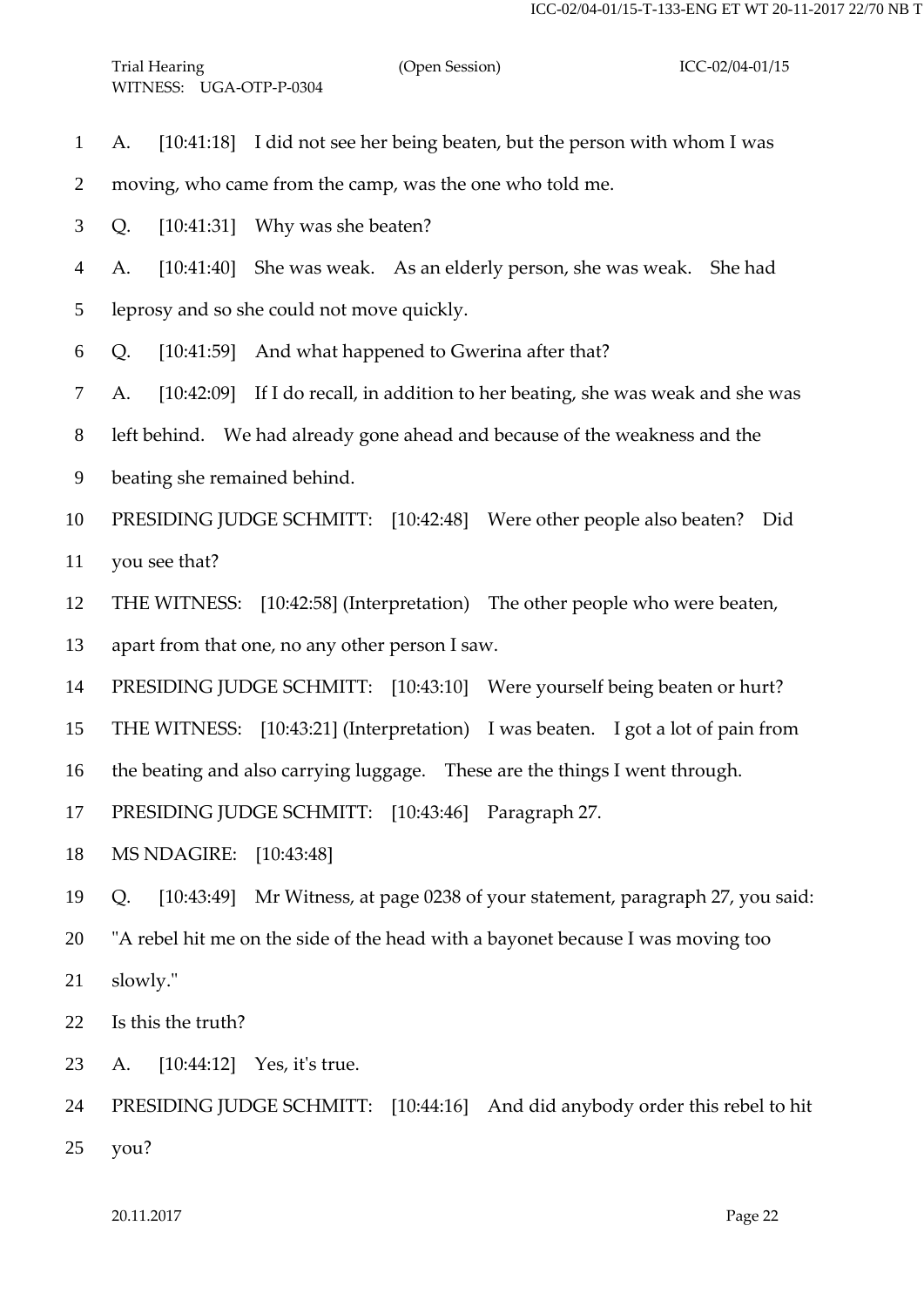THE WITNESS: [10:44:32] (Interpretation) No. No order was given, but from what I saw I think it was, it was his own. It was his own decision to beat me. PRESIDING JUDGE SCHMITT: [10:44:45] And perhaps even 28. Then we continue with 28. MS NDAGIRE: [10:44:52] Yes, your Honour. Q. [10:44:54] And on paragraph 28 on the same page, 0238 of tab 1, Mr Witness, you said the following: "Oper Robson was also beaten by the rebels." And in the second last line you said, "They beat him on his shoulders and back." Do you confirm that this is the truth? A. [10:45:21] Yes, that happened. PRESIDING JUDGE SCHMITT: [10:45:26] And you did see that with your own eyes? THE WITNESS: [10:45:41] (Interpretation) In our -- during when we were moving, that's when he told me that he is in a lot of pain as a result of the beating. PRESIDING JUDGE SCHMITT: [10:45:55] He told you, I understand. Do you know what -- THE WITNESS: [10:46:00] (Interpretation) That was Robson. PRESIDING JUDGE SCHMITT: [10:46:02] Do you know what Robson had to carry? THE WITNESS: [10:46:15] (Interpretation) That same night Robson carried someone who was shot. PRESIDING JUDGE SCHMITT: [10:46:23] Could you explain perhaps a little bit? THE WITNESS: [10:46:34] (Interpretation) Oper Robson, they were given to carry someone who was shot. They were given something, a stretcher, a stretcher-like thing, and this person was sitting on it and they were supposed to carry this person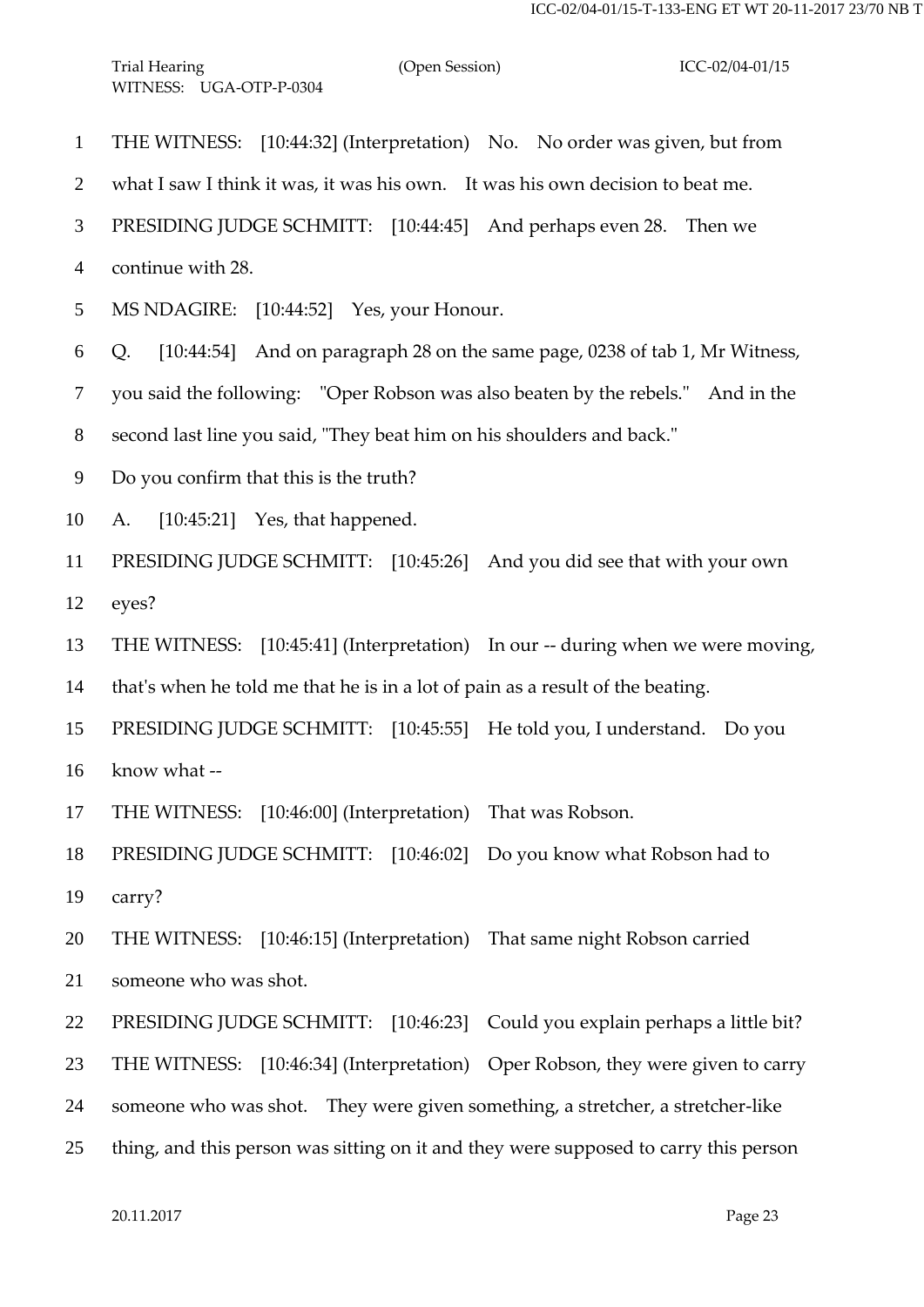who was injured so that the person would not feel pain. PRESIDING JUDGE SCHMITT: [10:47:07] Were you involved in carrying this wounded soldier? THE WITNESS: [10:47:18] (Interpretation) I was not amongst them because I was short. I was a bit shorter, and they only selected the tall ones who would be able to carry at the same level, because for me, I was short. PRESIDING JUDGE SCHMITT: [10:47:35] Please continue. MS NDAGIRE: [10:47:37] Q. [10:47:38] Mr Witness, you mentioned another person who was abducted with you, Akello Evalyn. What happened to her while you were in the bush? A. [10:47:51] When we were in the bush we went -- we were moving with Akello Evalyn until at some point, up to the time where I returned, I never saw her, but she was killed in the bush. But by the time she was killed, by the time she was killed, we had already separated. She was in another group and I was in another group. Q. [10:48:35] How did you come to know that she had been killed? A. [10:48:48] I knew of her death because I had returned from the bush. The people with whom we returned were the ones telling me that they saw with their own eyes that Akello Evalyn was killed. Q. [10:49:19] Mr Amodo, when did you leave the LRA? A. [10:49:37] In the attack on the camp, I did not recall the date which I returned, but since my abduction and up to the time I was -- up to the time I escaped I did not take a long time. I will not take a very long time and I escaped. Q. [10:50:09] And did you return to your home after that?

A. [10:50:19] Upon my return I did not immediately go back home. I went to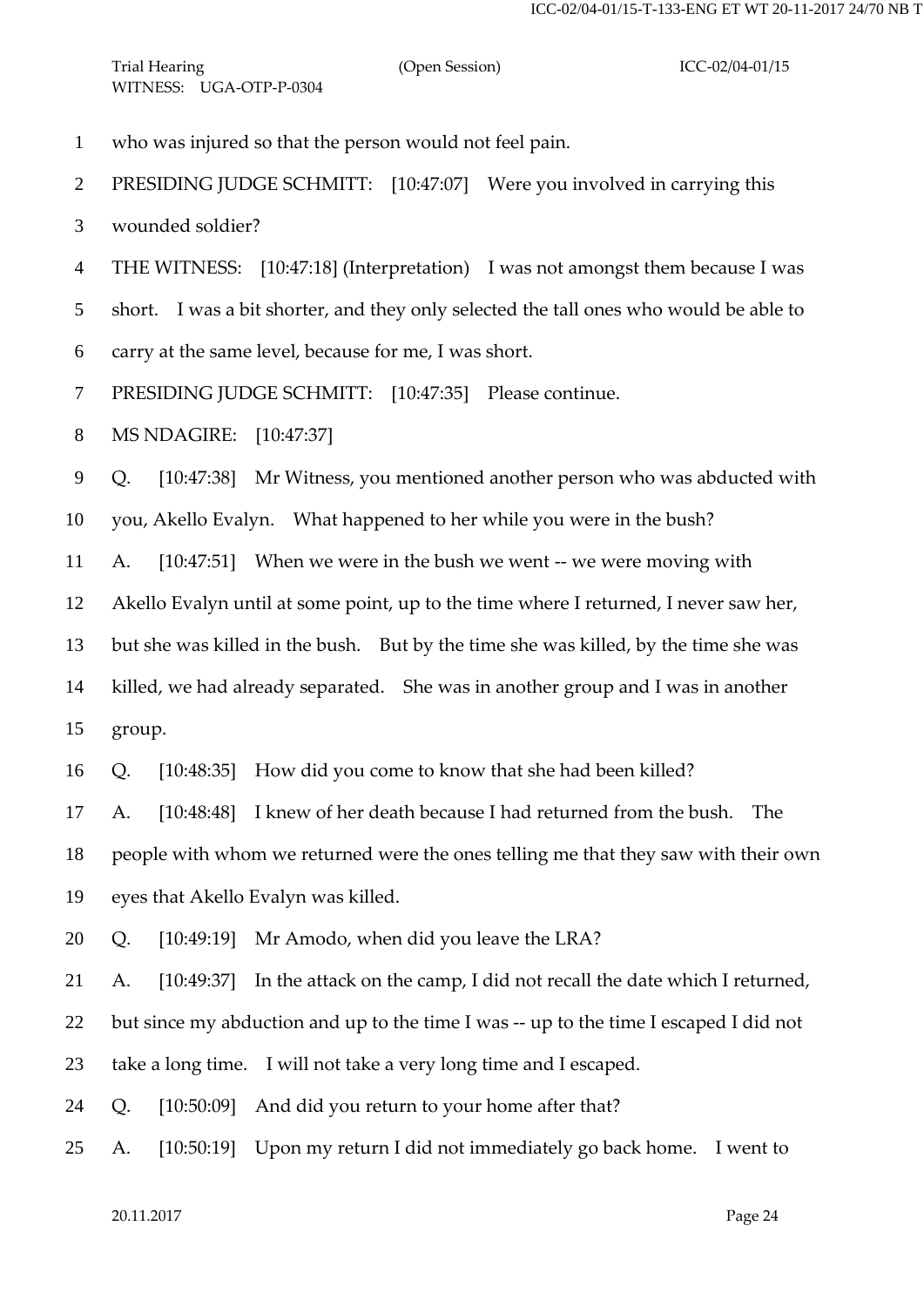Trial Hearing (Open Session) ICC-02/04-01/15 WITNESS: UGA-OTP-P-0304

 barracks at Min Jaa. And the government soldiers took me from Min Jaa to Opit barracks. Then from Opit barracks I was taken to get some medication from Ter-Boke, and this was also the place where they were keeping or taking care of people who had returned from abduction, they were given food and other support. So that is where I spent about three months after my return from the bush. Q. [10:51:26] Mr Witness, prior to being taken to the Min Jaa barracks do you recall an incident involving bees?

 A. [10:51:51] Yes, I do recall. After the exchange of fire between the government soldiers and the rebels, that's when I escaped. After, after my escape I kept on moving in the bush until I reached a certain point where I thought I should first hide a bit. Then I got a certain anthill and when I stepped on that anthill there were bees inside that small anthill and then the bees started stinging me and I started trying to -- I sat there for a few minutes and that's what happened before I reached Min Jaa. Q. [10:53:03] Were you still with the rebels at this time when the bees were stinging you?

 A. [10:53:21] I had already separated with them. We had already separated. I -- at that time when the bees were stinging me I was now moving alone in the bush. I was alone trying to find my location and direction to home because I was just in the bush like animals. I was also very hungry. There was no food to eat apart from mangos which were up in the trees, ready. This is what happened.

 Q. [10:54:12] During the exchange of fire between the government soldiers and the rebels, do you recall seeing or hearing a helicopter?

 A. [10:54:31] Yes. I would hear a helicopter, helicopter hovering, I would hear the sound. But of course as the exchanges were going on I was a bit confused, I did not know what to do. So after the helicopter came, I would hear people talking, but I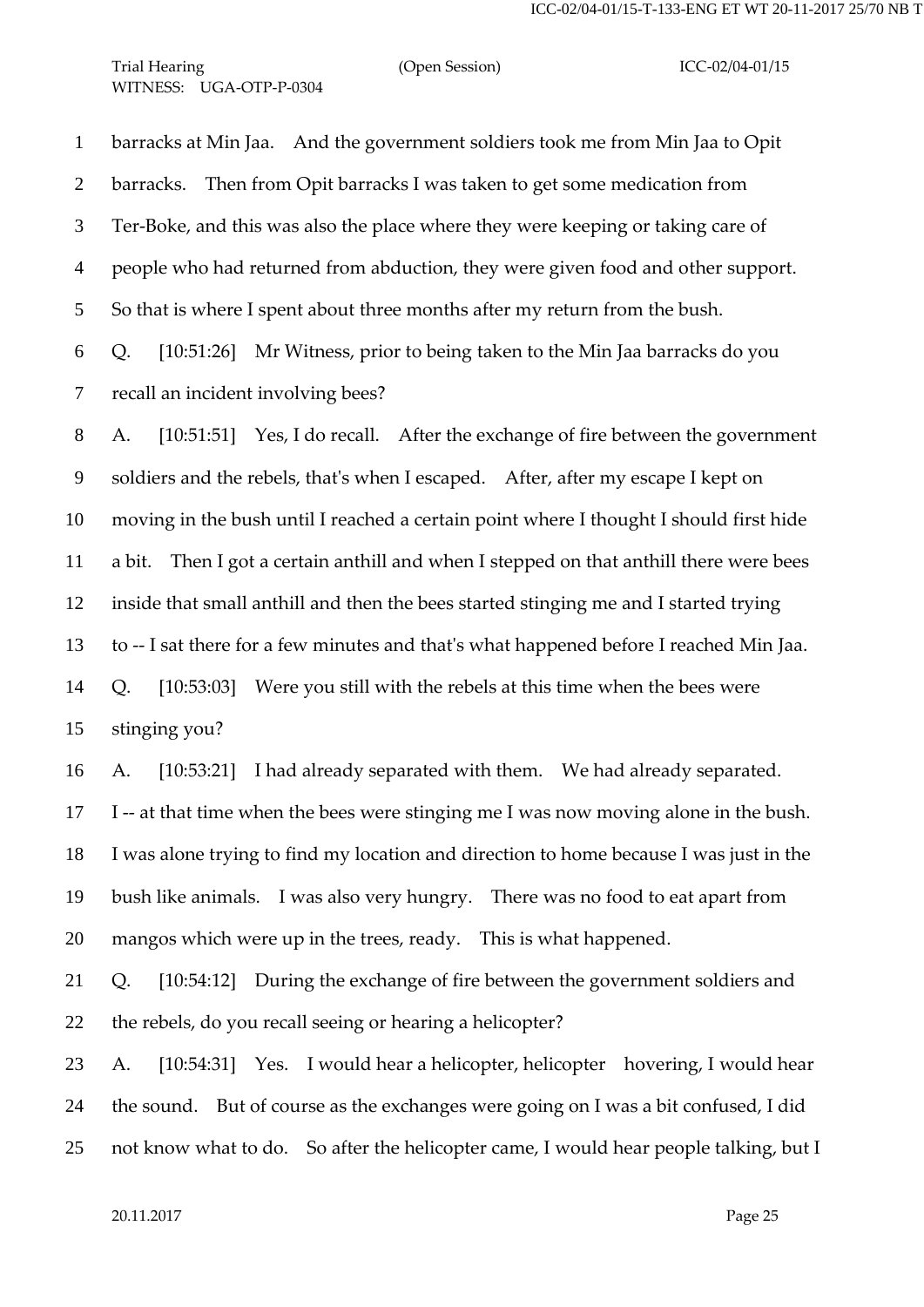Trial Hearing (Open Session) ICC-02/04-01/15 WITNESS: UGA-OTP-P-0304

 did not know whether they were government soldiers or they were rebels. It was difficult for me to make that distinction. So I just continued hiding alone. PRESIDING JUDGE SCHMITT: [10:55:19] When did this exactly happen? You know, you said you were abducted during the attack on Abok and then you walked awhile along the road to Lalogi and then you went into the bush and then these beatings happened that you described to us, and from then on when did you escape? When was this attack by the government soldiers and also the helicopter? THE WITNESS: [10:55:55] (Interpretation) That was on Tuesday. That Tuesday we walked, we never slept. The next day in the morning, on Wednesday, that's when the gunshots started. I think it was around 3 -- around 9, around 9 a.m., that's when the gunshots started. That was Wednesday. PRESIDING JUDGE SCHMITT: [10:56:28] So that I think we understand that it was simply the next day, that also what other witnesses have mentioned, that some were rescued the next day. But obviously it took this witness a while till he came back. Do you know other abductees that when these fighting with the government soldiers in the morning took place could also escape? THE WITNESS: [10:57:06] (Interpretation) Shortly after, to know of the people who escaped, I knew about that escape or rescue from the Ter-Boke centre when I returned. PRESIDING JUDGE SCHMITT: [10:57:20] Okay. Thank you. MS NDAGIRE: [10:57:22] Q. [10:57:24] Mr Witness, at page 19 and 20 of the transcript today you said the following, I'll read it out:

"The gunshots in the camp were coming from different sources, so I do not know who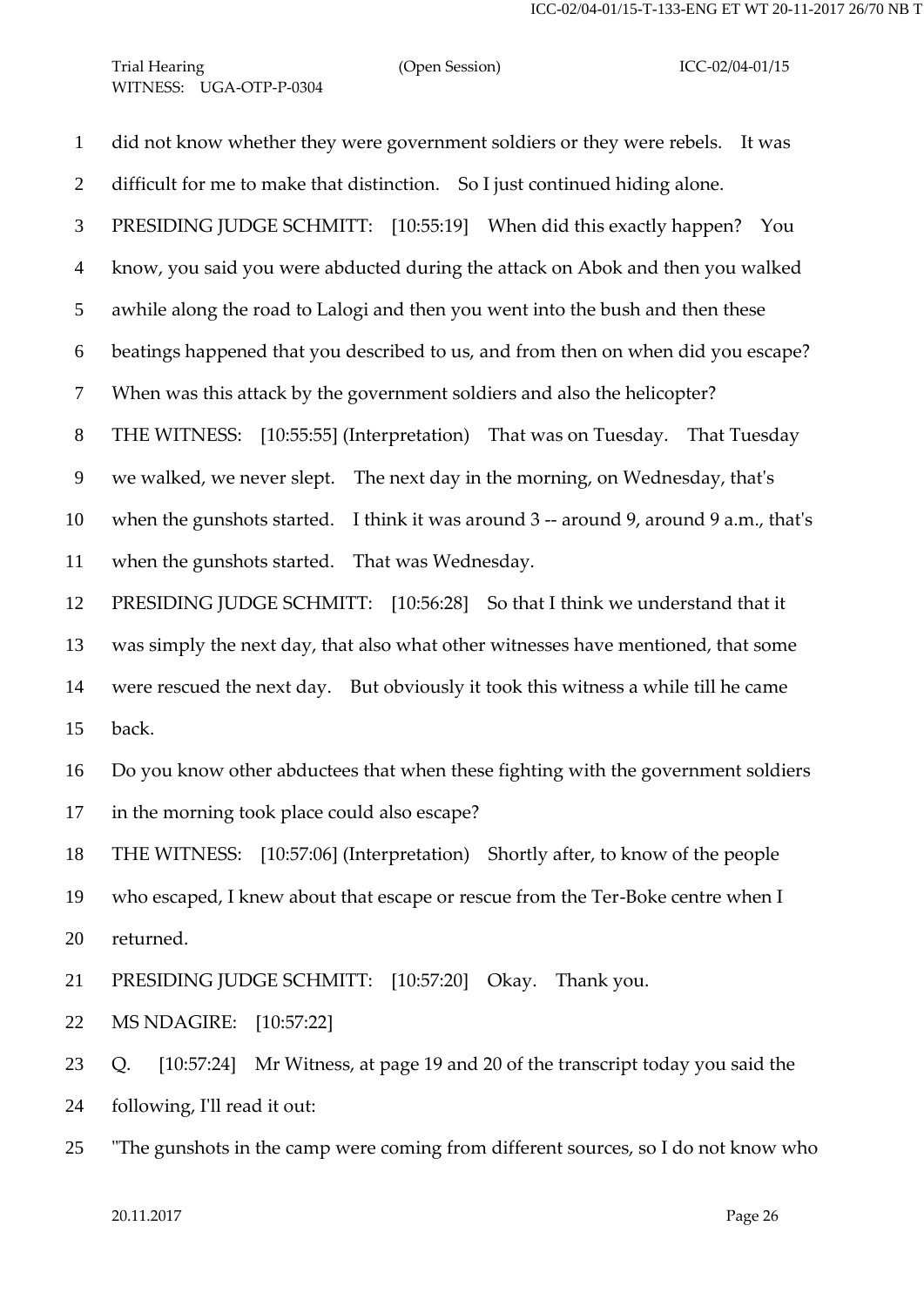was responsible for firing the guns. I do not know their names because I did not know those people that night, but the people that were -- we were with were the ones who told me who was in charge of attacking the camp, and that's how I came to know about it." And my question is: If I mention a name Oringa James, does this ring a bell? A. [10:58:15] I do recall Oringa James. Q. [10:58:19] How do you know Oringa James? A. [10:58:25] I knew Oringa James in the morning at around 11 when I had reached barracks, Min Jaa barracks. He actually found me in the barracks when I was already in the barracks at Min Jaa. I saw when the soldiers were bringing him he was actually alone. That's when I started knowing him from there. Q. [10:59:04] And did he speak to you? A. [10:59:11] Yes, he spoke to me. Q. [10:59:14] What did he say? A. [10:59:18] When he spoke to me he told me certain things which I would not have known. He told me that he is one person who has spent some time in the bush with the rebels, and that in the group in which he was they, they were -- they were 104 soldiers in that group. That's what he told me, that they had about 104 soldiers

 in that group. That he comes from Gulu. That's what he told me while we were at the barracks at Min Jaa.

 Q. [11:00:27] Mr Amodo, do you know whether Oringa James was part of the rebels that came to Abok?

 A. [11:00:54] When we were at the barracks in Min Jaa, that's when I knew that he is among the rebels.

Q. [11:01:06] And did he tell you in whose group he was at the time they came to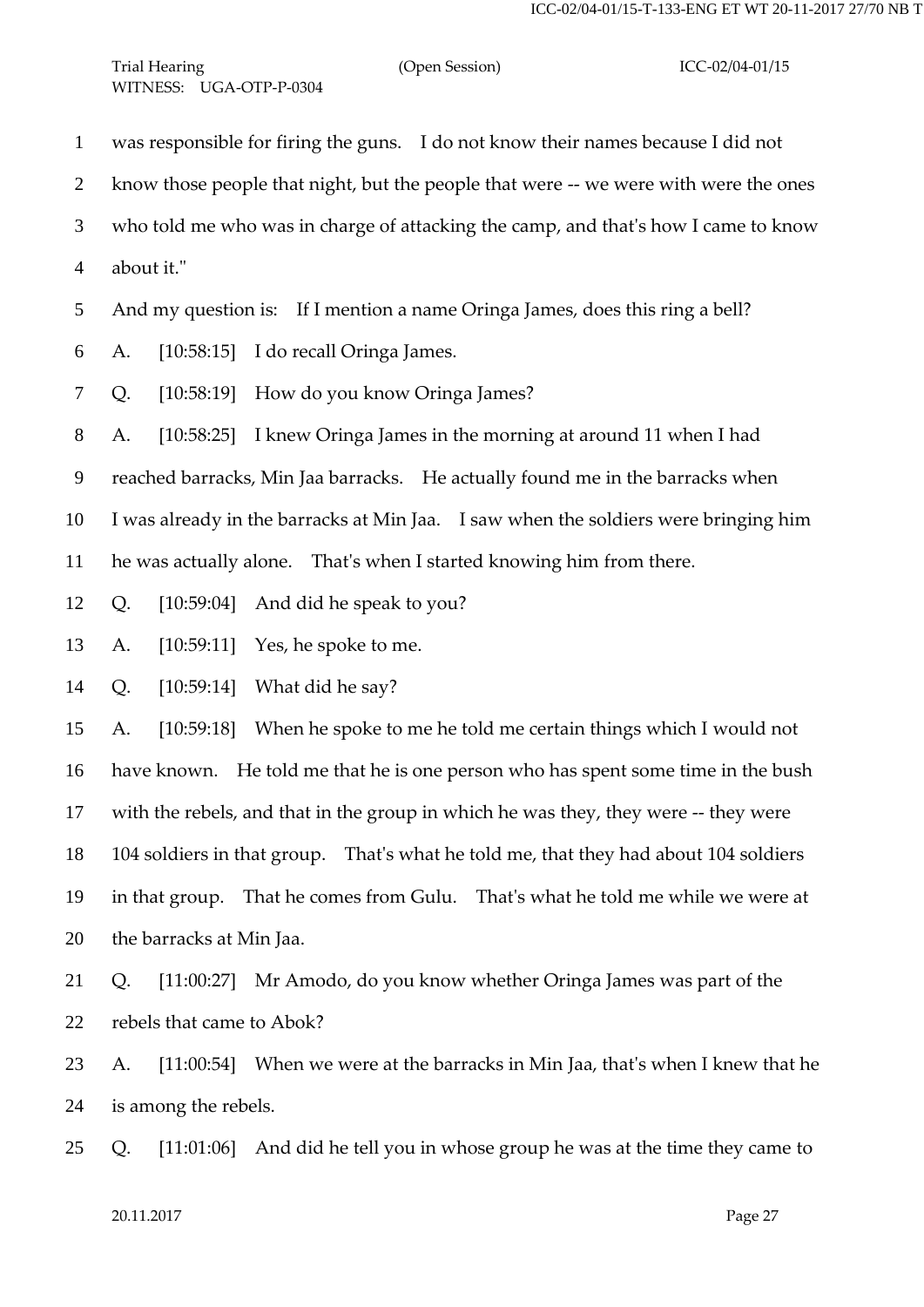Abok?

A. [11:01:21] The group in which he was which he confirmed to me was that he

said he was in Dominic's group.

Q. [11:01:43] Did he mention any other name to you?

A. [11:01:51] In all I can remember, what I can recall Oringa James told me is

what I have already stated.

PRESIDING JUDGE SCHMITT: [11:02:10] I think you would want perhaps to

finish the questioning of the witness in this session, because I would not think that we

have so many questions anymore, so we finish the questioning of the Prosecution,

then have the break, and afterwards the LRVs if they want.

MS NDAGIRE: [11:02:29] I just have one more question.

PRESIDING JUDGE SCHMITT: [11:02:33] Yeah, I assume that.

MS NDAGIRE: [11:02:36] And I would like to refer to paragraph 44 of the

witness's statement.

 Q. [11:02:40] Mr Witness, in your statement at page 0241, paragraph 44 you said the following:

"Oringa James had also told me while we were still in the bush that Okello Kalalang

was the one responsible for attacking Abok."

Is this the truth, Mr Witness?

A. [11:03:09] I had said that what could -- what I could recall was what Oringa

James told me, but that is something which happened in the past.

22 PRESIDING JUDGE SCHMITT: [11:03:25] Perhaps you simply continue until the

end of this paragraph because that might trigger the memory of the witness, and also

I think for matters of completeness, I think it would be advisable.

MS NDAGIRE: [11:03:38] Yes.

20.11.2017 Page 28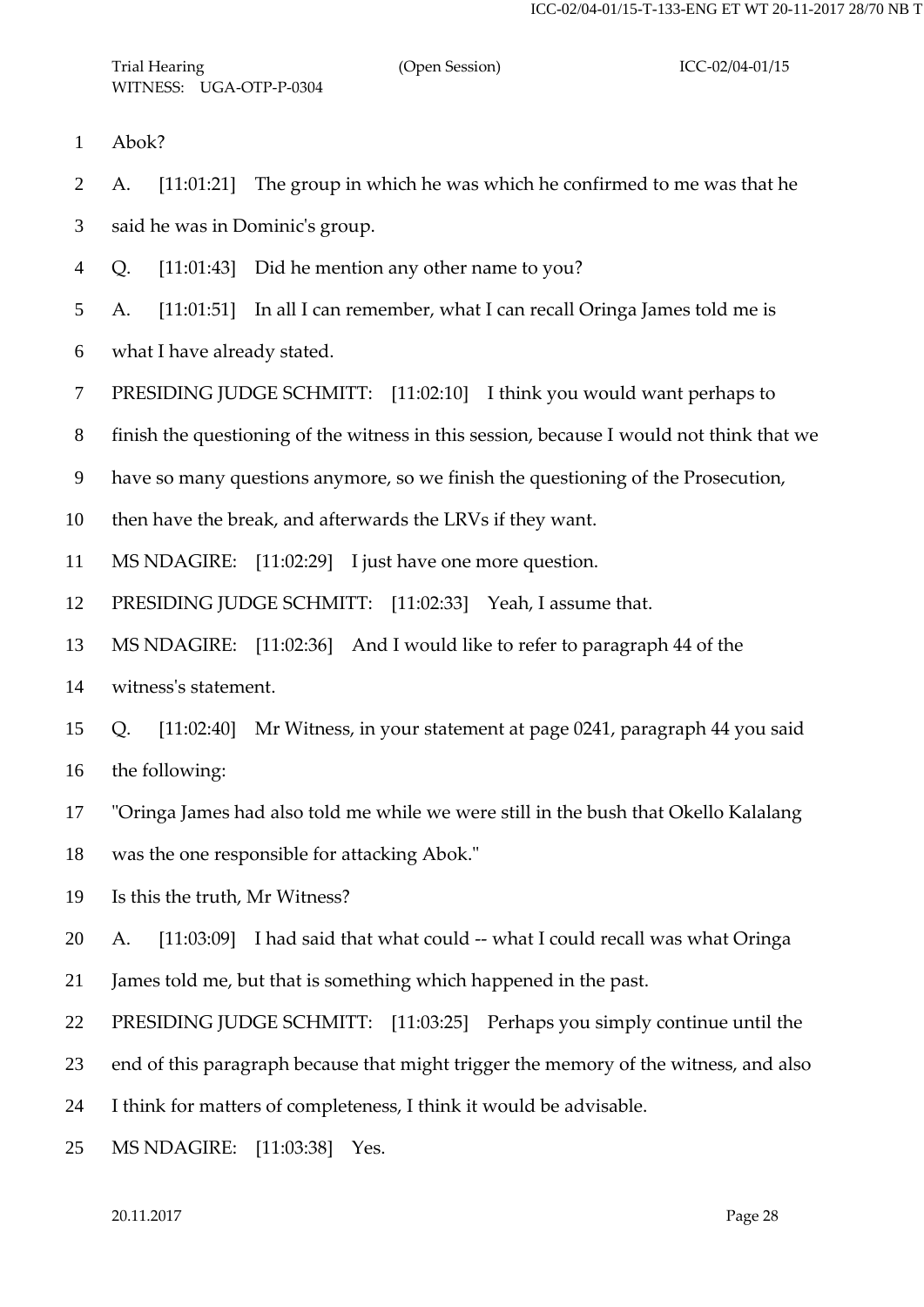- Q. [11:03:39] You also said in the same paragraph that:
- "Oringa had been in the bush for around a year in Okello Kalalang's group and that is
- how he knew."
- Is this the truth as well?
- PRESIDING JUDGE SCHMITT: [11:03:52] And the rest.
- And "I never saw Okello Kalalang while I was in the bush."
- THE WITNESS: [11:04:04] (Interpretation) Yes, that is it.
- MS NDAGIRE: [11:04:16]
- Q. [11:04:16] Just so we understand clearly, Mr Witness, is this what Oringa
- James told you?
- A. [11:04:27] Yes, Oringa James told me that.
- MS NDAGIRE: [11:04:30] That brings me to the end of my questions. Thank you
- very much, Mr Witness.
- PRESIDING JUDGE SCHMITT: [11:04:35] (Overlapping speakers) Mrs Ndagire.
- For the Legal Representatives, Mrs Hirst, I would assume.
- And how long would it take? That would of course be the question.
- MS HIRST: [11:04:48] I estimate probably no more than 15- 20 minutes.
- PRESIDING JUDGE SCHMITT: [11:04:53] But then I think we have now a coffee
- break until a -- to not make it too complicated for everybody, a quarter to 12.
- THE COURT USHER: [11:05:02] All rise.
- (Recess taken at 11.05 a.m.)
- (Upon resuming in open session at 11.46 a.m.)
- THE COURT USHER: [11:46:31] All rise.
- PRESIDING JUDGE SCHMITT: [11:46:45] So Mrs Hirst has the floor.
- MS HIRST: [11:46:53] Thank you, Mr President.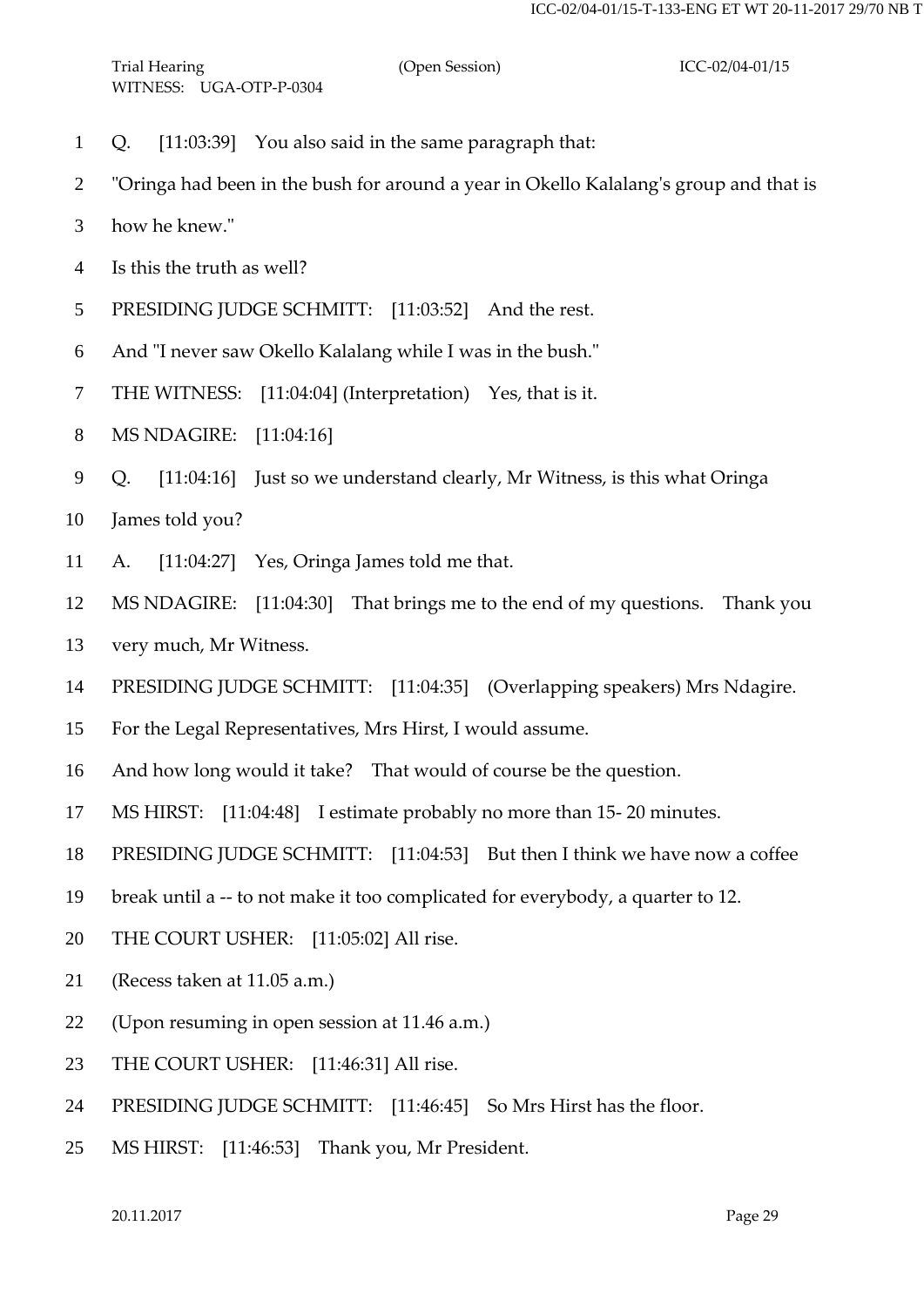- QUESTIONED BY MS HIRST:
- Q. [11:46:59] Good morning, Mr Amodo.
- A. [11:47:01] Good morning.

Q. [11:47:04] Mr Amodo, I represent together with my colleagues victims who are

participating in this case, and we have some questions for you. We are not like the

Prosecution, we are not going to ask you about everything that happened. We want

to focus on asking you some questions about the harm that you suffered as a result of

your experiences.

You mentioned this morning while the Prosecution was questioning you that you

were first abducted in 2002.

And for the record, your Honours, the transcript reference is page 7, line 9 and page 7,

line 11 of the realtime transcript.

Mr Amodo, during that first abduction you experienced in 2002, did you suffer any

harm as a consequence of that?

A. [11:48:15] Thank you for the question. When I was abducted in 2002 the

problems that I experienced was walking barefooted. I sustained injuries from

walking barefooted because we were walking in the grass and we had luggage as well.

I was carrying luggage, heavy luggage. And those were the injuries that I sustained.

I was beaten, I was beaten as well during that time.

PRESIDING JUDGE SCHMITT: [11:49:06] And of course we -- I think also the

Defence will have in mind, we will have in mind, that this might not have been the

same group that was later on involved perhaps in a later attack. So I think we

should focus on 2004.

MS HIRST: [11:49:25]

Q. [11:49:26] Mr Amodo, having been abducted previously, in 2004 were you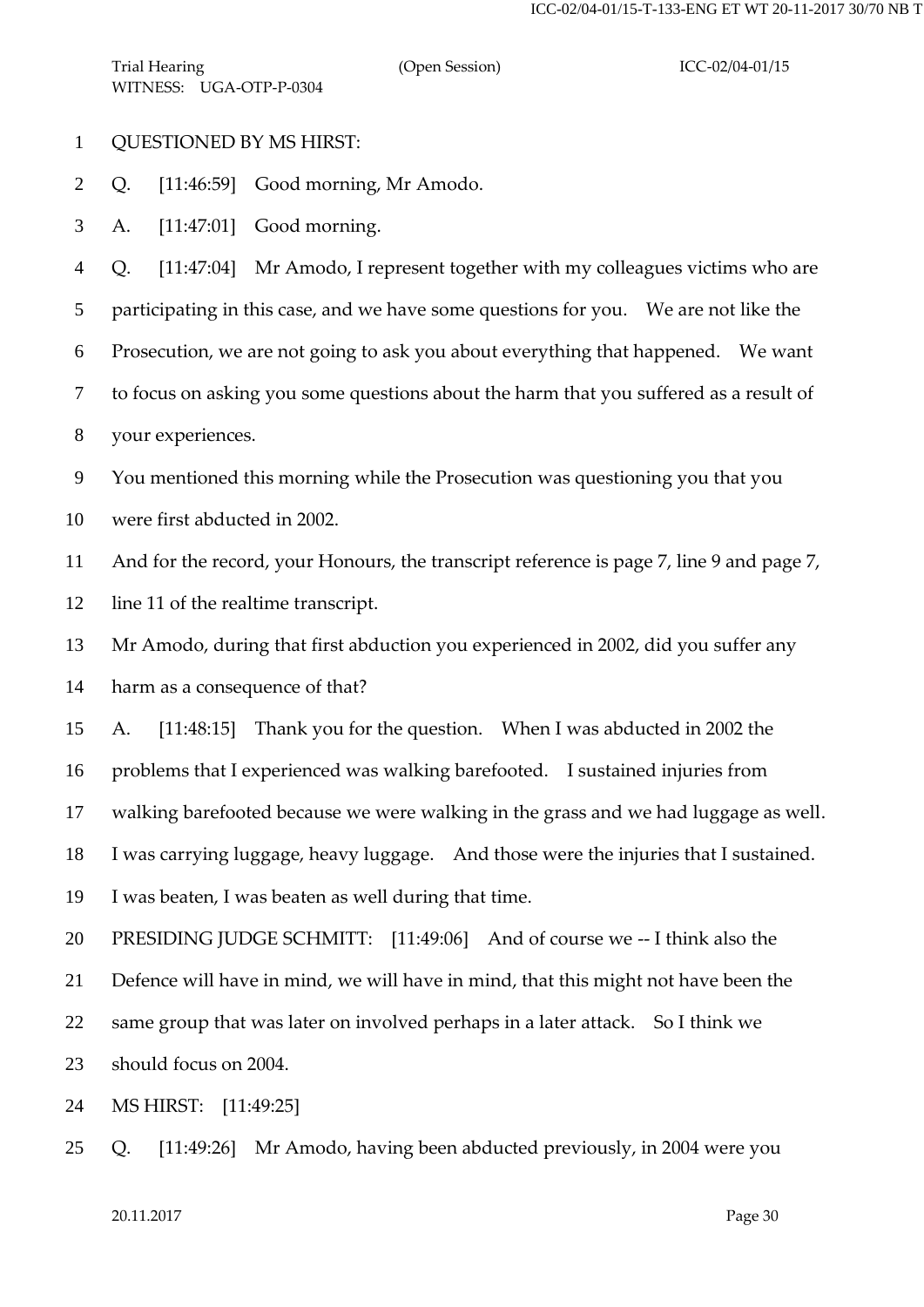fearful of being abducted by rebel groups again?

 A. [11:49:49] Yes, I was. I was fearful because I was afraid that it would happen again, that I would be abducted again and taken to the bush.

 Q. [11:50:08] Thank you, Mr Amodo. Now, I want to ask you a few questions about your life in the Abok IDP camp. Can you tell us in general what was life like in the camp? Was it comfortable or not?

A. [11:50:37] When I came back from the bush, I did not spend a lot of time in the

camp because, in my opinion, life in the camp was very hard; we were hungry,

because we did not have any food; secondly, there was problems with the welfare,

medical welfare. We did not have hospitals there. Education as well, that was a

problem. There were no schools in the area. And due to the upheavals and the

disturbances, there was no proper education at that time.

 Q. [11:51:22] Thank you. Can I take you back to what you said about food. If there was no food in the camps, how did you feed yourself and your family?

 A. [11:51:43] When I was abducted I was, I was in the hands of the -- of the rebels and when I came back I was with the doctors, but it was very difficult for me to find things -- food to feed my family with.

 Q. [11:52:10] What about water in the camp, was there water available for drinking?

 A. [11:52:22] There was not sufficient -- water was not sufficient. We used to go and get water from the wells or from the streams, that's what we used. That's what people used to drink.

 Q. [11:52:40] Did you have facilities for sanitation, toilets or latrines in the camp? 24 A. [11:52:58] There was poor sanitation in the camp. We did not have -- initially there was very poor sanitation, but eventually they dug a hole for rubbish. World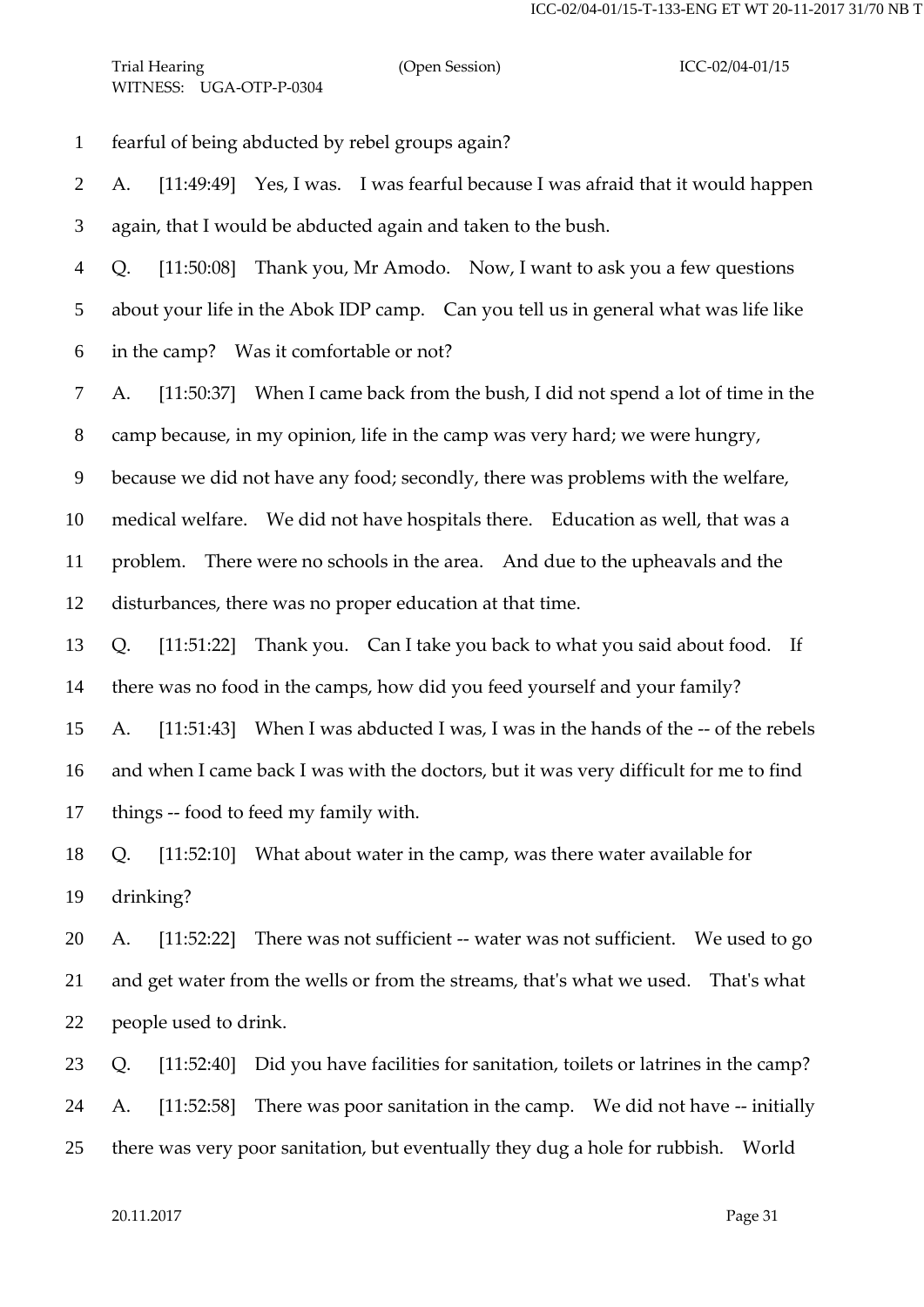Trial Hearing (Open Session) ICC-02/04-01/15 WITNESS: UGA-OTP-P-0304

Food started supplying us with food and we eventually received water as well.

Q. [11:53:23] Thank you. And one last issue about the conditions in the camps,

was there crime in the camps?

 A. [11:53:41] Yeah, yes, there were crimes in the camp. And sometimes people would look at something that they did not have and covet that. If they see, for example, somebody had Wellington boots, they would take this. So if the person did not have those things, then they would take it, they would take somebody's else things. Those are some of the things that were happening.

 Q. [11:54:12] Was there any authority in the camp who was responsible for dealing with crime and preventing it?

 A. [11:54:31] Yes, we had camp leaders, but people did not listen. There are some people who do not listen, there are some people who -- there are some bad elements in the camp.

 Q. [11:54:46] And earlier I believe you mentioned that there were soldiers at the camp. Do you recall approximately how many soldiers from the UPDF were at the camp?

 A. [11:55:04] I do not know the exact numbers, I cannot recall the exact number but, yeah, there were soldiers. Even when these crimes were being committed, yes, there were soldiers present at the camp.

 Q. [11:55:22] Mr Amodo, it's perfectly understandable that you can't remember the number, so if you really can't remember that's fine, are you able to give any kind of guess? Was it tens of soldiers or was it hundreds of soldiers, for example? A. [11:55:50] To my estimation, there were about 10 and over, perhaps 10 over, or 20 and above. That's my estimation.

Q. [11:56:11] Thank you very much. That's very helpful. In terms of what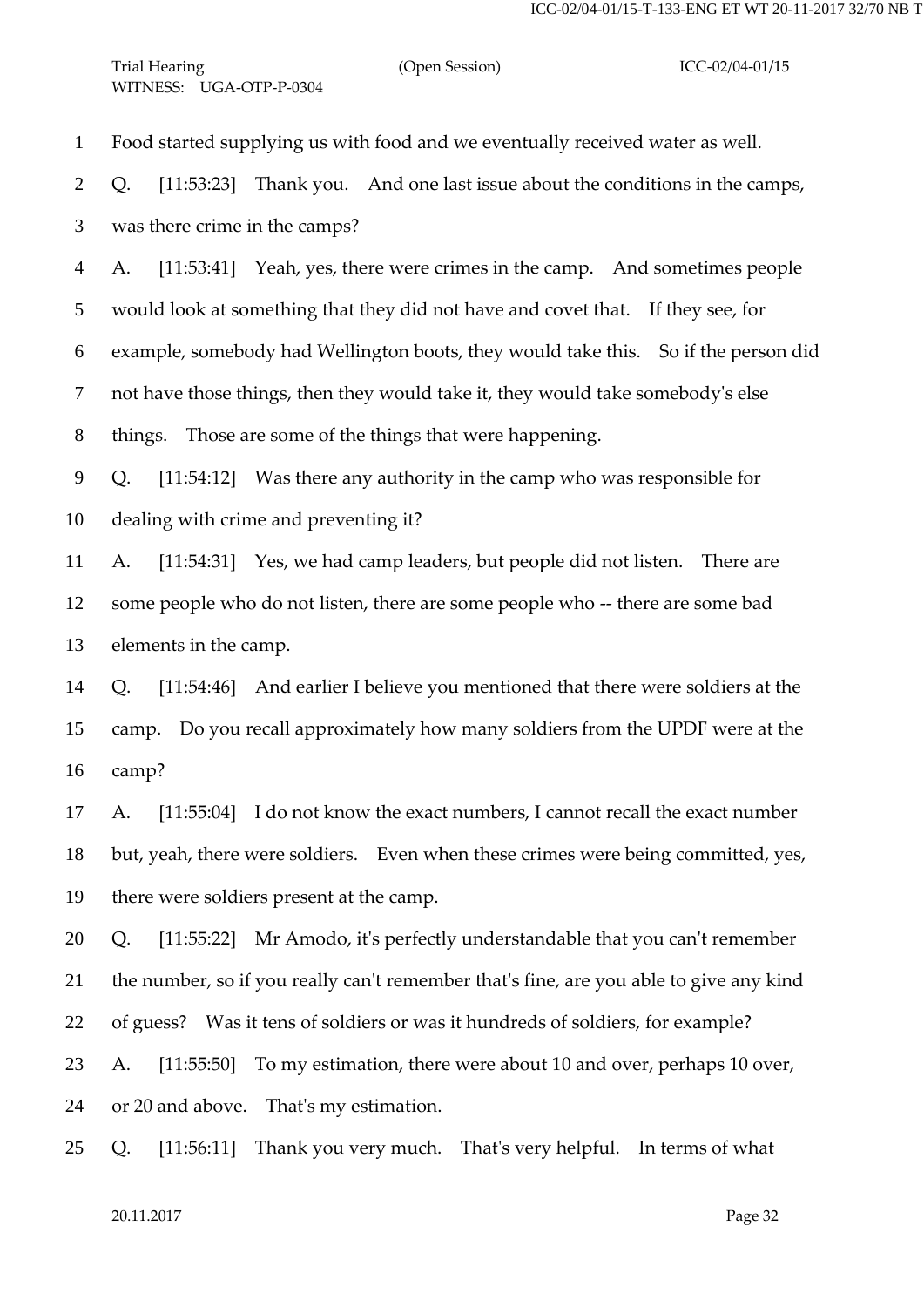these soldiers did while they were in the camp, did they impose any restrictions on your movements?

 A. [11:56:38] Yes, there was a curfew. So if -- you could leave the camp at a particular time and go outside of the camp, and there was also a particular time that you were supposed to come back into the camp. In the morning you are able to leave the camp, exit from the camp, at approximately 8 a.m. to 9 a.m., that's to exit the camp in the morning. But in the evening, the curfew, after you've done whatever it is that you're doing outside the camp, you've tended to your fields, then by 7 p.m. you should be back in the camp.

 Q. [11:57:26] What would be the consequence if you broke the curfew, for example, if you came back after 7 p.m. to the camp?

 A. [11:57:52] There are two or three things that could possibly happen to you if you breach those rules and break the curfew. Firstly, the -- if you go to the soldiers and plead and ask for mercy, then they would forgive you.

Secondly, if they stop you and tell you that you're in breach of the curfew rules and

you try to argue with them, then they would also mishandle you because you're

 arguing with them, they would possibly take you to the camp leader and hand you over to the camp leader.

 Thirdly, they would have to determine who you are. Are you a visitor from outside the camp, or are you an inhabitant of the camp? Because if you are an inhabitant of the camp, then you should be aware of rules, but if you're a visitor, then you're

possibly not aware of the rules.

 So those are some of the things that used to happen. I've forgotten some of the rules or some of the things that they used to do.

Q. [11:59:20] Were people who lived in the camp fearful about breaking the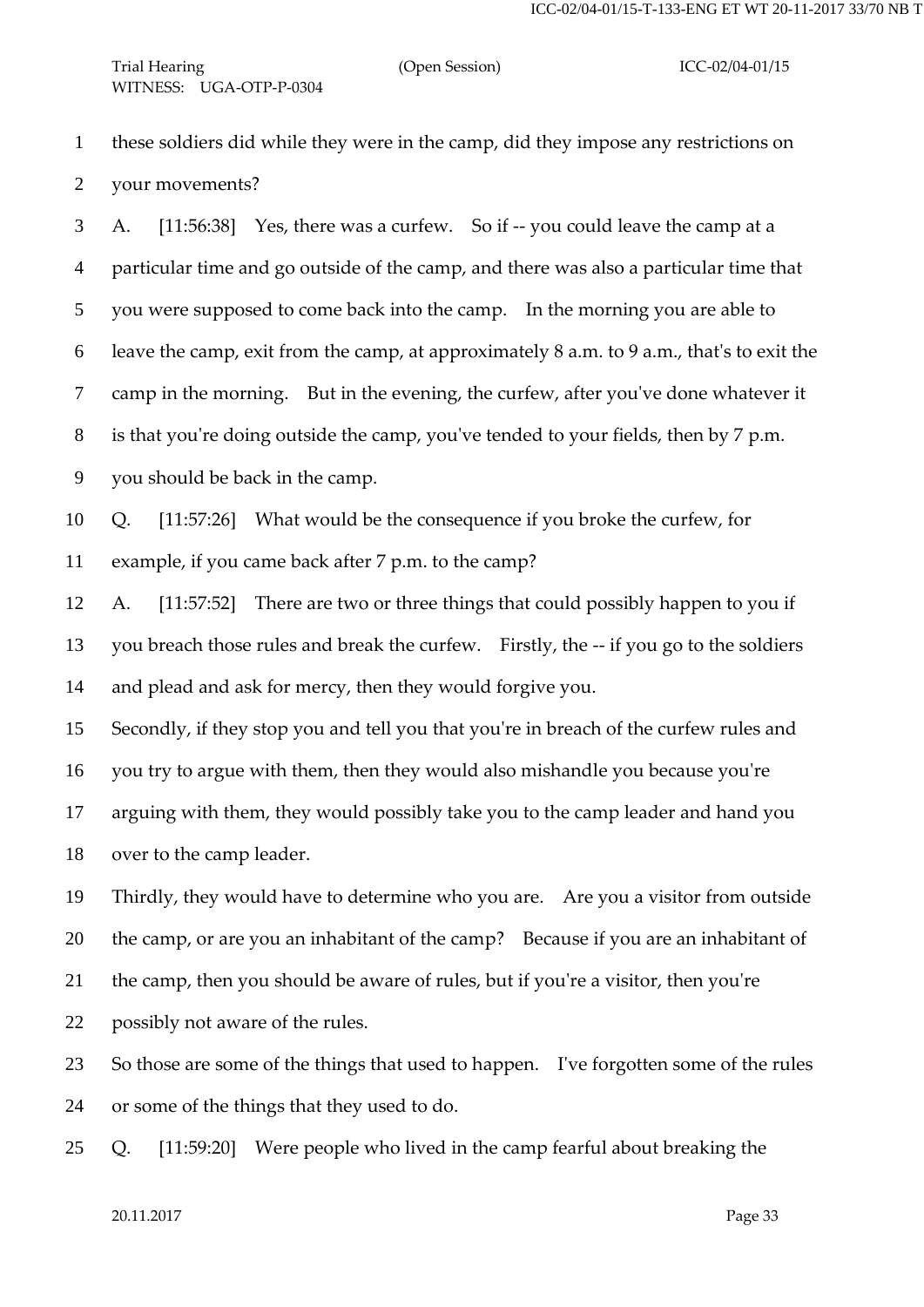Trial Hearing (Open Session) ICC-02/04-01/15 WITNESS: UGA-OTP-P-0304

curfew?

 A. [11:59:38] Yes, yes they were because there was -- within the camp you had a block leader that was selected for a particular block and that person was responsible for the people living in their area. And the people respected their block leader. So if you are in breach of the rules and you belong to a particular block, then the block leader would treat you according to the rules of that block.

 Q. [12:00:16] Mr Amodo, thank you very much for those answers about life in the camp. I now want to move to a different topic which is your second abduction in 2004. You've already answered a lot of questions on this, so I'm not going to repeat the things that the Prosecution or the Presiding Judge have asked you, just a few additional points.

 You mentioned, and the transcript reference for the Court is page 23, lines 5, page 31, line 17, that you walked -- you mentioned, Mr Amodo, that you walked for a very long time and into the following morning. During this time, were you able to rest at all?

 A. [12:01:11] We did rest, but we did not have a lot of rest. There were not that many breaks. We mostly walked, but on -- occasionally we did have some short breaks. I did not know the areas that we were moving in. And one of the reasons why I did not take breaks was because I was afraid, I did not know the areas, I was afraid for myself, I was also afraid that I might encounter some wild animals, that's why I kept on walking and I only took very short breaks. I possibly rested for about 15 to 20 minutes only.

 Q. [12:02:00] During this time while you were walking, were you restrained in any way?

A. [12:02:07] When we were walking, I was bound by a rope. It wasn't a new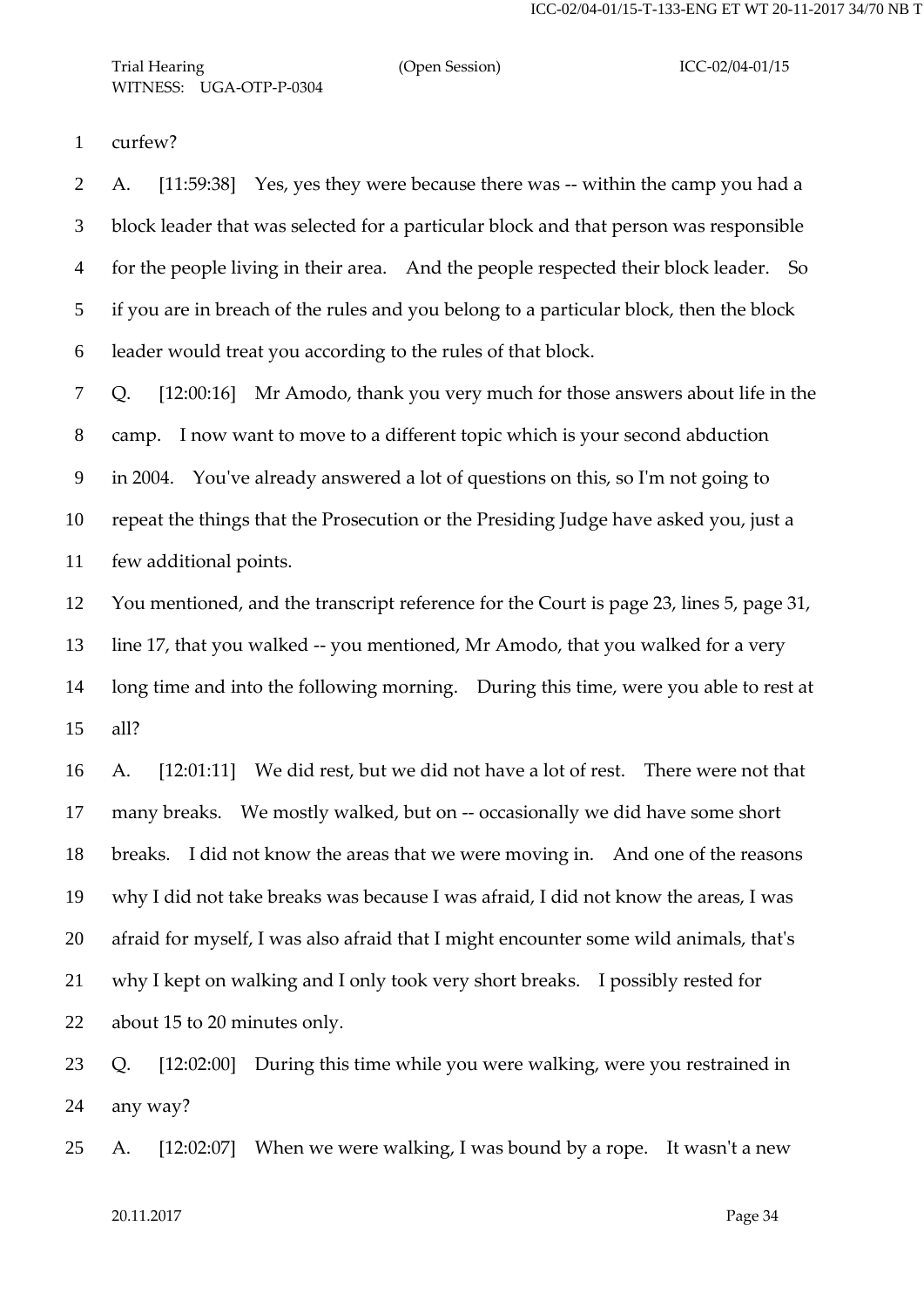rope, it was an old rope that they used for tying cattle. I do not know how old that rope was, but the rope was stained with blood. I don't know whose blood it was. But it was something that they had. And when I got to Min Jaa the soldiers took that from me, they took that off me. Q. [12:02:56] You say you were bound by the rope. What was connected to the other end of that rope? A. [12:03:19] The rope was used to tie other people. And there were people by my side. I do not know how some of the people managed to slip out of the rope, but then I realised eventually that I was on my own on that rope. Q. [12:03:46] And which part of your body was bound by the rope? A. [12:03:57] I was bound at my -- on the waist. But it was on my waist. Because most of the people were tied around the waist. Q. [12:04:20] The area that you were walking through, what was the terrain like, was it an area where it was easy to walk, or what difficulties were there? A. [12:04:45] When I was walking I did not have shoes, I was barefooted at the time. I did not have a shirt. I was feeling cold. I did not have anything to eat. I was walking. I was hungry at the time. Those are some of the experiences I went through. Q. [12:05:14] You mentioned that you didn't have any food. What about water? Were you able to drink during this period that you were abducted? A. [12:05:38] With regard to water we -- when you are in the bushes there were some boreholes that were not working so it was very difficult to get water. When I got to Min Jaa, that's when I got some water. I asked some people who were tending to their field and they gave me some water to drink.

Q. [12:06:08] By the time you got to Min Jaa, did you have any physical injuries?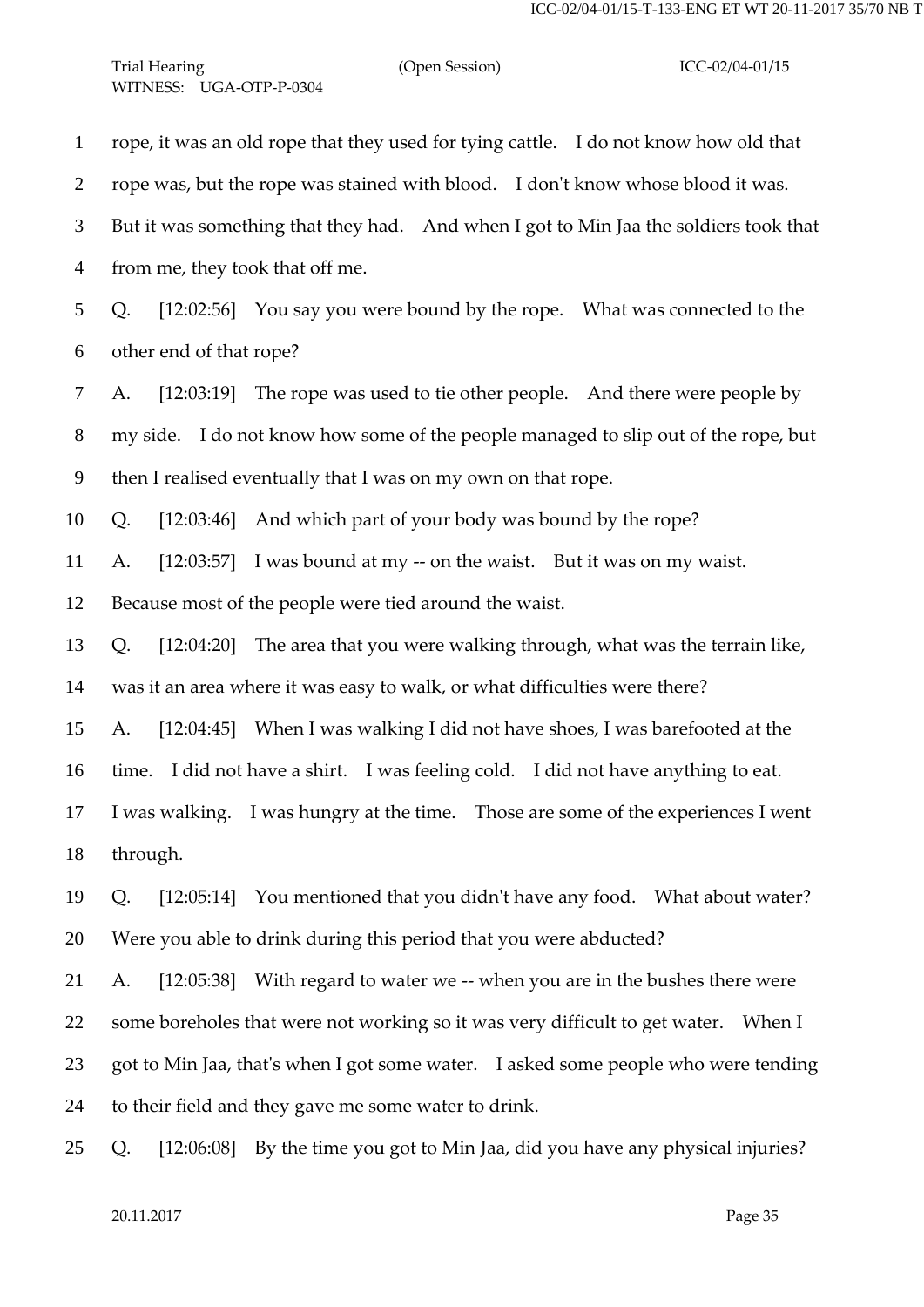A. [12:06:24] When I got to Min Jaa, I was very weak, I was unable to run or walk. But luckily I came across these two people who were in their field and then they directed me to where the soldiers were and I went to the barracks. I was unable to walk because my feet were extremely sore. Q. [12:06:56] And I've asked you some questions about your physical state at that time. How about your mental state while you were being abducted by the rebels, what was your state of mind like? A. [12:07:24] I felt a lot of pain and I just wanted the injuries that I had sustained to be healed so that I could, I could mend properly. Secondly, I was hoping that that was the last time that such a thing would happen to me. I did not want anything

at the time.

 Q. [12:08:07] After you escaped from the abduction the second time and returned from the bush, were you able to find your family again?

like that to happen again. And those were my prayers and those were my thoughts

A. [12:08:31] When I came back from the bush I did not meet my family

immediately. There were two or three people who came and saw me, but I did not

immediately meet with my family because I was taken to the rehabilitation centre

where they were keeping returnees, and that is in Ter-Boke, and my family came and

visited me while I was in Ter-Boke.

 Q. [12:09:06] When you saw your family again, what did you learn about how they had been affected by the attack?

 A. [12:09:28] When I was in Ter-Boke I was -- there were a lot of people who came, they -- some of them came and told me everything, there are some people who did not tell me everything, but there was somebody who came and told me that Abok camp was attacked, the houses were burnt, and some of your relatives were killed as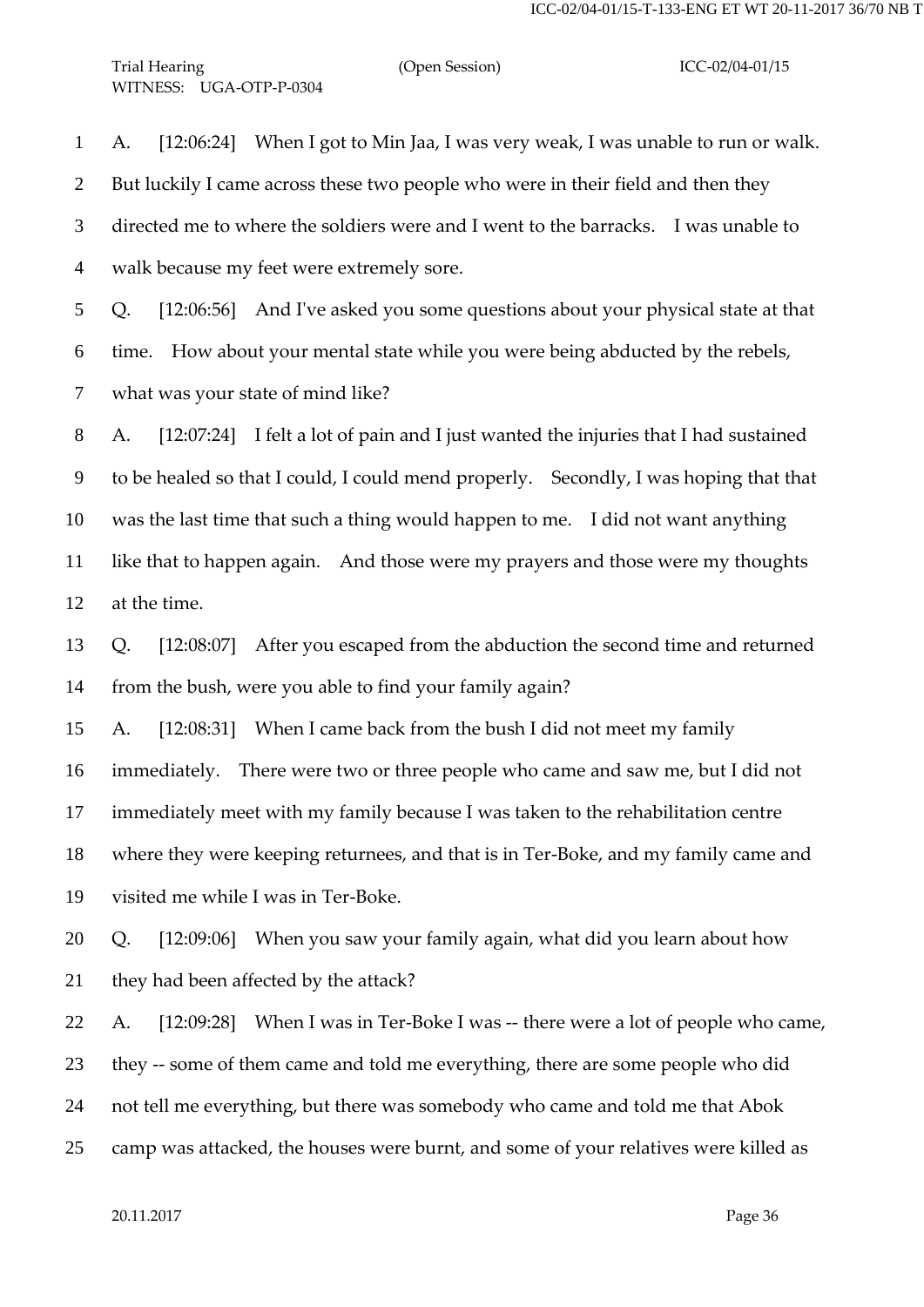well, some of your friends were also killed. And that's what happened at home. So

for you guys who are still here at the rehabilitation centre, be strong so that when you

go home you know what you're going to find.

Q. [12:10:22] And what did you find when you eventually went home?

A. [12:10:43] I found that there were a lot of changes. It was changes for the

worse. People did not have clothes and I did not know how I was going to be able to

obtain clothing immediately because those were some of -- those are actually some of

the things that I saw when I went back home.

Q. [12:11:18] Aside from clothing, had you lost anything else in the attack?

A. [12:11:35] The other things were relevant to the whole camp as a whole. I did

not ask every single individual what they lost, but I know some people lost goats,

 some people lost chickens, other people also lost clothing. There are so many things that people, people lost during the attack.

 Q. [12:12:06] And what about injuries? Did you see anybody in your family or your friends who had been injured in the attack?

A. [12:12:26] My, my friend, my family, my relatives, my children as well.

 Q. [12:12:39] Were there any members of your family who were killed in the attack?

 A. [12:12:56] Not from the camp. Yes, I did lose some close family members. The ones that I remember are Adonya Barikia and Anyim Hatari, Obwoto Opiyo

Dano as well. Those are the ones I recall. Those are the ones that lost their lives.

Q. [12:13:41] Do you feel that the attack on the Abok IDP camp and your

abduction still have an impact on your life today?

A. [12:14:07] Mostly it's in the hands of God. There are a lot of people who came

and met me and counselled me. My friends also talked to me. I received advice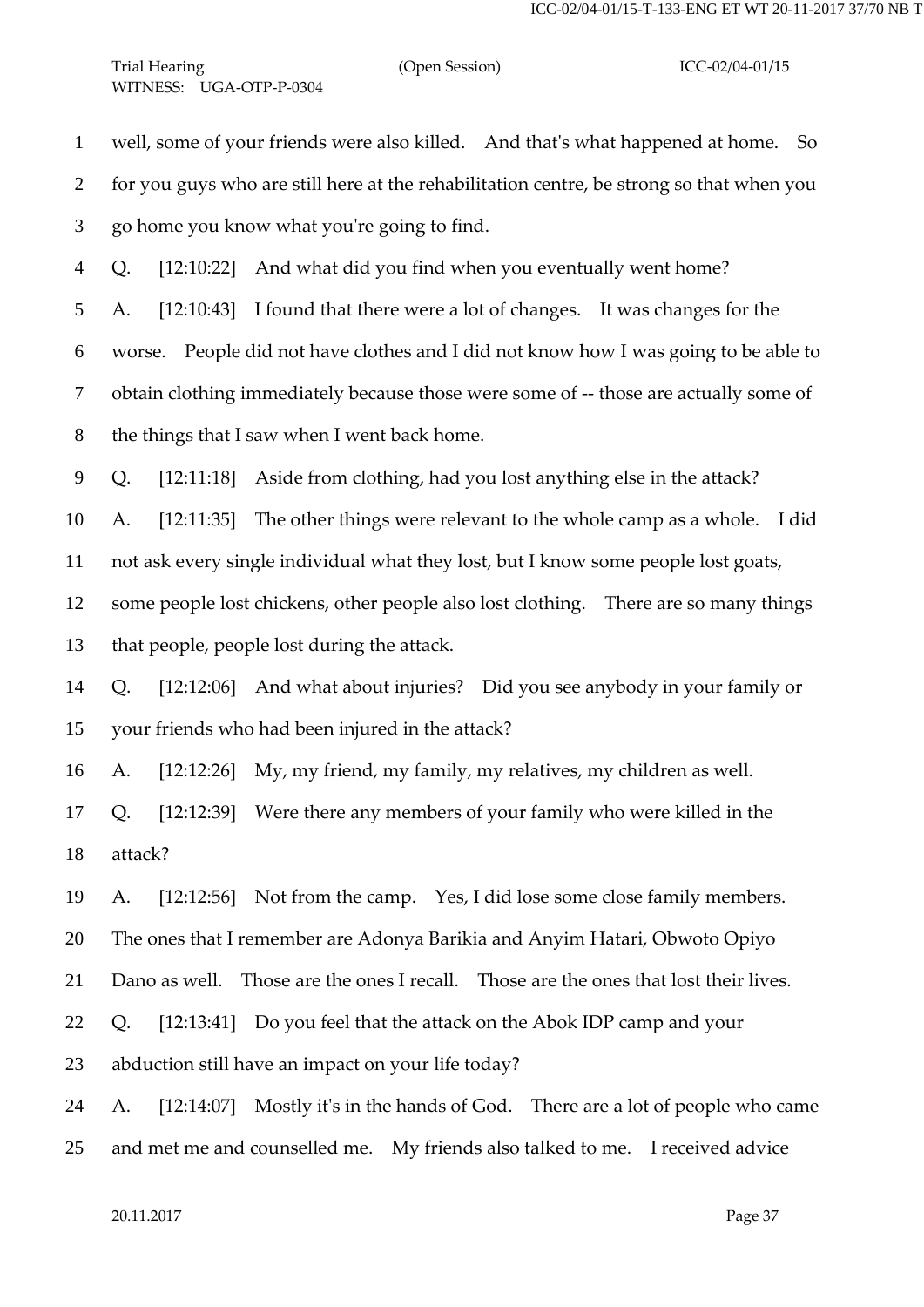- and counselling and right now I do not have or I do not really think about what
- happened in the past that much.
- Q. [12:14:38] Thank you, Mr Amodo. That's all the questions I have for you.
- PRESIDING JUDGE SCHMITT: [12:14:44] Thank you, Mrs Hirst.
- And I turn now to the Defence questioning and I would be so bold to suggest that the
- Defence can also finish today, I would say, in light of the evidence that has been given
- and also the issues that you might be interested in. Mrs Bridgman.
- MS BRIDGMAN: [12:15:03] That's correct, Mr President. We shall be able to
- finish today.
- PRESIDING JUDGE SCHMITT: [12:15:08] I give you the floor. I don't assume
- that Mr Narantsetseg wants to question the witness.
- MR NARANTSETSEG: [12:15:13] No, your Honour.
- PRESIDING JUDGE SCHMITT: [12:15:16] So this was -- I foresaw that, so to speak,
- so I give you the floor. But take your time to arrange your things.
- And just shortly, I think we have the normal break then at 1 o'clock and then we
- continue in the afternoon at 2.30.
- QUESTIONED BY MS BRIDGMAN:
- Q. [12:16:13] Good afternoon, Mr Amodo.
- A. [12:16:15] Thank you.
- Q. [12:16:18] This morning you told the Court that you were initially abducted
- in 2002 by the Bojokech. At this time were you still living in your village in
- Adyelopoo?
- A. [12:16:38] Yes, I was still living at Adyelopoo.
- Q. [12:16:59] How did you get to learn that this group was called the Bojokech?
- A. [12:17:13] At that time the group Bookec would just come to a particular area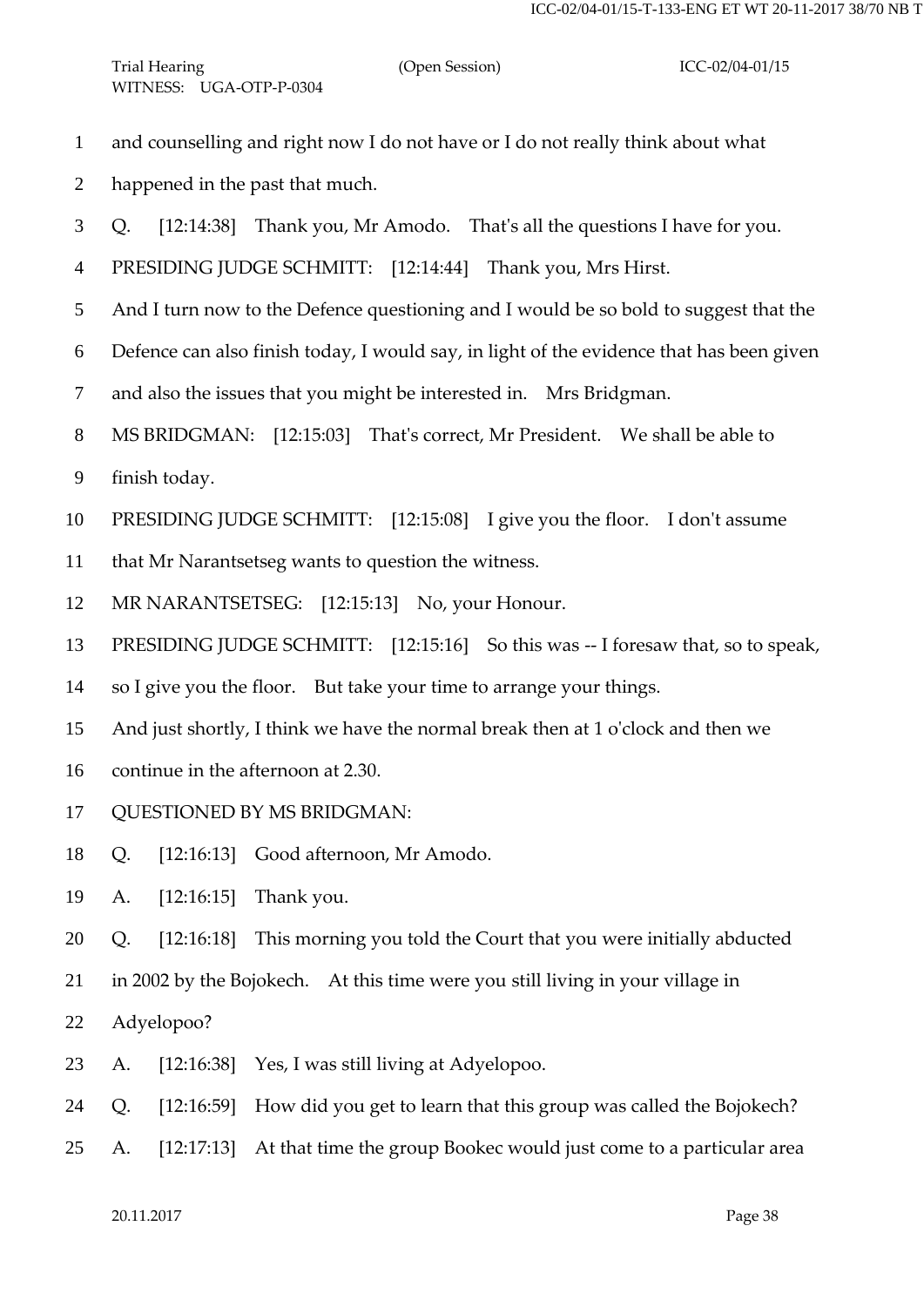briefly, so I would hear from the older people when they called the name of the group,

Bookec, Bookec. They would come to an area, but they wouldn't take a long time,

they would just move briefly and go forward.

Q. [12:17:45] What was their reputation within your area?

A. [12:18:06] This group, mostly the youth who were captured by them would

escape from them. So I would hear from them when they return, they would tell us

that these people, that group would say for them they do not eat bojo, they should

only eat good food like meat, chicken, but not bojo, which is the vegetable.

Q. [12:18:45] You said earlier that this was an LRA group. Was this also

information you got from your friends who had been previously with them?

A. [12:19:08] Could you say the question again?

 Q. [12:19:12] This name, the Bojokech, earlier you said that it was part of the LRA rebels. How did you know their particular name?

A. [12:19:37] In those days children would hear something and they would not

easily forget. So it was something that was commonly said that any group that

comes which is different from the government soldiers were always referred to by

children as Bojokech. So this is how we also came to know of this name.

PRESIDING JUDGE SCHMITT: [12:20:04] I think we can put that into perspective.

I think you can move on.

MS BRIDGMAN: [12:20:15]

 Q. [12:20:16] Do you remember some of the names of those friends who had been previously abducted by the Bojokech?

A. [12:20:34] Some of the people who were captured by Bookec, it has now taken

a long time. I'm sure some of them are now deceased, some have died. The ones

that maybe I could have remembered are now no longer living. I do not know if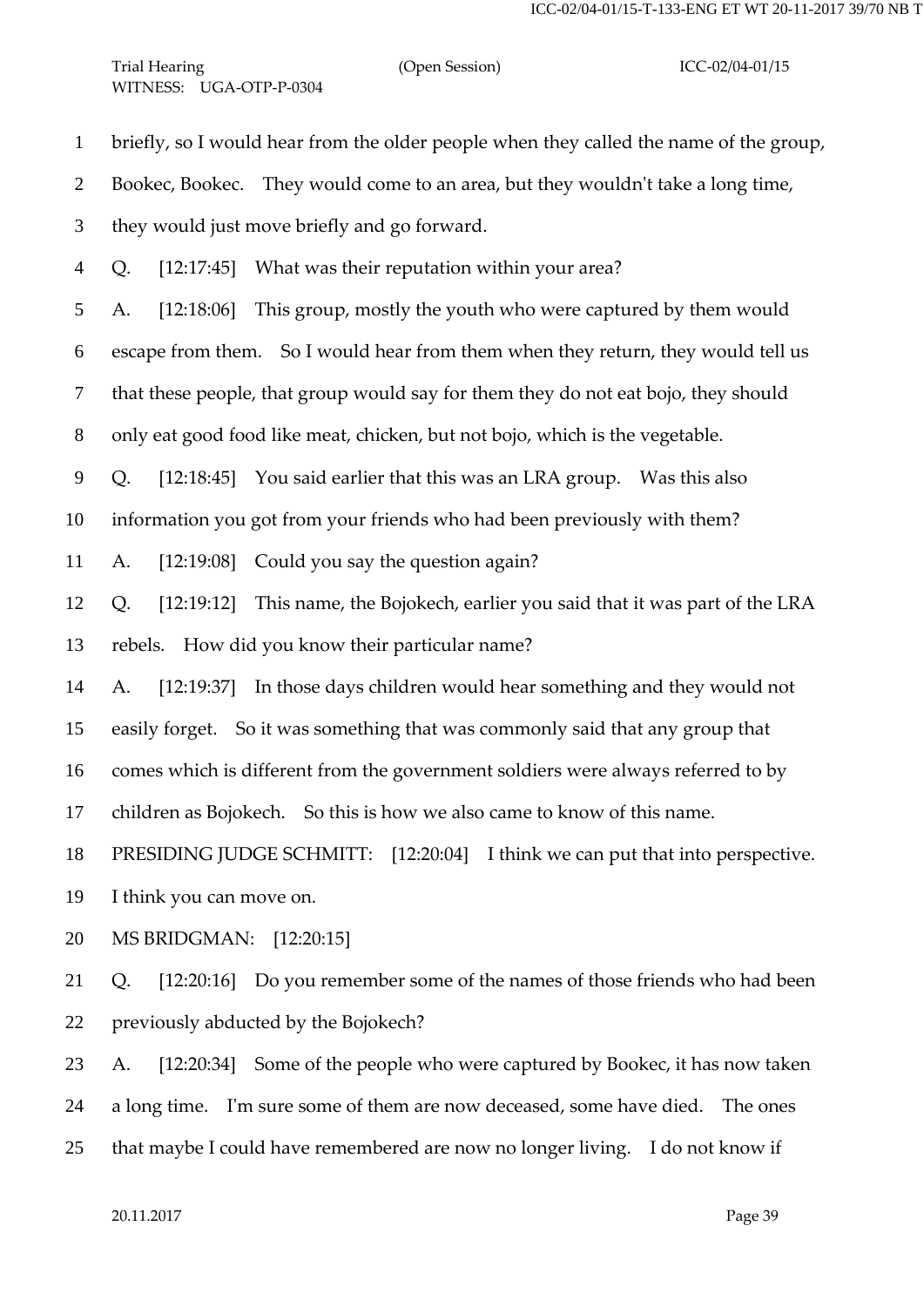I can mention their names.

Q. [12:21:07] Yes, Mr Amodo, go ahead.

 A. [12:21:11] The ones I can recall their names who have since died, I do recall Odoch Geoffrey, who is now deceased. The second person is Lala Alfred, who is also now deceased. These are the people that I can recall. But the others I think now I can't recall.

Q. [12:21:51] Now I would like to take you back to the discussion you had earlier

regarding the period in which -- the duration of the period you stayed with this group.

Can you estimate if it was one week, one month, three months before you came back

home?

 A. [12:22:35] The Bookec group who abducted me was, this was actually in the third time we did not take a long time with them. They released us at a certain stream. In Acholi I do not know the name of that stream. We were seven people captured, but five of us were released. Only two remained with them.

 Q. [12:23:18] Mr Amodo, would I be correct to say that you have been abducted two times in your entire life?

A. [12:24:02] Correct. That would be correct.

 Q. [12:24:07] And is it your testimony that you were released from the Bojokech, not that you escaped from them?

A. [12:24:32] The Bookec released us. I did not escape.

Q. [12:24:59] At paragraph 12 of your statement - the ERN number is already on

the record - you said, while discussing your abduction with Bookec, you said:

"I did not stay in the bush for long because we escaped and we met government

soldiers from Min Ajara."

Can you explain this, why it says that you escaped from Min Ajara.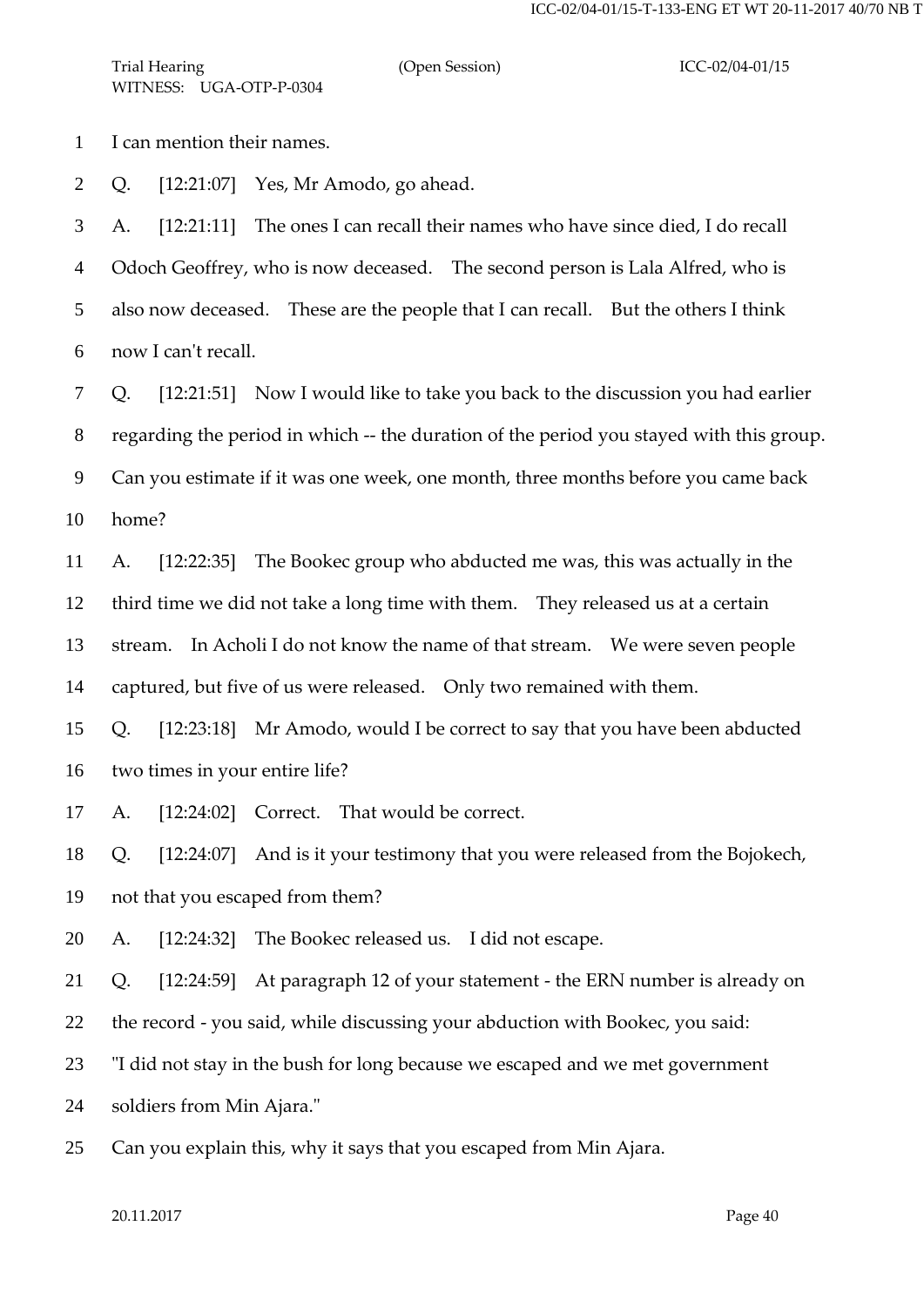| $\mathbf{1}$   | [12:25:41] Well, let's say that was the second time of the Abok camp. Let's<br>A.        |
|----------------|------------------------------------------------------------------------------------------|
| $\overline{2}$ | put it that that escape was as a result of some exchange and I said this was at some     |
| 3              | point when I was stung by bees, and that's how I escaped and then came to Min Jaa.       |
| $\overline{4}$ | So I came to Min Jaa after going through that experience of gun -- of fighting and also  |
| 5              | the bee incidents.                                                                       |
| 6              | [12:26:31] Would you be kind to clarify if Min Jaa and Min Ajara is the same<br>Q.       |
| 7              | place?                                                                                   |
| 8              | [12:26:43] Min Jaa, maybe there's a difference in pronunciation and writing, it<br>A.    |
| 9              | is Min Jaa. It's close to Opit.                                                          |
| 10             | [12:26:59]<br>Thank you. I appreciate that.<br>Q.                                        |
| 11             | Now, do you remember the first time that you were approached by the people from          |
| 12             | the Prosecution before you gave your formal interview?                                   |
| 13             | [12:27:19] Yes, I do recall, but not everything.<br>A.                                   |
| 14             | MS BRIDGMAN: [12:27:29] Your Honours, this is at tab 5. It's a screening note.           |
| 15             | UGA-OTP-0247-1230 at page 1232.                                                          |
| 16             | [12:27:48] Mr Amodo, in this note it states as you having said that you and<br>Q.        |
| 17             | other abductees would be sent to get cassava from people's gardens. You remained         |
| 18             | in the bush for one month and was rescued by the UPDF.                                   |
| 19             | Now do you remember having this discussion about a cassava garden with the               |
| 20             | Prosecution during your statement, when they were taking your statement?                 |
| 21             | MR GUMPERT: [12:28:26] Forgive me, this is not the taking of the statement.              |
| 22             | That's exactly the point. This is the screening rather than the taking of the statement. |
| 23             | PRESIDING JUDGE SCHMITT: [12:28:33] Yes, indeed. But of course the issue,                |
| 24             | I think we can agree upon that the issue can be addressed because there -- in the        |
| 25             | screening note there is something that does not appear in the statement. So you          |
|                |                                                                                          |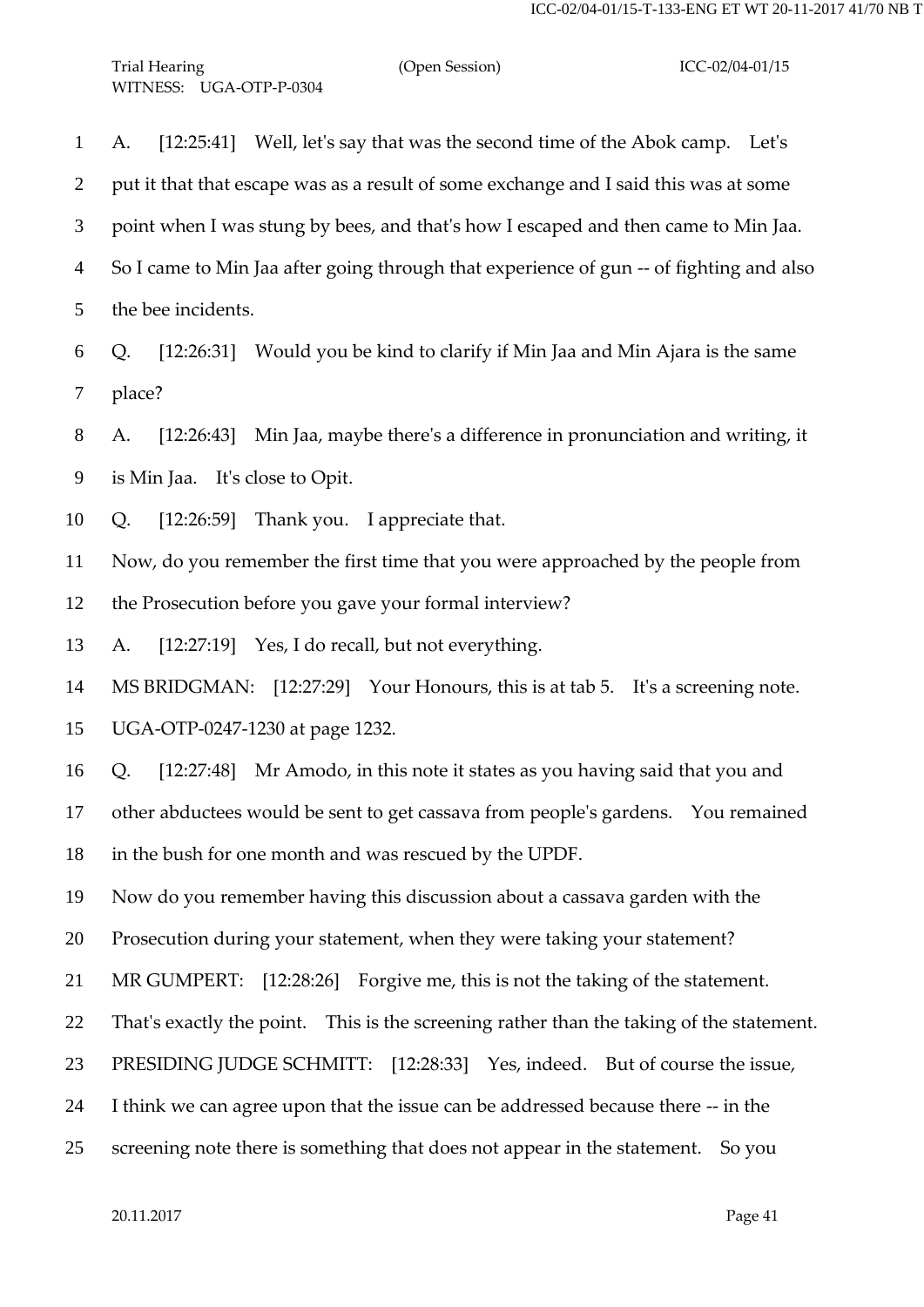would have to rephrase it, Mrs Bridgman, in a way that reconciles this. But of course you can address the issue. I also would be interested how it came to this screening note, so to speak. So it would be, the problem would be if the witness recalls, if you tried it, what he told the Prosecution investigators before the statement was taken. MS BRIDGMAN: [12:29:12] And I apologise, because apparently my question was not clear. This same issue was covered in his statement, so I was asking if he remembers clarifying this with the Prosecution during the time his statement was taken. PRESIDING JUDGE SCHMITT: [12:29:27] Yes, I understand. But perhaps it would be advisable first to try it with the screening note and then, you know, step by step. MS BRIDGMAN: [12:29:36] Okay. PRESIDING JUDGE SCHMITT: [12:29:38] I simply think we would come further with that. MS BRIDGMAN: [12:29:41] I appreciate it. Q. [12:29:45] So, Mr Amodo, do you remember anything about getting cassava from people's gardens? A. [12:30:09] I remember that was in 2002, but that was during the first capture. But I do not know now which particular -- how that statement was taken, but that was in 2002 during the first time when I was captured. Because that was a question but I did not know exactly how it was put, in which particular writing. PRESIDING JUDGE SCHMITT: [12:30:33] I think that would clarify it, I would say, because indeed you prepared, so to speak, because you first focussed on the first abduction, but we know that this group from -- which abducted him the first time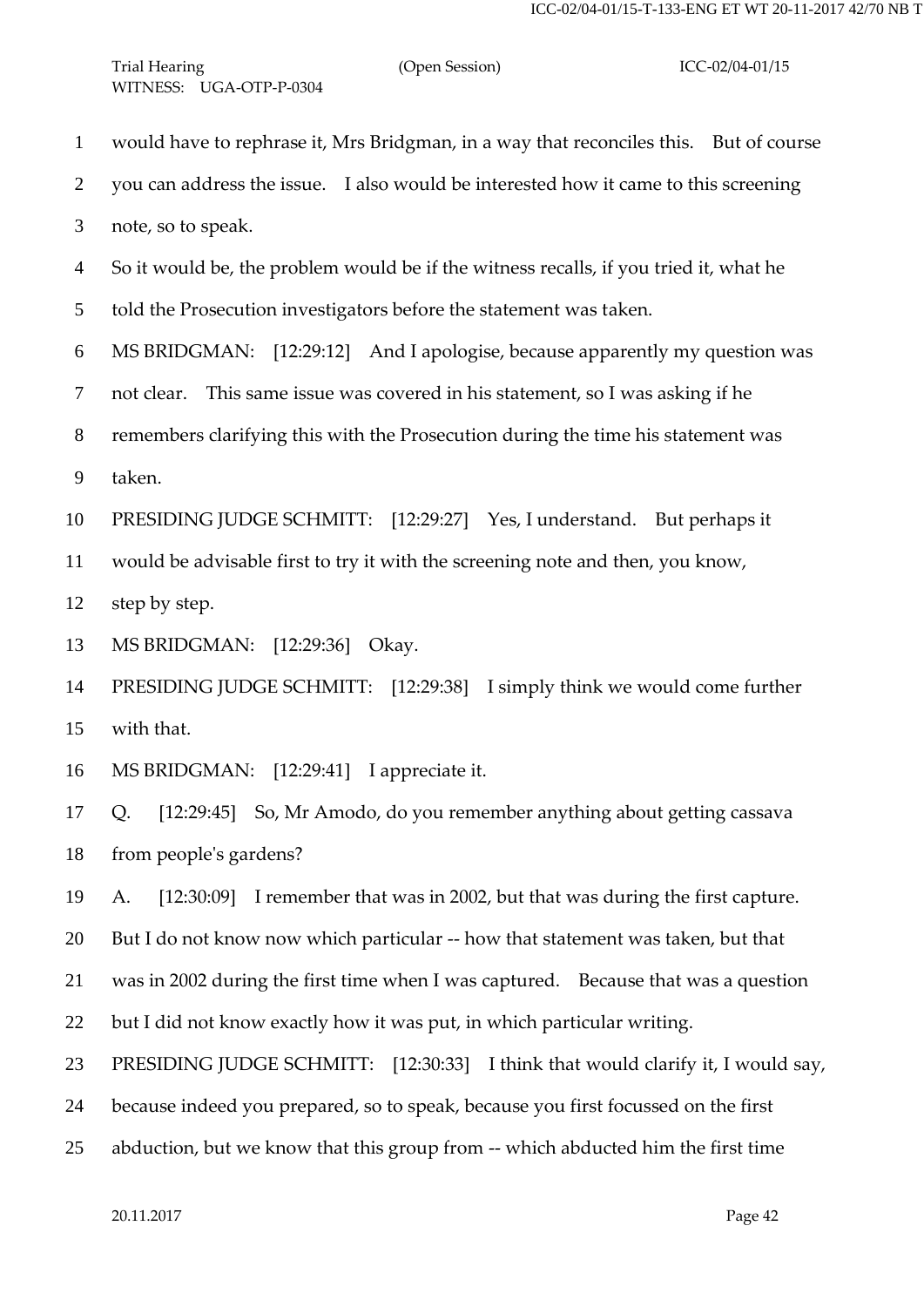was the Bojokech. I think we know that.

MS BRIDGMAN: [12:30:57]

 Q. [12:30:57] So, Mr Amodo, would I be then correct to say that you spent at least one month with the Bojokech?

A. [12:31:09] Well, as I said, I think how the statement was written, maybe it was

not properly put down. But as I said, it did not take long. It didn't last a long time.

Maybe when they were taking the statement it was mixed with the information that

happened for -- in 2004.

 Q. [12:31:51] Let's talk about the June 2004 attack. Do you remember the people you were living with in your house?

A. [12:32:13] Yes, I do recall, I do recall those with whom I was. It was myself,

Amodo, with my wife Hilda Akello and Ocere Moses, then Gloria Acan and

Angwech Martha. The other one was still in the womb so I cannot mention.

 Q. [12:33:06] That night of the attack, were these people you have mentioned the only people in your household that night?

A. [12:33:30] Apart from my children, there were no other people in that house.

 Q. [12:33:37] You talked about Akello Evalyn who was killed in the bush. Were you related to her in any manner?

 A. [12:33:59] I call Akello Evalyn my sister, because her father is a brother to my father and we are all living within the same area of Adyelopoo. She was already married. She was living at her marital home in Dwaliro.

 Q. [12:34:26] You also talked about Akite Gwerina. Are you related to her in any way?

 A. [12:34:44] Akite Gwerina is also married in the same clan. She is my co – \*she is my stepmother.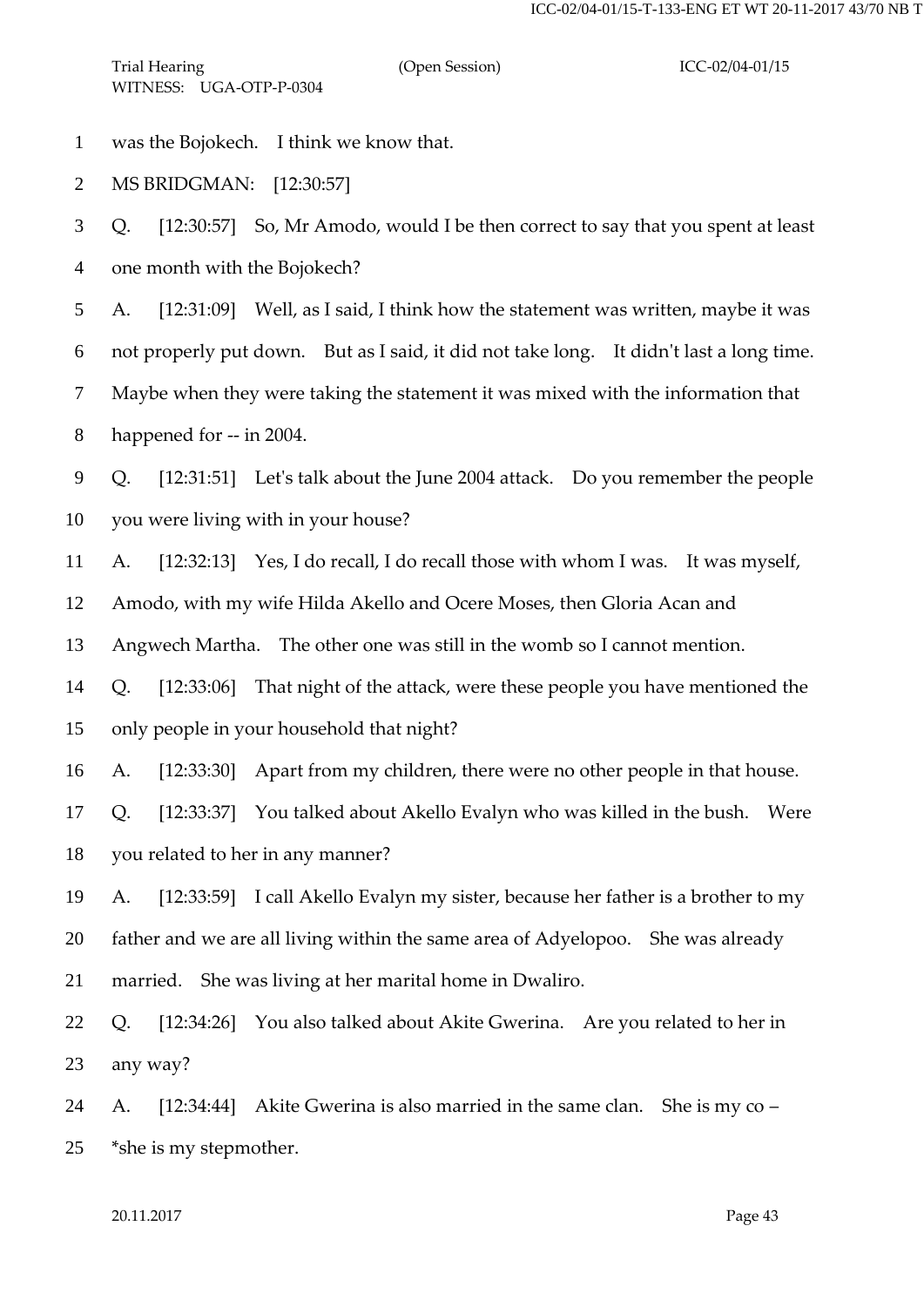Q. [12:35:01] Were you living close to each other? Were you neighbours in the camp?

 A. [12:35:20] The camp is not very far away. You know, the houses in the camp were very close to each other. So it was close, not very far away.

 Q. [12:36:07] Were you also living with a child called Ebong at the time of the attack?

A. [12:36:21] Could you say the question again?

 Q. [12:36:31] Were you living with someone called Ebong at the time of the attack?

A. [12:36:46] Maybe it was not written correctly, but the person who was there

was called Ekut Ronald. He was the one who was shot in the arm. It was not

Ebong, maybe it was not written correctly or it was an oversight.

Q. [12:37:10] Now, just a few minutes ago you were discussing with the victims'

representative about the conditions in the camp. I would like to read for you a small

portion from your statement and this is at paragraph 14. You said:

"There was a lot of theft. If you arrived back to the camp from the villages a bit late

and had no money then the soldiers would beat you."

Can you elaborate a little more on this?

 A. [12:38:02] I mentioned earlier that there was curfew. And time was very clear for getting out of the camp and coming back into the camp. So you should not return later beyond the time. So it was a rule in terms of managing time. So sometimes if you do not come back within the time, you will have violated that rule and, because now you want to plead, to plead or to avoid being beaten, then you have to give money. So if there was no money, then they will beat you, or if not, you have to give some money so that you are not beaten or you have to talk with them, you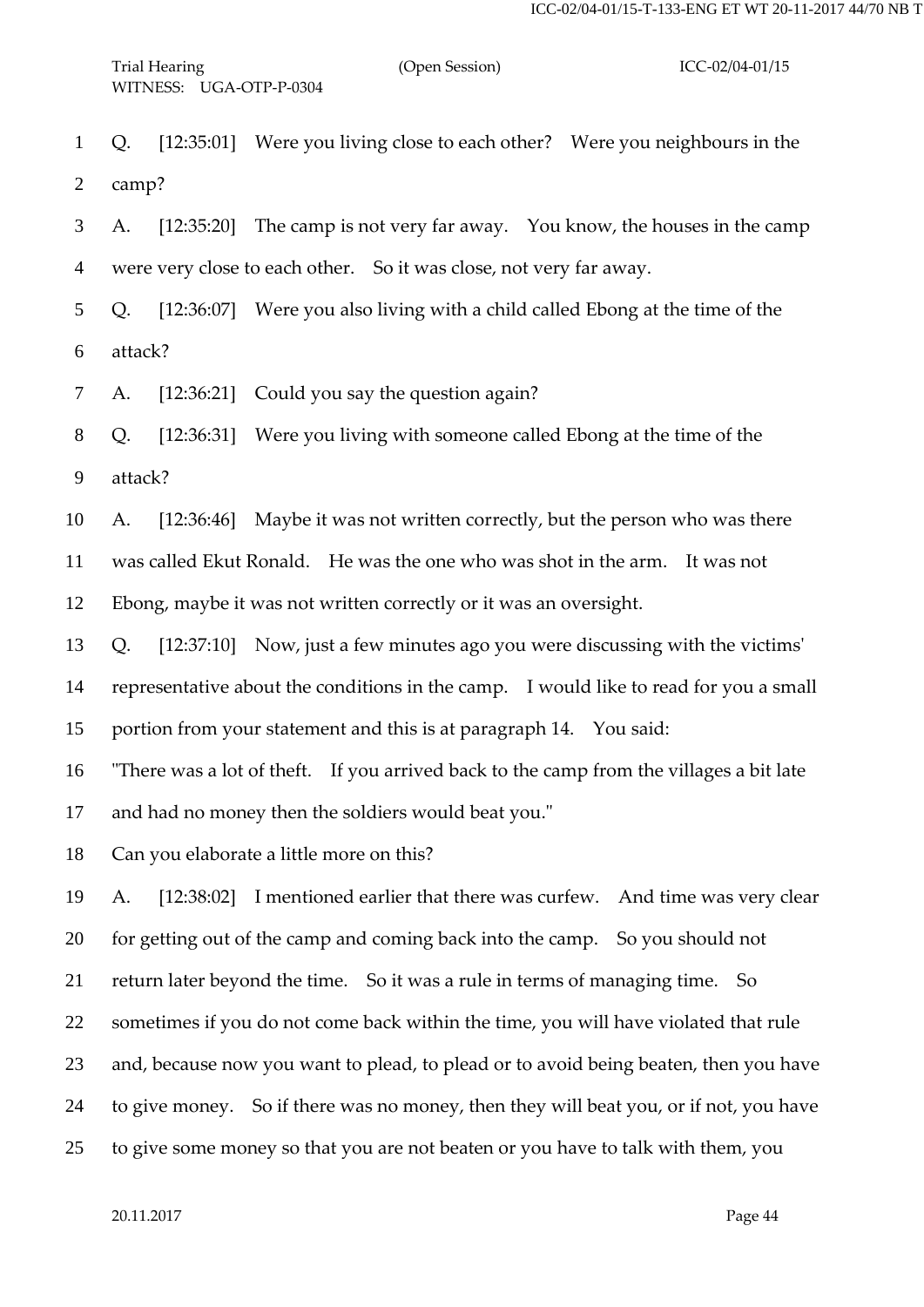have to really plead and talk with them well so that they may allow you to go.

PRESIDING JUDGE SCHMITT: [12:39:16] I think that's clear enough, I would say.

So obviously when people were too late, then they sometimes had to give money to

the soldiers to let them in and not to be beaten.

THE WITNESS: [12:39:54] (Interpretation) Yes, it was actually a clear instruction

which was issued. The commander of the barracks had sat down with the camp

leader, and people were gathered, and this was passed to everyone as a by-law that

when you are coming from -- when you are coming back late the people living in the

camp were also in agreement with it because it was also helping to protect their life in

so many different ways. So even the community in the camp agreed to this and it

was put to use and it was actually observed by everyone.

PRESIDING JUDGE SCHMITT: [12:40:44] Okay.

Please continue.

MS BRIDGMAN: [12:40:49]

 Q. [12:40:50] Just to go back to the person you mentioned Ekut Ronald, do you remember if he was also abducted that night in June?

17 A. [12:41:07] I do recall -- if I can recall what happened in the past, about

Ekut Ronald, to see his injury or if he was shot, I did not see that night, but when

I was now in Ter-Boke, that's when we got the report that when you were leaving

Ekut Ronald was shot in the arm. So it's not very clear whether the bullets remained

inside or not. So he was taken to the hospital. But this report I got it later. This is

what I can recall.

Q. [12:42:13] How are you related to Ekut Ronald?

A. [12:42:25] The relationship between me and him, he's a son to my sister, my

elder sister, the one who follow -- who is first sister, the first born. She's married in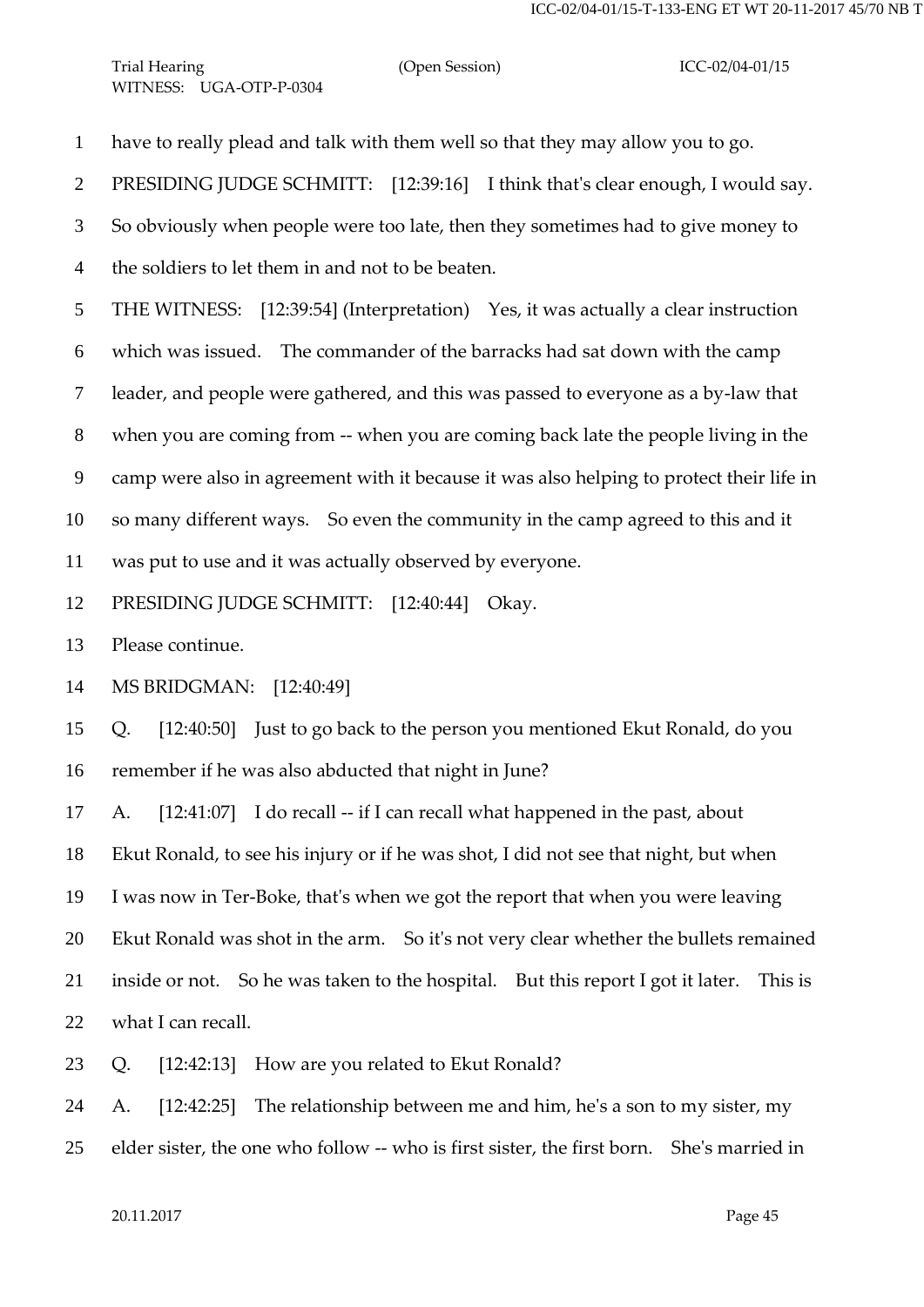- Bar-Rio.
- Q. [12:42:57] How old is this Ekut Ronald?

 A. [12:43:09] I do not recall his date of birth, but I think at this time he's now 19 to 20 years old.

 Q. [12:43:27] Sorry, just to clarify, are you saying today or at the time of the attack?

A. [12:43:44] Now. Now I think he is 19 or 20 years old.

Q. [12:43:51] Now, I'm going to read to you a portion of your statement at

paragraph 23. You were talking about the people who were abducted and you

said --

PRESIDING JUDGE SCHMITT: [12:44:15] The second from the bottom, I would

say. Second phrase from the bottom.

MS BRIDGMAN: [12:44:22] Yeah, there is also (Overlapping speakers)

PRESIDING JUDGE SCHMITT: [12:44:24] I don't -- just stepping a little bit

- forward.
- MS BRIDGMAN: [12:44:29] Sorry.
- PRESIDING JUDGE SCHMITT: [12:44:30] No, no.
- MS BRIDGMAN: [12:44:30] I'm thinking out aloud.
- Q. [12:44:32] Okay. You said:

"The youngest were Oper and Ekut Ronald who were younger than me and could

- have been around 17 to 18 years old."
- Is this another Ekut Ronald you're talking about in this statement who was abducted?
- A. [12:45:00] Ekut Ronald was -- at that time, I think -- that was at that time,
- I think, I'm only trying to guess his age, but that was Ekut Ronald. He's the same

person.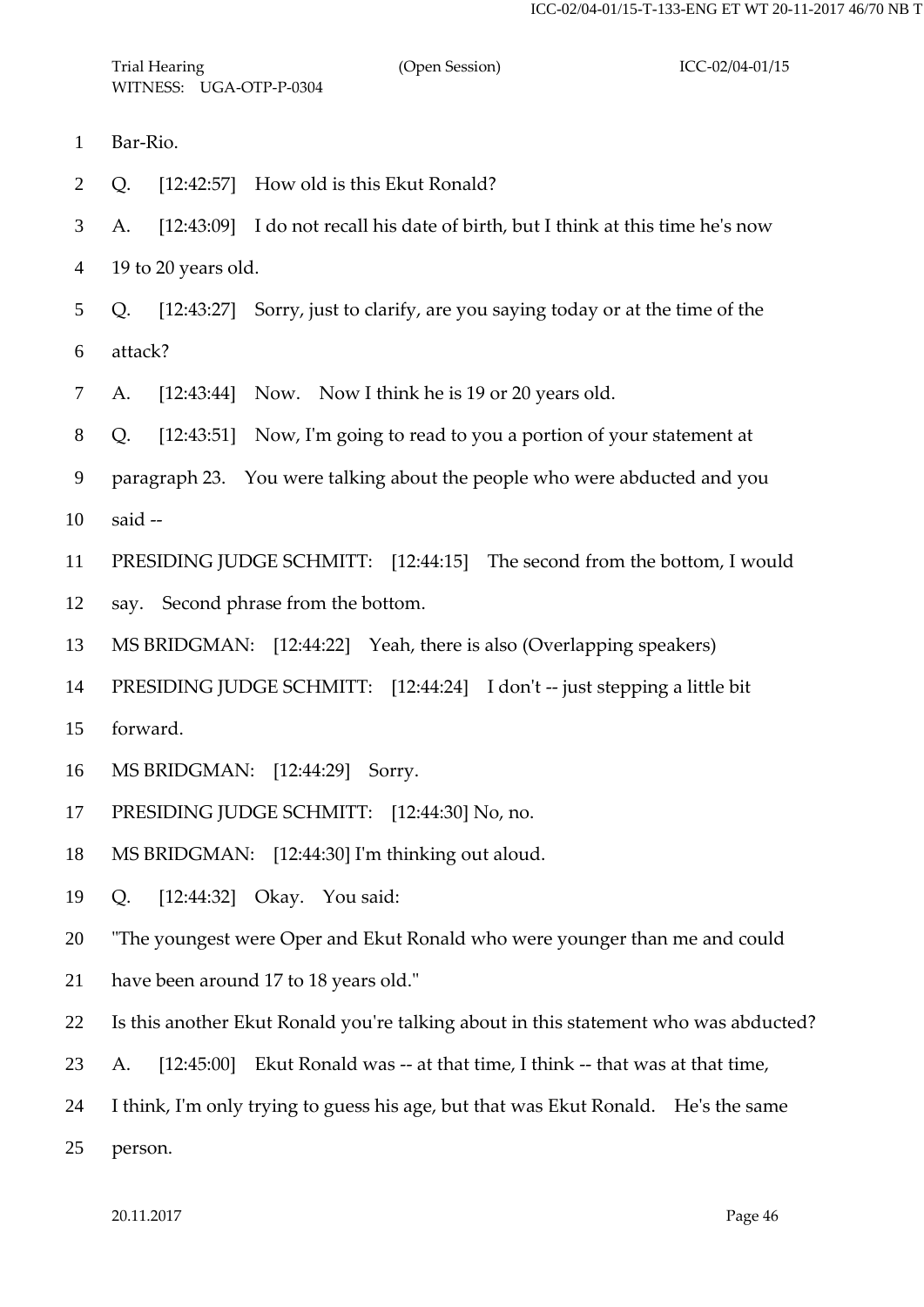PRESIDING JUDGE SCHMITT: [12:45:14] So he was not -- how old was he then? We have now heard in your statement that Madam Bridgman has read to you you say he was 17, 18. And a couple of minutes ago you said he might now be 19, 20. That would have made him at the time of the Abok attack 5 or 6 years old I would say. So do you recall how old he might have been? Of course you would not know the exact age, but can you make an assessment? THE WITNESS: [12:46:01] (Interpretation) At the time while we were in the camp, if I do recall, it's been a long time though, but if I do recall, he was approximately 8 to 9 years old. Ekut Ronald that -- was approximately 8 to 9 years old. PRESIDING JUDGE SCHMITT: [12:46:35] Thank you. MS BRIDGMAN: [12:46:42] Q. [12:46:43] Now, again, when you see what I read to you in the statement, would I be correct to say that he was the same age range with Oper or that's not correct? A. [12:47:07] Ronald -- there is a difference between Ronald and Oper's ages because Ronald was younger and Robson was older. But the way it has been written is wrong. Perhaps at the time I was just guessing, I was just guessing his age. PRESIDING JUDGE SCHMITT: [12:47:32] Well, that's why we are here in the courtroom and do not refer only to statements that have been taken in the past. (Counsel confer) MS BRIDGMAN: [12:48:25] Q. [12:48:28] Now, Mr Amodo, how would you describe the civilian relationship with the government soldiers in the camp? A. [12:48:56] In my observation, it's very difficult to describe, but the relationship between the soldiers and civilians was that soldiers -- the soldiers would mix together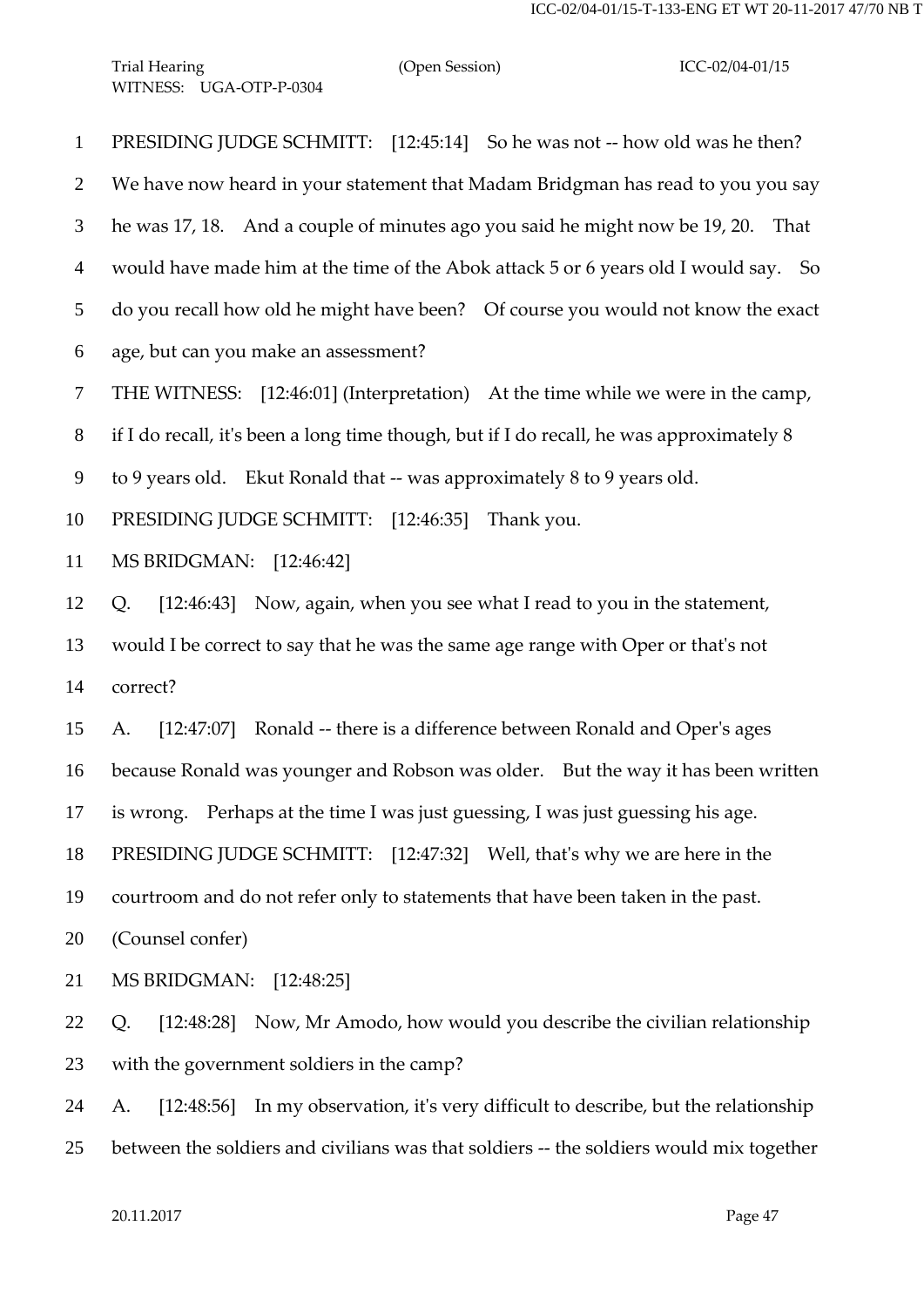## Trial Hearing (Open Session) ICC-02/04-01/15 WITNESS: UGA-OTP-P-0304

 with the civilians. So when the soldiers are in the barracks, for example, they would come to the civilians, to the civilian residential area. The -- so there was a relationship between soldiers and civilians. If, for example, there is a problem, if there are rumours that the rebels in the area, the civilian leader and the army leader would meet and go and surveil the area. If they do not find any new reports to confirm those rumours, then they would come back and speak to the civilians. So there was a relationship with the civilians generally and with the leaders. So that's, that's what I can say.

 Q. [12:50:27] Were the camp residents receiving any food or supplies from the government before the attack?

 A. [12:50:59] Before they brought -- most of the people who lived around the camps were able to go and get food, so they would go to the fields and collect food or they would go to their homes.

 But there are also, there are some people who had fields but whose fields were further away, and the fields were constantly being attacked by rebels, those would not go to their homes. But the people who lived closer to the camps would go to their homes, people who were from places like corner Ngai or other areas where the situation was not very unsettled would go and collect food and come and share it with some of the others who were not able to go and collect food from their fields.

 Q. [12:51:56] Do you remember, do you remember if some organisations would come and bring food rations to the camp dwellers?

 A. [12:52:12] I do recall, yes, I do recall that. There was an organisation, the World Food Programme, that would provide people with food, maize, maize flour, cooking oil, as well as beans. Those are the things that they would bring to people, to the camp inhabitants from time to time. I do not know the names of the other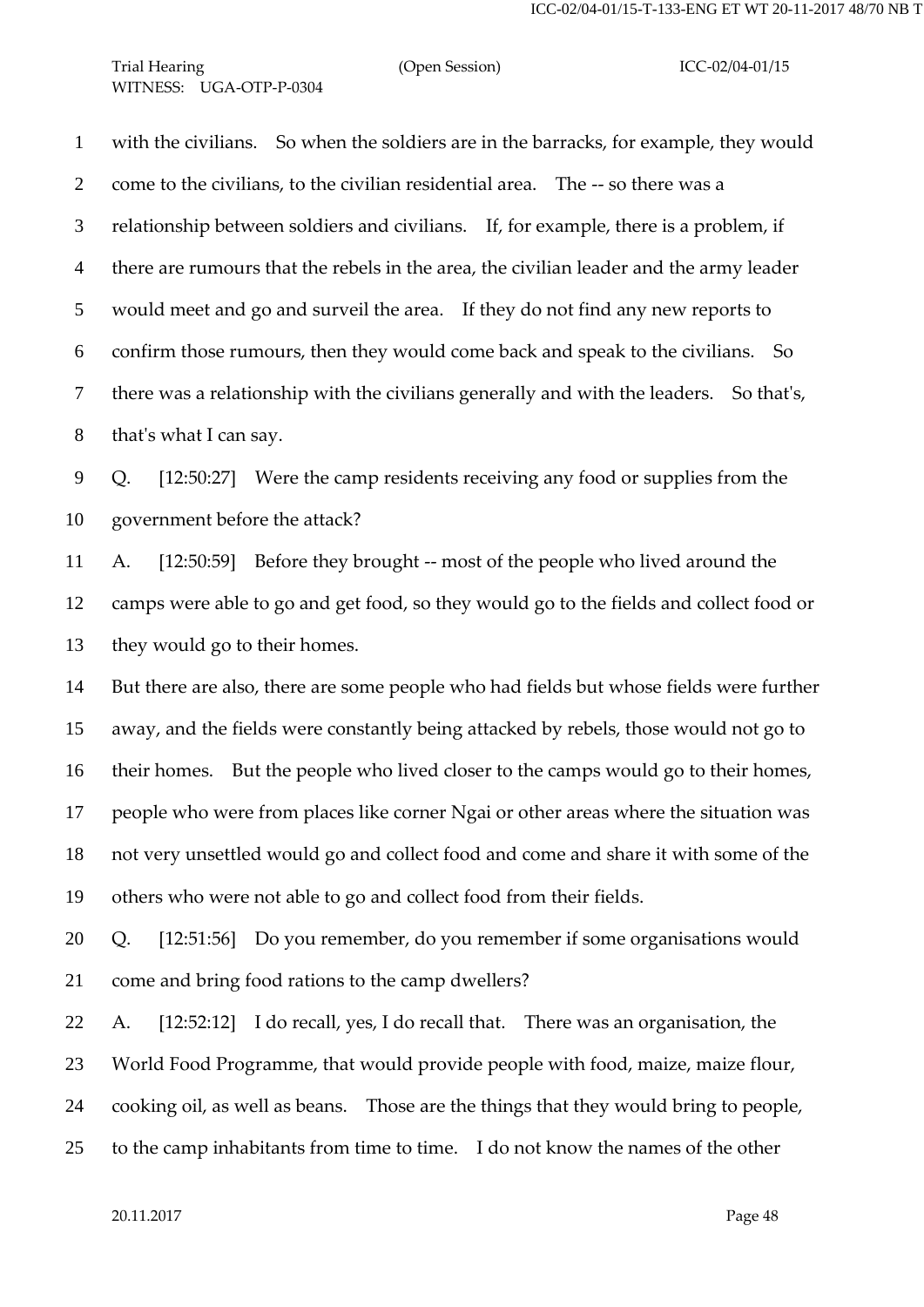groups that provided people with, with things, because they would give us machetes. They would give us lamps, because it was dark in the camps, so the lamps would help us in the camp. Q. [12:53:15] Do you remember if such organisations like World Food Programme had just distributed food just before the attack in June 2004? A. [12:53:41] The World Food Programme had provided -- used to provide food, but there are other things that came after that. Q. [12:54:03] Just to be clear, had they distributed food just before the attack? A. [12:54:24] The camp was attacked first and then we received food. When the food was brought there was nothing to cook the food with, because the saucepans, the jerrycans and all the other things had been burnt in the houses. So relatives brought people saucepans, they brought people cooking utensils, jerrycans for collecting water, basins, because all those things had been destroyed when the camp was attacked and things were burnt in the houses. Q. [12:55:08] You said that when you came back home from Ter-Boke you found

 that things had changed for the worse. Do you remember if the government came and gave assistance to the camp dwellers to rebuild themselves after the attack? A. [12:55:55] After that, after the things were destroyed, it was people started rebuilding their lives very slowly, very slowly, like a child beginning to walk, it was like baby steps again. There was one organisation would bring things and then another organisation would bring things. Things kept on coming slowly and slowly until people started rebuilding their lives again.

 Q. [12:56:32] Do you remember if the government conducted an investigation? For instance, did anybody ever talk to you from the government, for instance, the police, about what you saw during the night of that attack?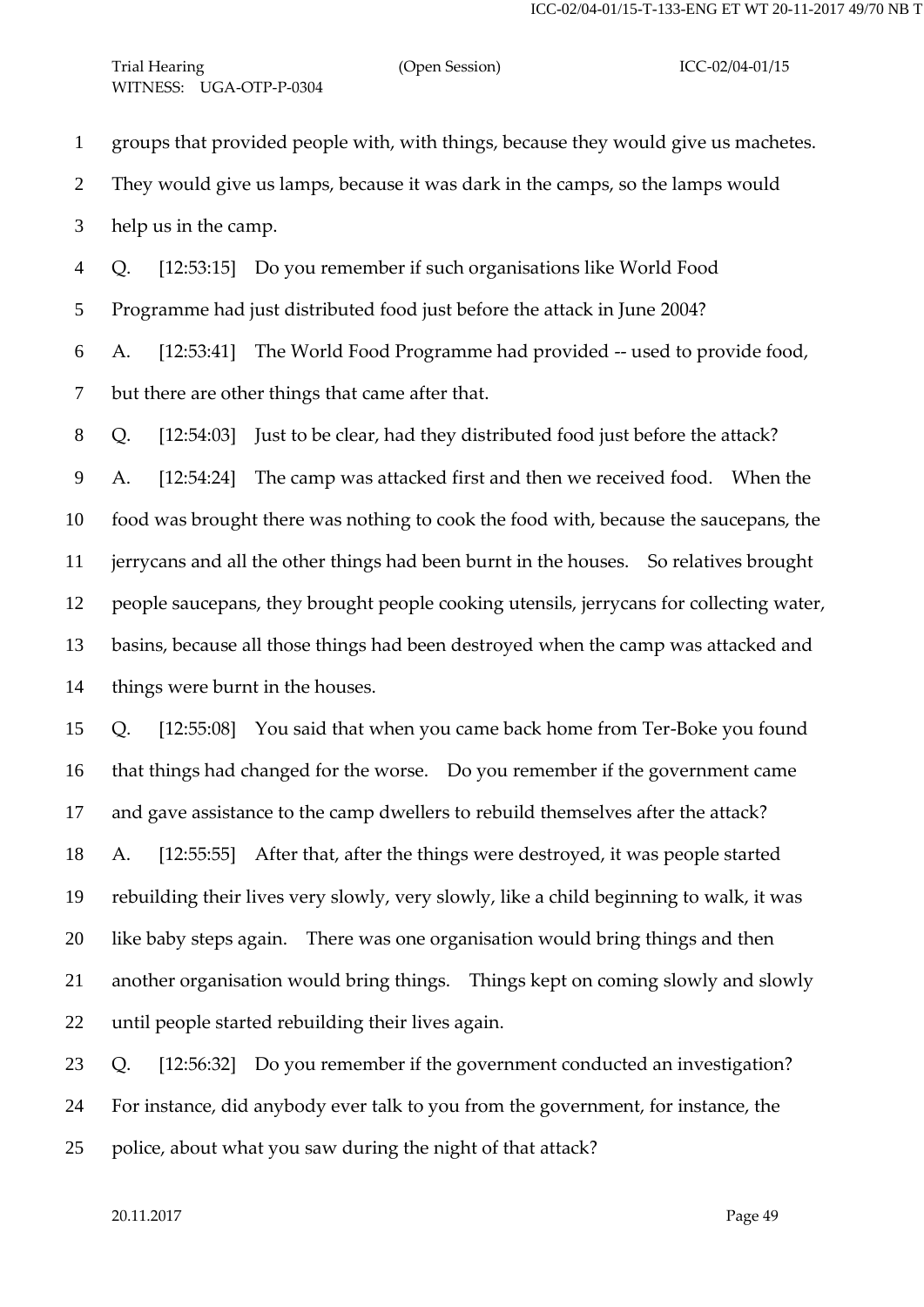| $\mathbf{1}$   | A. [12:57:08] On that night there was no police force in that area other than the     |
|----------------|---------------------------------------------------------------------------------------|
| $\overline{2}$ | army. The security forces, other than the LCs, were soldiers. But most of the         |
| 3              | people were on the run. Each person was taking care of themselves. Everybody          |
| 4              | was on the run.                                                                       |
| 5              | [12:57:56] So when you came back home after your escape from the LRA,<br>Q.           |
| 6              | nobody talked to you about your experiences from the government; is that correct?     |
| $\tau$         | A. [12:58:09] That's correct.                                                         |
| 8              | MS BRIDGMAN: [12:58:15] Your Honours, this is a good place to stop.                   |
| 9              | PRESIDING JUDGE SCHMITT: [12:58:19] Indeed. So we'll have now the lunch               |
| 10             | break until 2.30. Thank you.                                                          |
| 11             | THE COURT USHER: [12:58:24] All rise.                                                 |
| 12             | (Recess taken at 12.58 p.m.)                                                          |
| 13             | (Upon resuming in open session at 2.31 p.m.)                                          |
| 14             | THE COURT USHER: [14:31:27] All rise.                                                 |
| 15             | PRESIDING JUDGE SCHMITT: [14:31:55] Mrs Bridgman, you have the floor.                 |
| 16             | MS BRIDGMAN: [14:31:58]                                                               |
|                | 17 Q. [14:32:09] Mr Amodo, good afternoon.                                            |
| 18             | [14:32:15] Thank you. Thank you.<br>A.                                                |
| 19             | [14:32:19] Earlier, we were talking about the relationship between the<br>Q.          |
| 20             | government soldiers and the civilians, and you mentioned camp leaders. Can you        |
| 21             | please tell us the names of your camp leaders during the 2004 period?                 |
| 22             | [14:32:50] We had the camp leaders, they were two. There was Ayoo CP, then<br>A.      |
| 23             | Obwor Richard.                                                                        |
| 24             | [14:33:23] Were they sharing the position or one was an assistant of the other?<br>Q. |
|                |                                                                                       |

A. [14:33:35] Both of them were actually camp leaders. They worked in that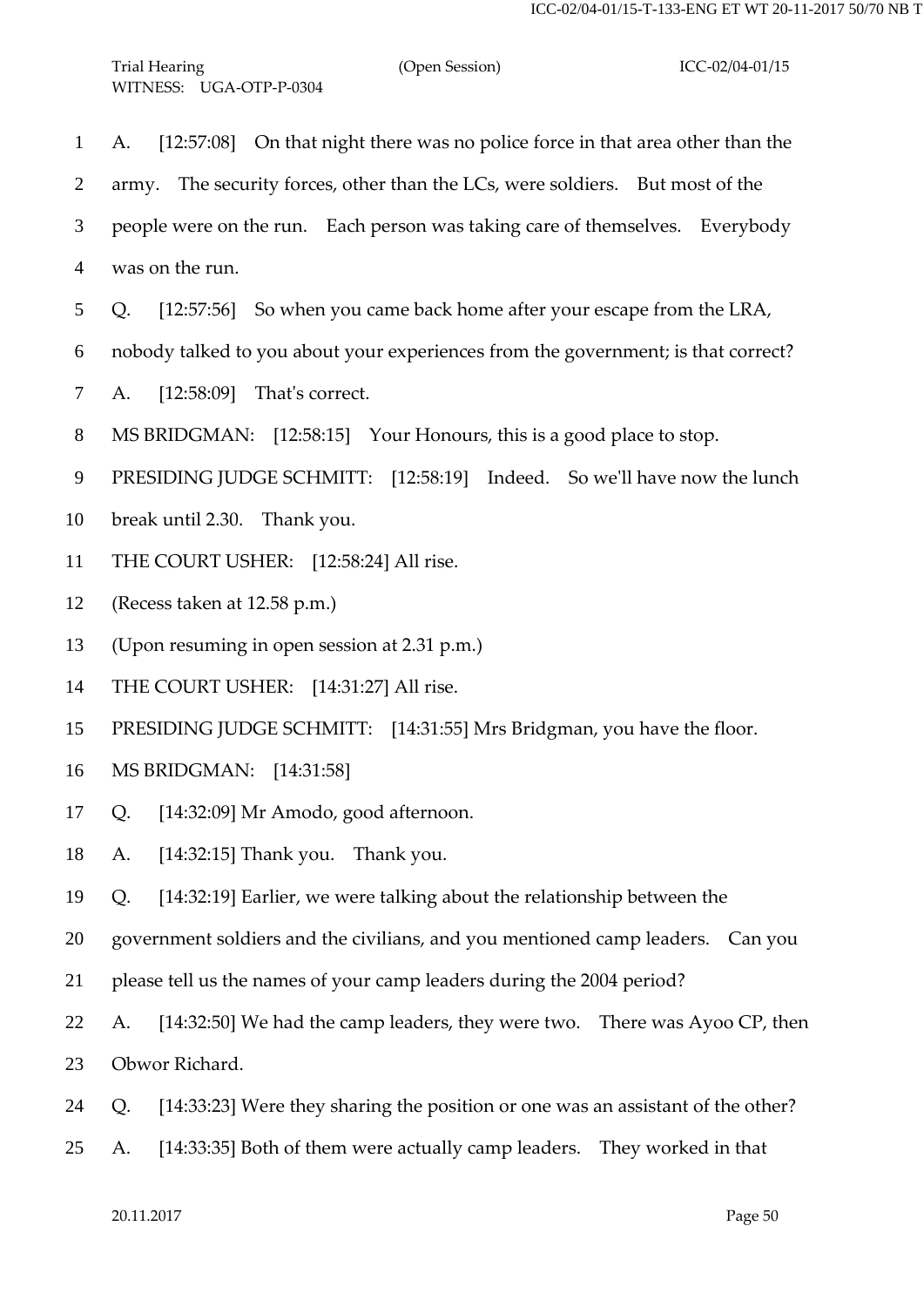position.

 Q. [14:33:50] In your statement you said that when the LRA rebels came into your house, they mistook you for being an Amuka. Do you know why they mistook you for that?

 A. [14:34:14] In my understanding they took me for the way I shaved my head, and also I was very healthy; I was looking very healthy, so I think that made them to think that I am an Amuka.

 Q. [14:34:39] Now, were the Amuka soldiers staying in the camp with the civilians or they were staying in the barracks?

 A. [14:34:55] The Abok camp and the civilian population was not very far, so anytime they would be within the camp.

Q. [14:35:10] When you were making annotation on the map you drew, there was

that indication of barracks 1 and barracks 2, and your house appeared to be close to

the barracks 1. Can you estimate how close it was between your house and the

barracks?

A. [14:35:50] The distance from my house and to the barracks 1 is not very, is not

very -- is not very far. It's probably about 10 yards, 10 yards to the barracks.

Q. [14:36:17] If you use this courtroom to estimate, would you say it is from where

you are sitting to where the Judges are sitting, or from the other side where

the Prosecution is sitting to the end of my side?

 A. [14:36:44] It could be from, from -- it is little, it is little more than the size of this room. It could be double this room in length.

 Q. [14:37:05] Between your house and the barracks were there other homes or were you the person on the very edge of the camp?

A. [14:37:23] The house I was in was very close to the barracks but there were a few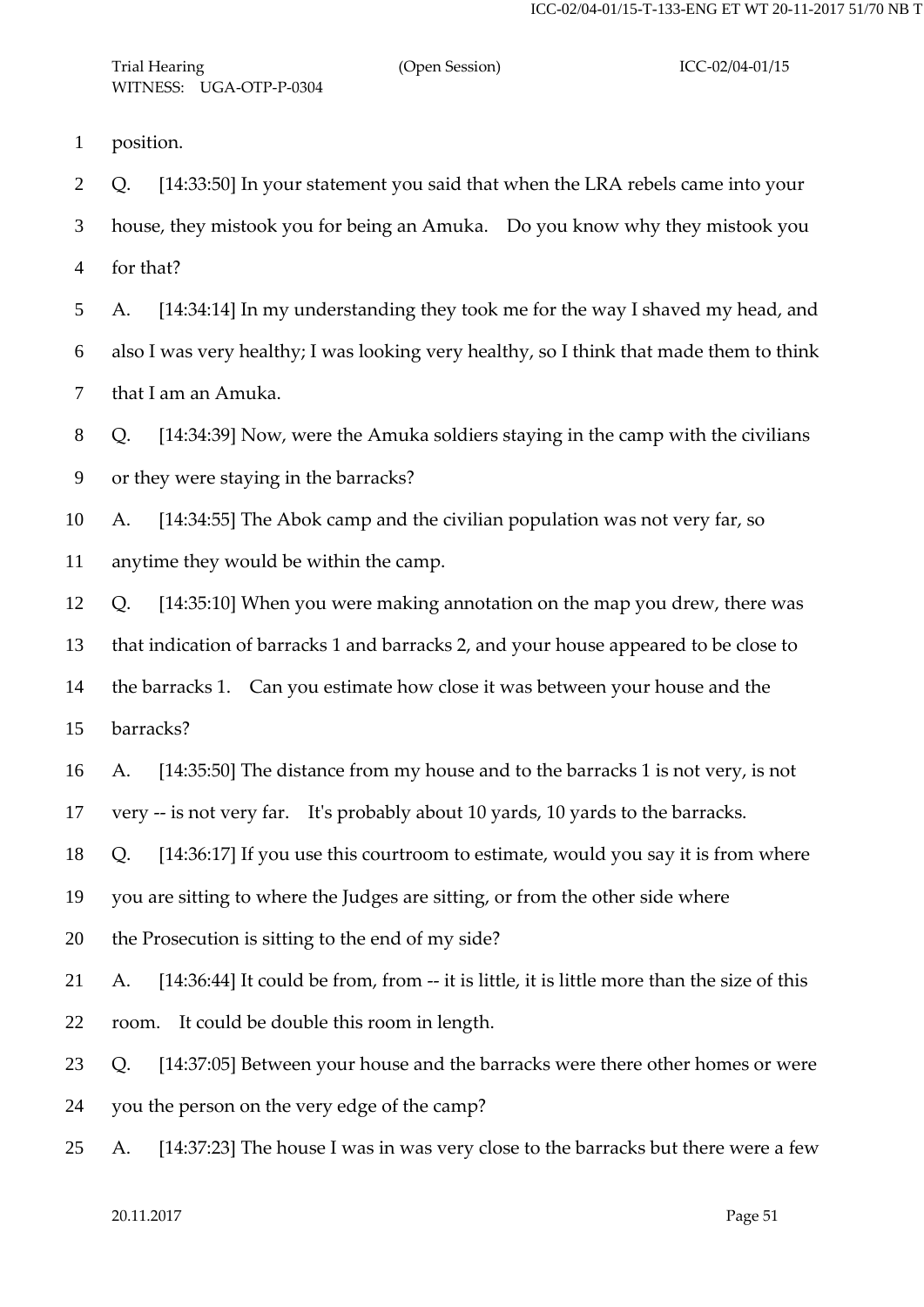other houses in between me and the barracks, just a few smaller houses, because the 2 soldiers would sit under the tree, which is -- under a mango tree, which is very close by.

 Q. [14:37:50] Again, if you can use this courtroom to estimate, and if you remember the closest house to the barracks, can you please estimate for us the distance? A. [14:38:11] Not very far. Because there was no clearly marked demarcation, so it may be the width of this room, from this side to the other side.

Q. [14:38:31] And just to be clear, between the last house and the barracks there

was no boundary, for instance, a fence or any demarcation; is that correct?

A. [14:38:56] There was no clear boundary. There was no boundary separating.

Only that they usually put some kind of a gate which is -- but the main gate, but the

main gate was the one opposite the road, the main road, but the one on the side of the

civilian, there was no very clear physical mark that would separate the civilian area

from the barracks areas.

Q. [14:39:33] Now, that was in regard to the barracks number 1 close to your house.

What about barracks number 2? Were there soldiers in that barracks as well?

 A. [14:39:48] The second barracks had some soldiers and there were a few soldiers who were also in that barracks.

 Q. [14:40:10] If you remember, was it closer to the civilian camp or was it located a little further away?

 A. [14:40:32] Even that one was a little bit further, but not very. The first one was the one which was more close to the civilian. But this other one, the second one, was a little further. But the point which was furthest was the dog adaki which they had dug. It was the one which was a little further away. So to get away -- to move from the second barracks to the dog adaki was a little further away because the adaki were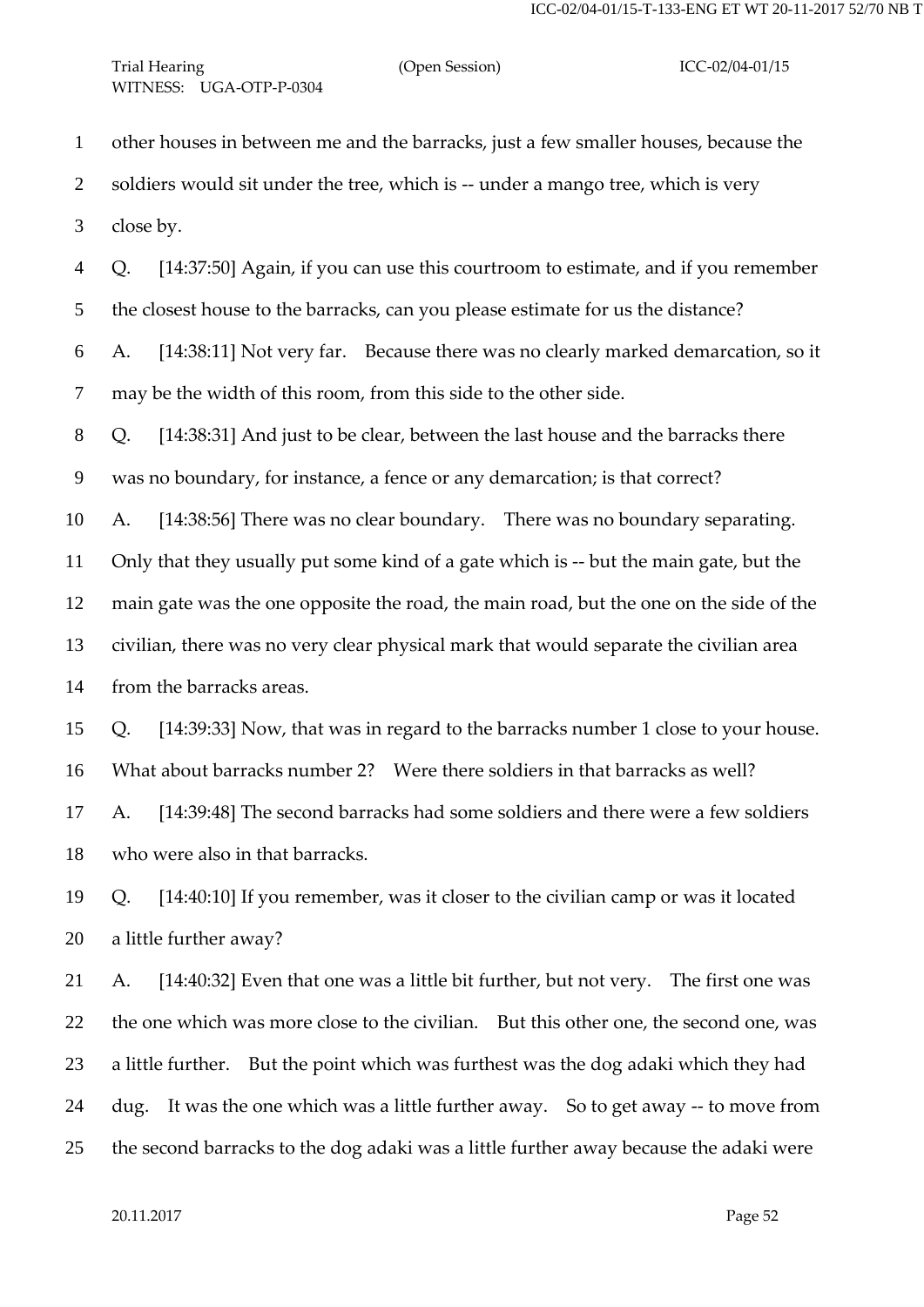- the ones that surrounded the camp, so you leave the camp, you leave the barracks to
- go to the adaki, so they were a little further at the edge.
- Q. [14:41:29] Now since you lived very close to the first barracks, do you remember
- how many soldiers were just at that particular barracks, not the entire camp?
- A. [14:41:51] I do not quite recall to know the number of those who were in the first
- barracks. It has now taken some time.
- Q. [14:42:06] Do you remember seeing guns located at that barracks?
- A. [14:42:16] Yes, that barracks in Abok, there were guns there. Because
- a barracks cannot stay without guns.
- Q. [14:42:42] Now, you mentioned the dog adaki, but do you remember how the
- soldiers used to protect the camp?
- A. [14:42:58] I recall.
- Q. [14:43:05] Can you please tell the Court.

 A. [14:43:13] From my point of view, I would see in the evening when they are positioning the soldiers, they would be distributed all around the camp. And in addition to that, they had also erected their huts, small hutments, all in front of the camp, and in front of these hutments there would be the trenches. So very late in the night they would leave those hutments and go into those trenches, which they now use as their defensive points. So this is how, for me, I would see and I would take that as a way of protecting the camp.

- Q. [14:44:23] When you say that they were distributing the soldiers all around the camp, do you mean inside of the camp, outside of the camp, or both inside and outside?
- A. [14:44:46] The way I would see them do the distribution, I do not know whether they are distributed at the edge of the camps or they stay within their trenches or the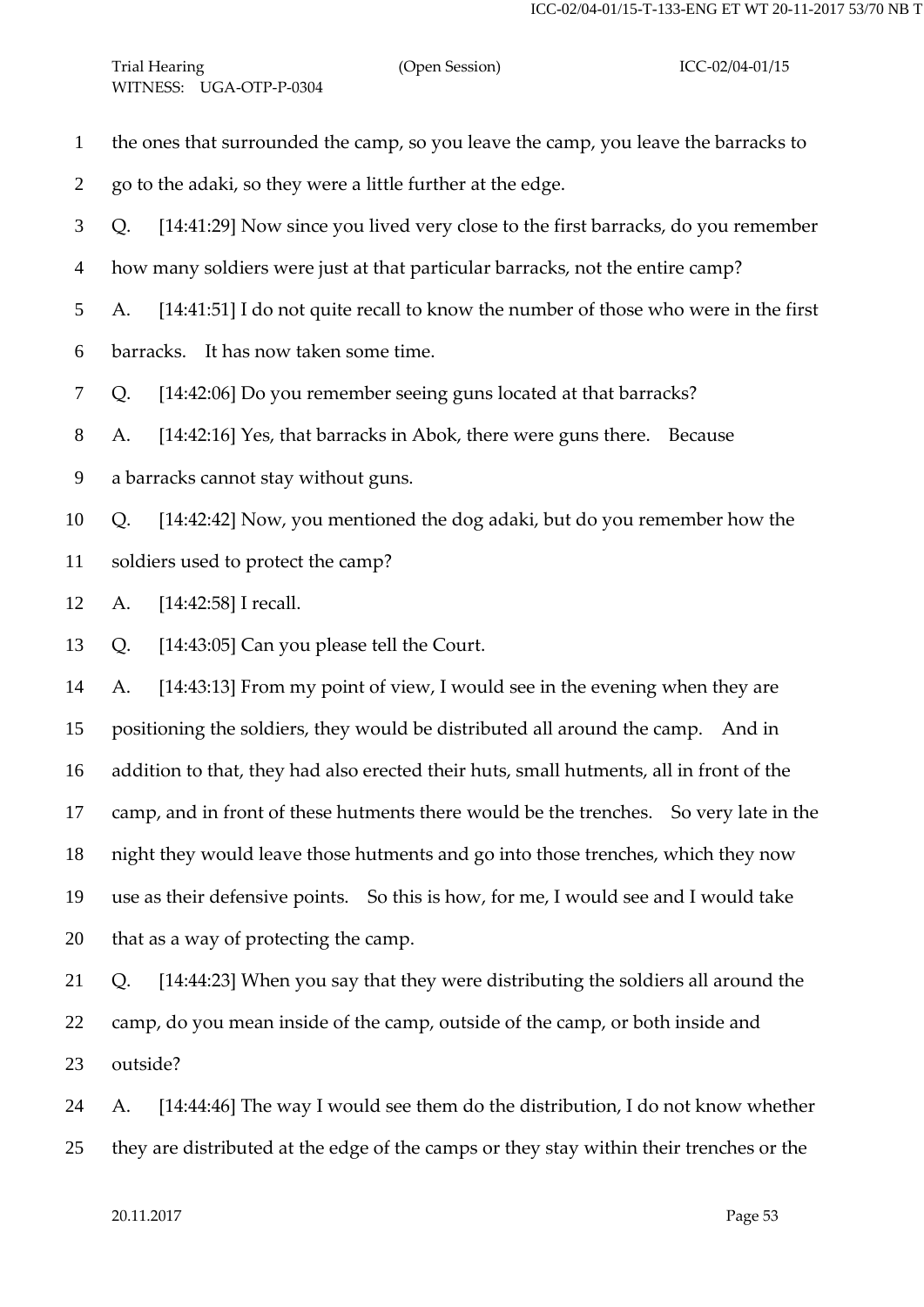| $\mathbf{1}$   | adaki or they stay outside of the camp. But I do not know how -- if they were inside.       |
|----------------|---------------------------------------------------------------------------------------------|
| $\overline{2}$ | I do not know if they were inside, but mostly I would see them at the edge of the           |
| 3              | camp in the adaki areas.                                                                    |
| $\overline{4}$ | [14:45:25] Do you remember if there were other military barracks around Abok<br>Q.          |
| 5              | or close to Abok? You mentioned Lalogi, but do you remember other places that               |
| 6              | were close by?                                                                              |
| 7              | [14:45:49] The nearest barracks to Abok, apart from the others, was the nearest,<br>A.      |
| 8              | was in Lalogi. It was a main barracks in Lalogi, which was close to Abok. That's            |
| 9              | the only one that I recall.                                                                 |
| 10             | [14:46:19] How far is Lalogi from Abok, if you know?<br>Q.                                  |
| 11             | [14:46:35] Well, it's difficult to estimate, because there are now -- there are roads<br>A. |
| 12             | which have been newly created, and so I -- it makes me -- it makes it difficult for me      |
| 13             | to get to know the exact distance.                                                          |
| 14             | [14:47:06] What about Opit? Do you know if there was a barracks at Opit?<br>Q.              |
| 15             | [14:47:19] Opit, in my estimation, in my estimation could be about 7 miles.<br>A.           |
| 16             | That's only when I have guessed.                                                            |
| 17             | Q. [14:47:41] That's okay. Do you remember if there was a barracks at Ngai?                 |
| 18             | $[14:47:50]$ I recall, I do recall.<br>A.                                                   |
| 19             | [14:47:55] And do you recall if there was a barracks at Tee-Okic?<br>Q.                     |
| 20             | [14:48:22] There was a barracks at Tee-Okic, but I did not go to the point where<br>A.      |
| 21             | the soldiers were.                                                                          |
| 22             | [14:48:40] Now you have given us an estimate of Opit from Abok.  Would you<br>Q.            |
| 23             | say compared to Ngai or Lalogi or Tee-Okic which one is closer?                             |
| 24             | [14:49:05] The nearest is Lalogi, is the most closest. Lalogi is the closest.<br>A.         |
| 25             | PRESIDING JUDGE SCHMITT: [14:49:11] Mrs Bridgman, I think we should not                     |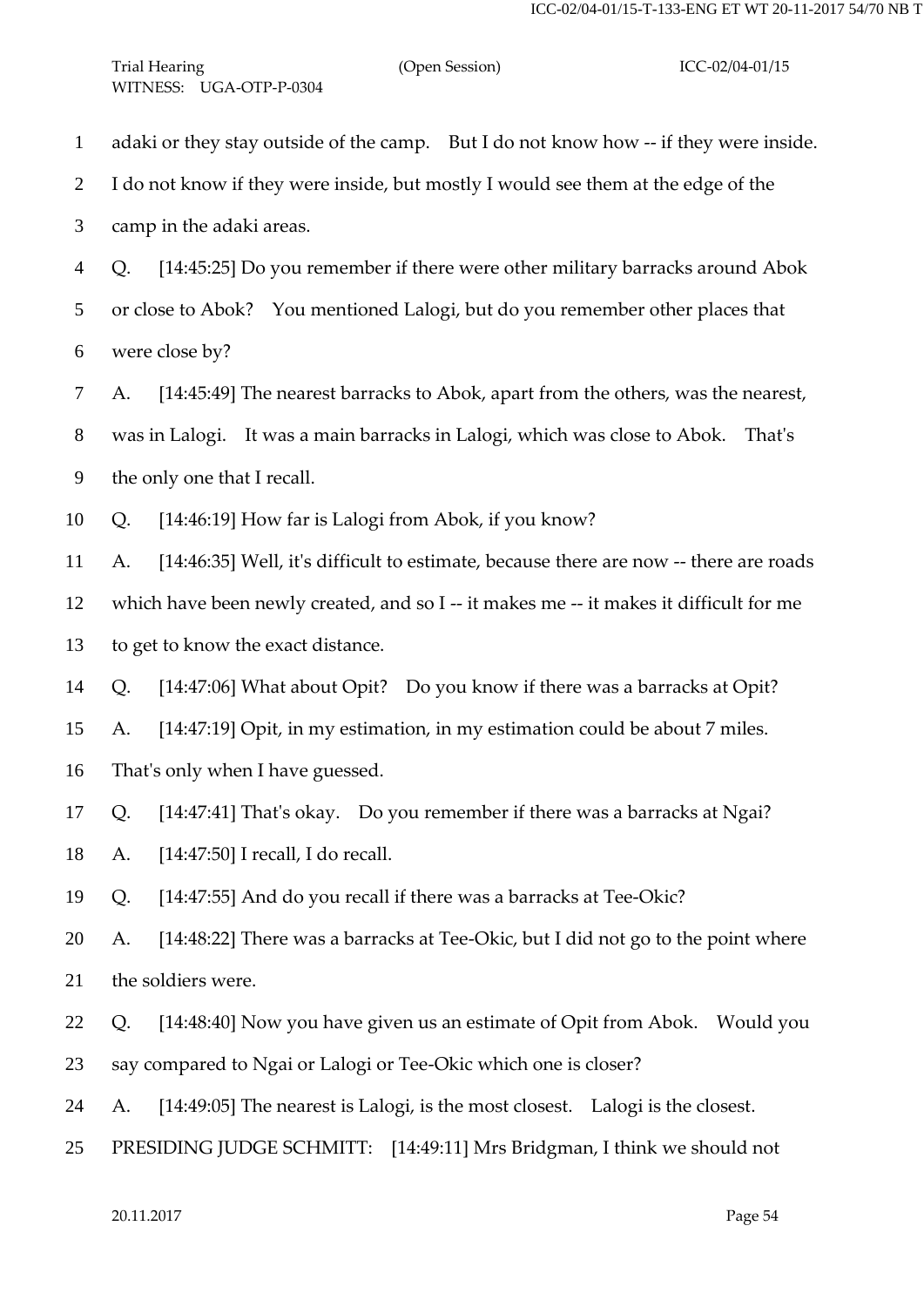concentrate too much on geographical details with witnesses because this is all about assessment estimations and they would not have measured it themselves. There are, I think, as I always like to put it, there might be objective sources where we can verify this. So I think we have had had enough information now where which village a barracks may have been, I would say. MS BRIDGMAN: [14:49:47] I'll move on, Mr President. Q. [14:49:50] You mentioned that there were rumours about the presence of rebels around the camp. Do you know if this was reported to the soldiers? A. [14:50:14] Most times when there are rumours it becomes obvious that the report has to reach the army. Q. [14:50:47] Do you recall approximately the time when you heard that first gunshot when the rebels started the attack? A. [14:51:08] If I can estimate, it was around 8; it was around 8 p.m. Q. [14:51:25] I know this was a stressful period, but do you recall approximately how long the attack lasted, between the time you heard that first gunshot and when you started moving out of the camp? A. [14:51:52] When the shooting began it took some time. The reason why I say it took some time was because there would be shooting and then it would subside at some point, then again it begins. So it -- so it was difficult to know what time exactly it ended. Maybe after the, after the arrival of the Mamba, that's when it ended, probably that was around 11, maybe it was now 11 p.m. That was the last time when after they had left the camp and then the Mamba came after. The Mamba found when they had already left. So we would only hear gunshots behind. People were already moving. So it makes it difficult for me to know exact time. Q. [14:53:16] Please try to focus on only your time. How long would you say it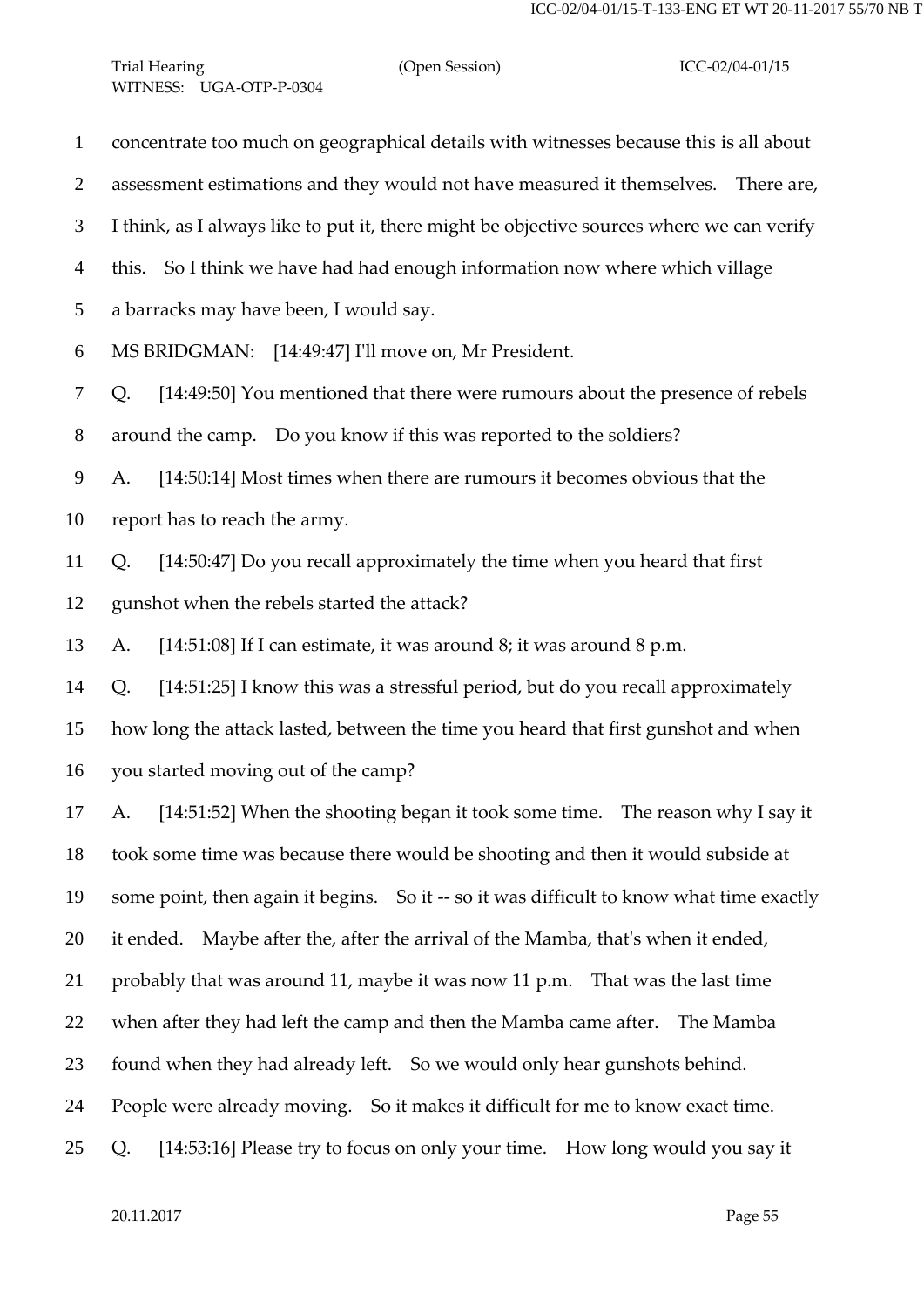lasted between the time you heard the first gunshot and the time you started walking out of the camp?

 A. [14:53:42] From the time of getting out of the camp, when we got out of the camp, if I can estimate, it was probably, it was probably around 7-something, because people were moving around, people were just moving around. They -- the army left the camp at around, probably around 7-something, that's how I -- what I can estimate. Q. [14:54:34] Mr Witness, I think we have a miscommunication. And I'm going to try one more time. I would like you to focus from the time you heard the first gunshot, you said it was about 8 p.m. Do you think it took one hour for you to start walking away with the rebels from the camp?

 A. [14:55:09] That's why I am saying it took some time. But because I did not have a watch so I could not know exactly what time people left. To leave the camp it was -- it was 8 p.m., but exactly what time we left the camp and then the shooting stopped, I do not know. That is why I, I was -- I am not able to say, because I didn't have a watch and at that time people were many, and also moving up and down, and then the gunshots and then with the fire burning all around. Even the most intelligent person would get confused, so at that time I was already confused. PRESIDING JUDGE SCHMITT: [14:55:57] Please move on.

MS BRIDGMAN: [14:55:59]

 Q. [14:56:05] While you were still in the camp, do you recall ever seeing any government soldiers?

 A. [14:56:22] When the shooting was going on, the government soldiers, I did not see them. I only heard voices when they are calling civilians, that civilians should come out, civilians should come out and run. That's the only voice I heard. But to see them, to see the soldiers that night, I did not see.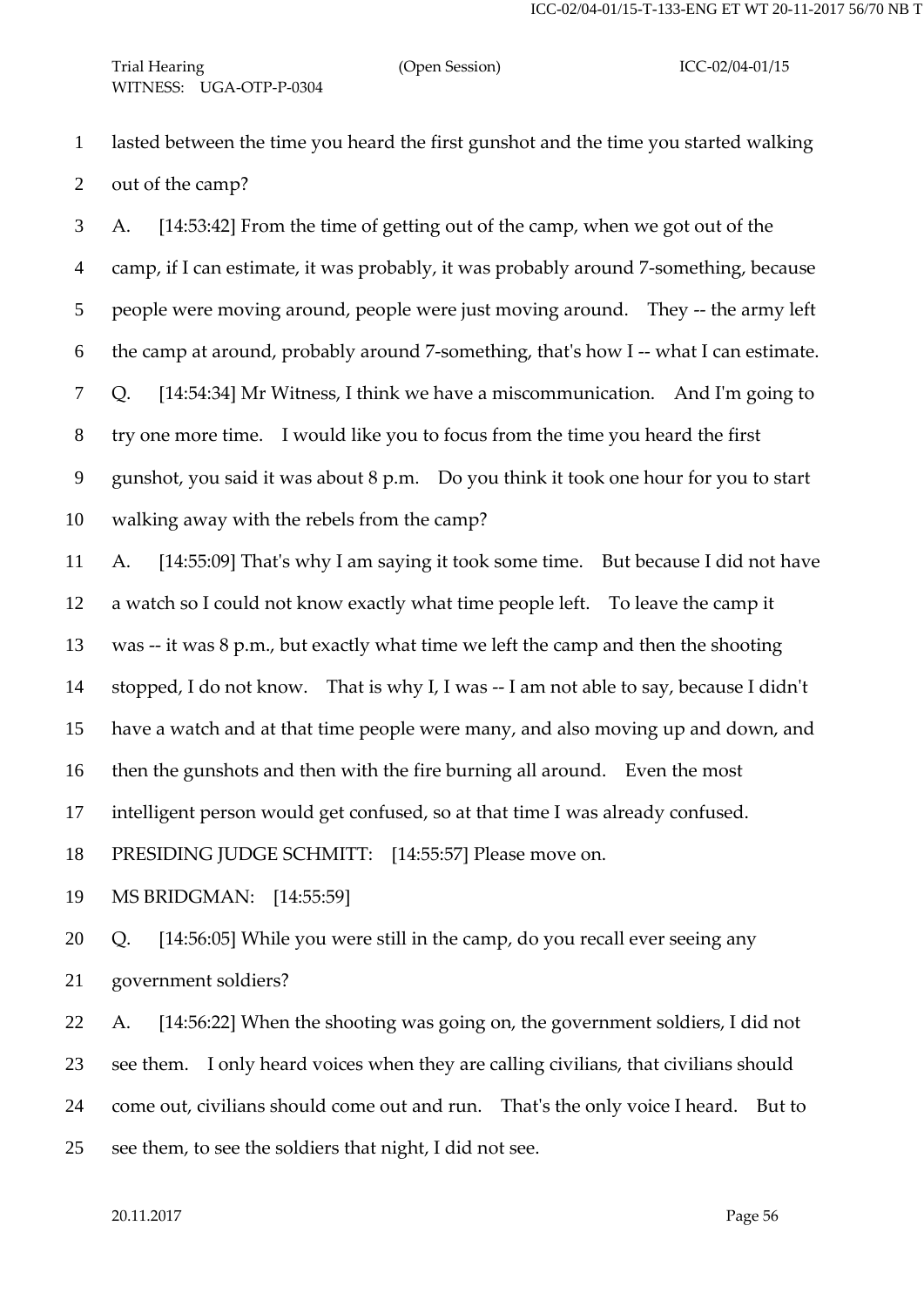Q. [14:57:16] You just told the Court that at some point the shooting continued and the Mamba arrived. Do you remember if any gunfire from the Mamba reached you where you were?

 A. [14:57:45] When the Mamba arrived, people had left the camp and they had moved some, quite some distance, so Mamba was firing up in the air following people where the direction the people had taken because people had left already so the Mamba was firing up in the air following the group that had left. But at that time people had already moved far and there was no way they could get them. Q. [14:58:41] Earlier today you discussed in detail about the gunfire. I just have one small question. You said that the people who came -- the rebels that came to

 your house, one of them had a gun. Do you recall seeing that person shoot or return fire to where the government soldiers were shooting from?

 A. [14:59:23] The one who had a gun and entered the house did not fire his -- did not shoot while he was still inside. He did not even shoot anything from inside. He came out with his gun without shooting anything. He did not fire his gun from inside. That's what I saw.

PRESIDING JUDGE SCHMITT: [14:59:50] Were he and the other soldier, and

 perhaps other of the soldiers that captured you, were they under fire when they left the house?

 THE WITNESS: [15:00:04] (Interpretation) When we came out the shooting was going on and all through the camp you would hear gunshot.

 PRESIDING JUDGE SCHMITT: [15:00:26] Thank you. I understand. Please continue.

MS BRIDGMAN: [15:00:27]

Q. [15:00:32] For the period that you were with this group (Overlapping speakers)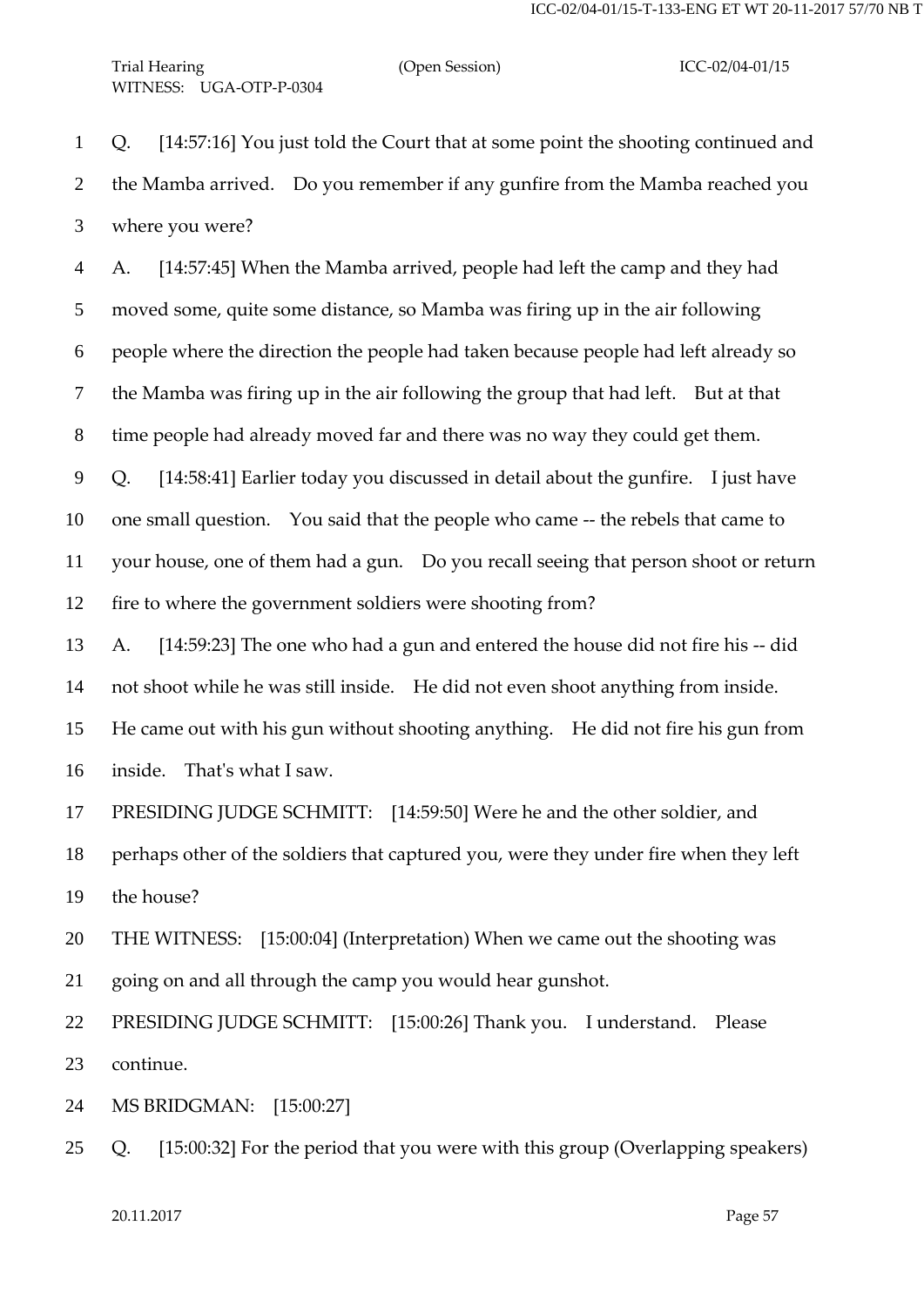- THE FRENCH INTERPRETER: (Overlapping speakers)
- PRESIDING JUDGE SCHMITT: [15:00:47] So it's nice to hear another voice from
- time to time but (Overlapping speakers) I mean your voice now. So it's -- but simply
- I have, I should have the English channel, but I hear your wonderful French now at
- the moment, so perhaps we should have to fix this first.
- I think it's okay now. Thank you.
- So you can continue, Mrs Bridgman.
- MS BRIDGMAN: [15:01:15] Thank you.
- PRESIDING JUDGE SCHMITT: [15:01:17] This came all of a sudden, so really it
- was -- so if we had been prepared, of course, we would have taken it more lightly,
- perhaps. Thank you.
- MS BRIDGMAN: [15:01:28] I might have forgotten my question.
- PRESIDING JUDGE SCHMITT: [15:01:37] Absolutely understandable,
- Mrs Bridgman.
- MS BRIDGMAN: [15:01:46]
- Q. [15:01:46] Mr Amodo, for the period that you were with the rebels, do you recall
- seeing them shooting their guns, the ones that carried guns?
- A. [15:02:06] Based on my observation they, they abducted me and the next day
- was in the morning. But I did not see them shooting guns in the night because it was
- dark. Neither did they fire in the morning. But in the night there was gunfire but I
- could not tell that this is the person that's shooting that gun, this is the person firing
- that gun. So I cannot tell you who exactly was firing their guns.
- Q. [15:02:51] While you were moving out of the camp, do you recall ever seeing
- toddlers being carried out of the camp as part of the abducted group?
- A. [15:03:26] There were, there were some toddlers in my neighbour's, my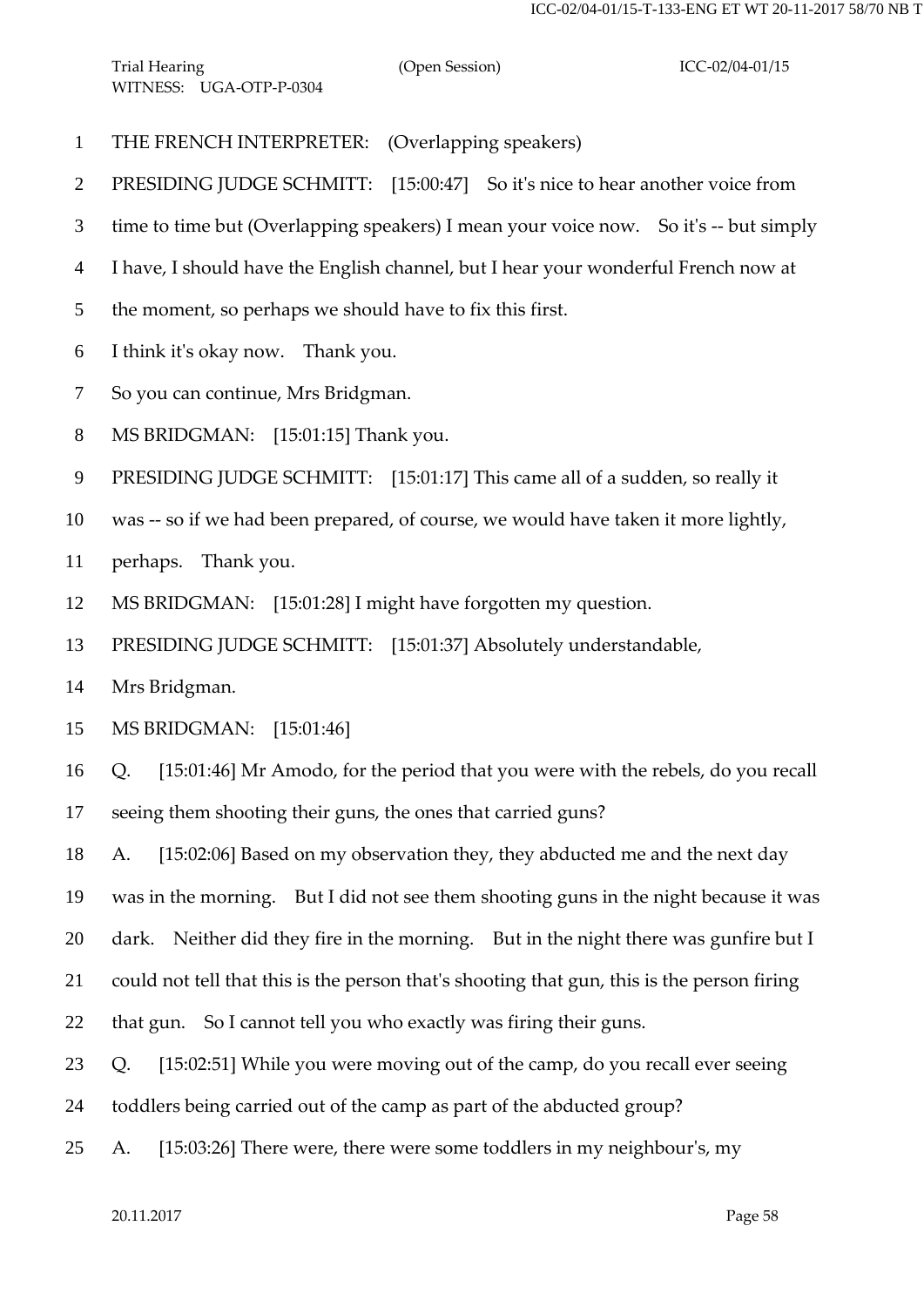neighbour's home, the house behind my kitchen. People fled and left those children behind. The children were collected and taken into the kitchen next to the house where I was sleeping. But that night they did not abduct any toddlers, I did not see any toddlers taken that night. Q. [15:04:14] Now you told this Court earlier that at some point the abductees were separated into small groups. Did you stay, for instance, did you remain in the same group with Oper? A. [15:04:42] Could you please repeat your question? Q. [15:04:47] When you were separated, do you remember if you stayed in the same group with Oper? A. [15:05:02] Okay, now I understand your question. We did not stay in the same group with Robson Oper. The group that Oper Robson was in was ahead and I was in the group that was behind. That's how we moved. Q. [15:05:34] You talked about Akite Gwerina's beating. Do you remember who told you about her beating? A. [15:05:56] When Gwerina was walking, to my recollection the -- she was a leper and I do remember that she was beaten and she was beaten -- she was beaten on the way. But I came to find out that Gwerina was beaten when I came back home. PRESIDING JUDGE SCHMITT: [15:06:31] And how did you come to learn that she was beaten when you came back home? THE WITNESS: [15:06:48] (Interpretation) At the time I was -- I was -- she wasn't -- she did not take -- she was not taken for a long distance. She walked only a short distance and they sent her back. But when we came back and we were at Ter-Boke, then we were told, they told us that, "You know, you guys that went ahead, you missed the beating, because Gwerina was beaten along the way", and those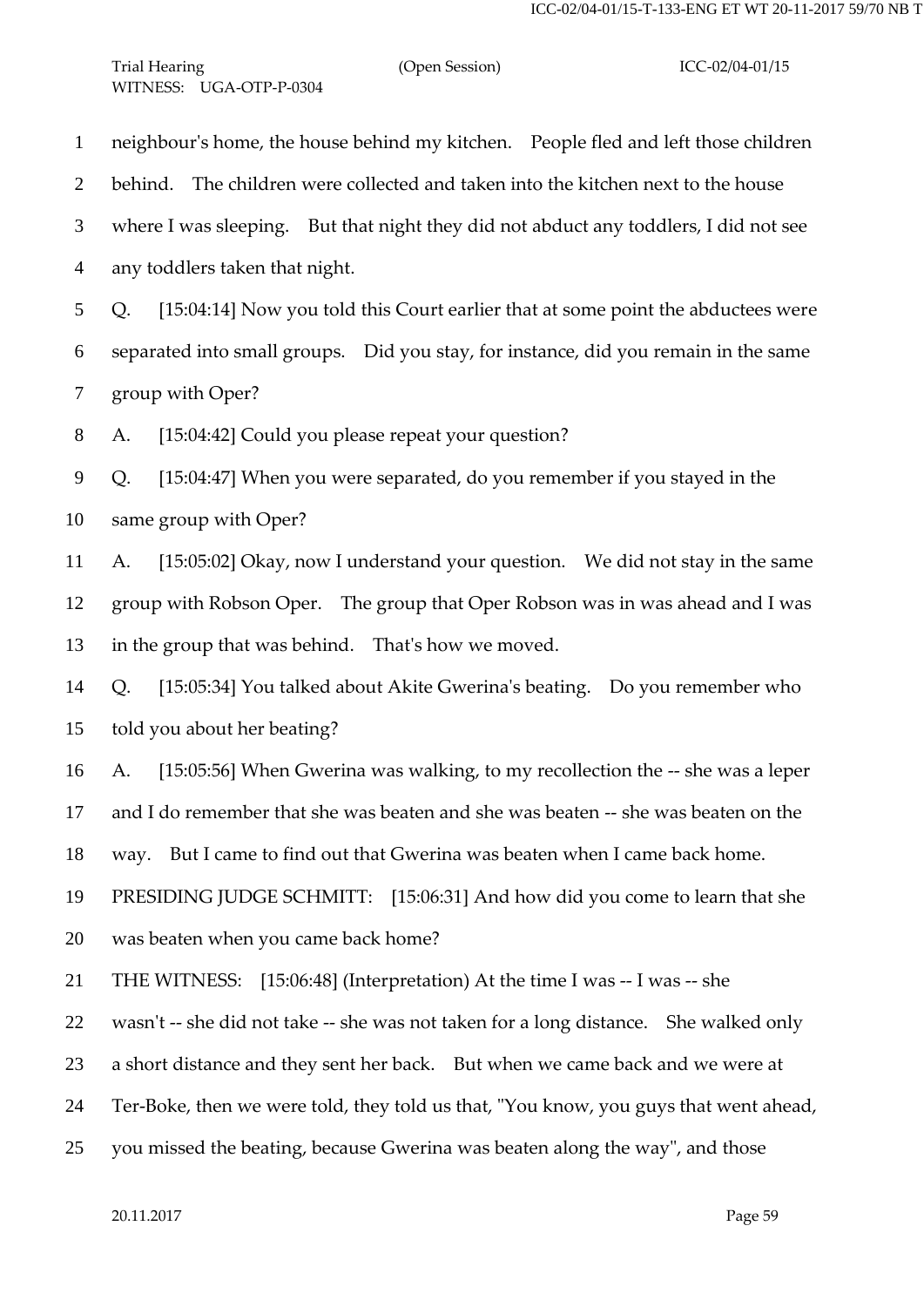- people back home were the ones who informed me about this while we are at
- Ter-Boke.
- PRESIDING JUDGE SCHMITT: [15:07:31] And did you speak with her, with
- Gwerina?
- THE WITNESS: [15:07:43] (Interpretation) When I was in the bush, no, I did not talk
- to Gwerina.
- 7 PRESIDING JUDGE SCHMITT: [15:07:47] Later on?
- THE WITNESS: [15:07:59] (Interpretation) It was, it was later on that I spoke to her.
- When I came back and I had already received treatment, that's when I had the
- opportunity to speak to her because our homes are close to each other.
- PRESIDING JUDGE SCHMITT: [15:08:14] And did you speak also about the
- beating?
- THE WITNESS: [15:08:27] (Interpretation) We, we discussed. We discussed
- a number of issues. We discussed the attack on the camp, the abductions, how
- people were beaten, so it was kind of -- she was telling me what happened. We were
- discussing the things that happened in the camp.
- PRESIDING JUDGE SCHMITT: [15:08:53] And especially did she tell you about
- when she was beaten?
- THE WITNESS: [15:09:08] (Interpretation) Well, when people are having
- a discussion or people are having a conversation, they said they abducted her, they
- took her, but given that she was a weak person -- she was a leper. Her legs were
- stumped. She was beaten. She was beaten until she was very weak and she does
- not know -- she lost consciousness. She does not know what time she regained her
- consciousness.
- PRESIDING JUDGE SCHMITT: [15:09:48] Thank you. I think we move on.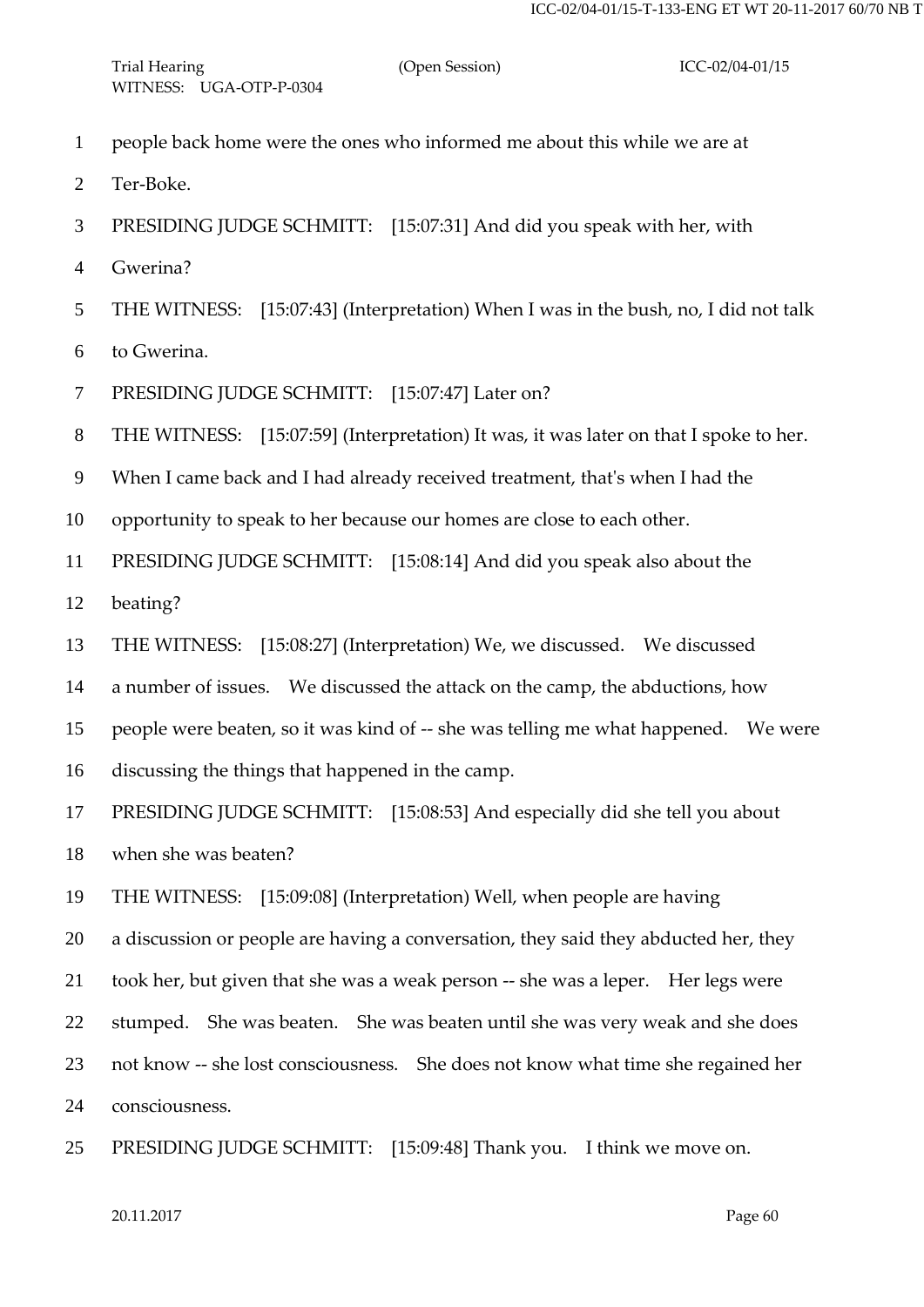- MS BRIDGMAN: [15:09:51]
- Q. [15:10:53] You also discussed the killing of Akello Evalyn. Do you recall who

told you about that killing?

- A. [15:10:15] To my recollection, there was a boy, a boy known as Oringa James; he
- is the one who told me that if that was your sister, this is what happened to her. She
- was killed. And that's how I came to find out about this.
- Q. [15:11:16] And this is the same Oringa that told you about Kalalang and
- Dominic being responsible for the attack, correct?
- A. [15:11:30] Yes, it's the same person. It's the same Oringa.
- Q. [15:11:59] And it's the same Oringa that you met at Min Jaa barracks; is that
- correct?
- A. [15:12:07] Yes, that's correct.
- Q. [15:12:15] Do you remember if Oringa found you at Min Jaa or did you find him there?
- A. [15:12:31] In the morning while we were at Min Jaa, he found me. But I was
- the one who went there before him. He followed afterwards and found us at
- Min Jaa. He was brought by some soldiers.
- Q. [15:13:25] At Min Jaa, do you remember if you spent the night with Oringa or
- you spent the night separately, in separate rooms?
- A. [15:13:47] When we were at Min Jaa, I slept on that evening on my own and
- Oringa was brought in the morning.
- Q. [15:14:15] I will read something from your statement.
- Your Honours, this is paragraph 35.
- You said: "I spent one night at Min Jaa and then I was taken to Opit barracks in the
- army vehicle."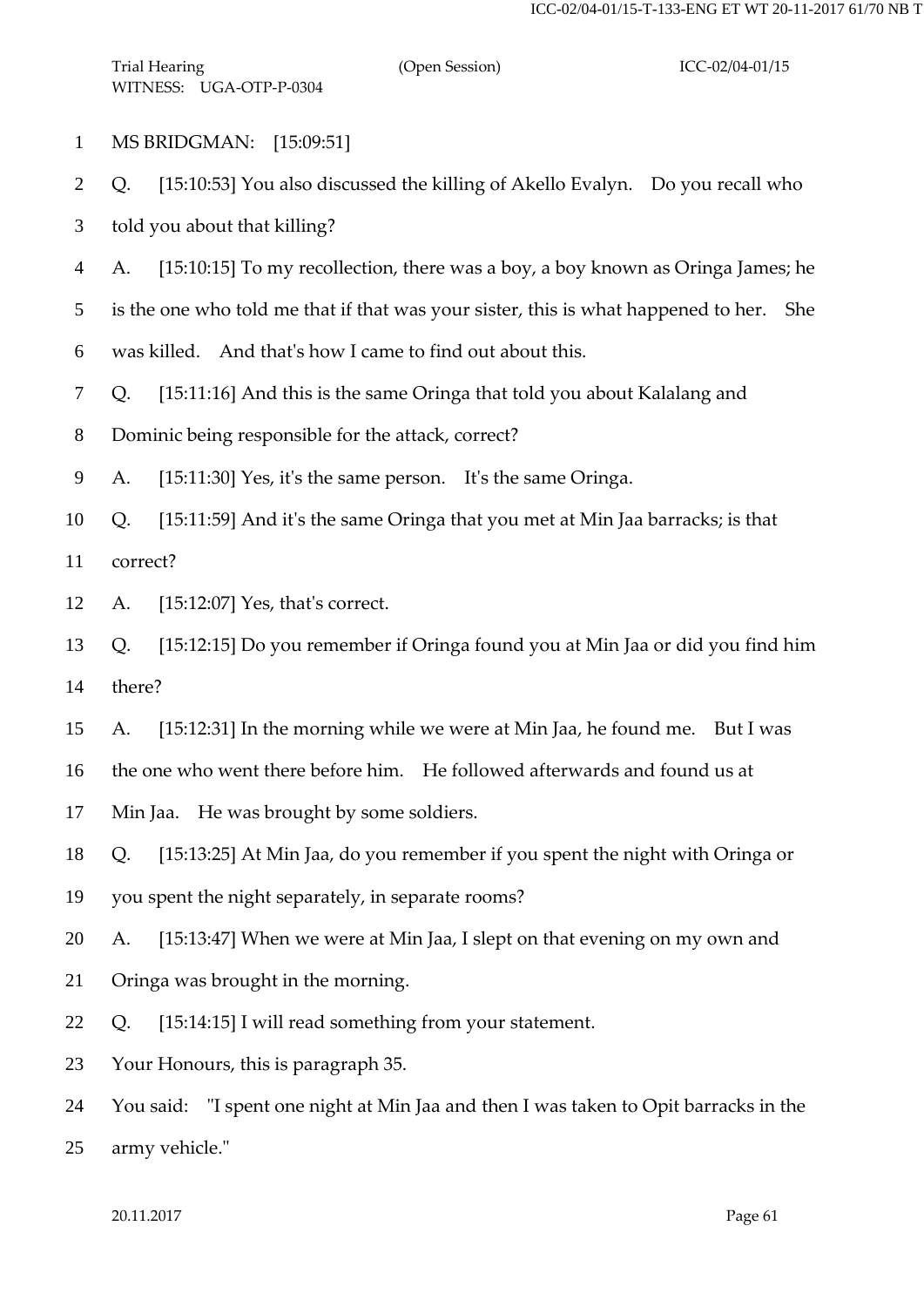- Is this correct, Mr Witness?
- A. [15:14:35] Yes, that's correct. The movement from Min Jaa to Opit barracks, yes,

that's correct.

PRESIDING JUDGE SCHMITT: [15:14:40] And it was paragraph 36. It's not

so important. I think it was 36.

MS BRIDGMAN: [15:14:47] Yes, thank you, I appreciate that.

PRESIDING JUDGE SCHMITT: [15:14:49] For the record. No, it is only, like we

always used to say here in the courtroom.

MS BRIDGMAN: [15:14:56] Thank you, Mr President.

Q. [15:15:06] So at what point did you have these conversations with Oringa?

Was it the morning that he was brought in, or was it when you were being taken -- at

what point you were being taken away, when did you have a discussion with Oringa?

A. [15:15:29] I had the discussion with Oringa from the barracks at Min Jaa to Opit

barracks. When we got to Opit barracks we were with Okello Charles Macodwogo.

He was in charge of Opit barracks. And it was while we were there that he was

asking us. He made a call, a call to Caritas in Ter-Boke and they came and picked us

up from Okello Charles Macodwogo at Opit barracks, and that's how Oringa James

and I travelled up to Ter-Boke together.

 Q. [15:16:31] Did Oringa also tell you that he participated in the killing of Evalyn or did he see it himself?

A. [15:16:54] The reason why I came to know about Evalyn's death was because I

 asked. I do not know whether he actually witnessed it. I did not ask in detail about how he came to find out about it.

Q. [15:17:46] Thank you, Mr Amodo, for your patience.

Your Honours, I have no further questions, but lead counsel might have some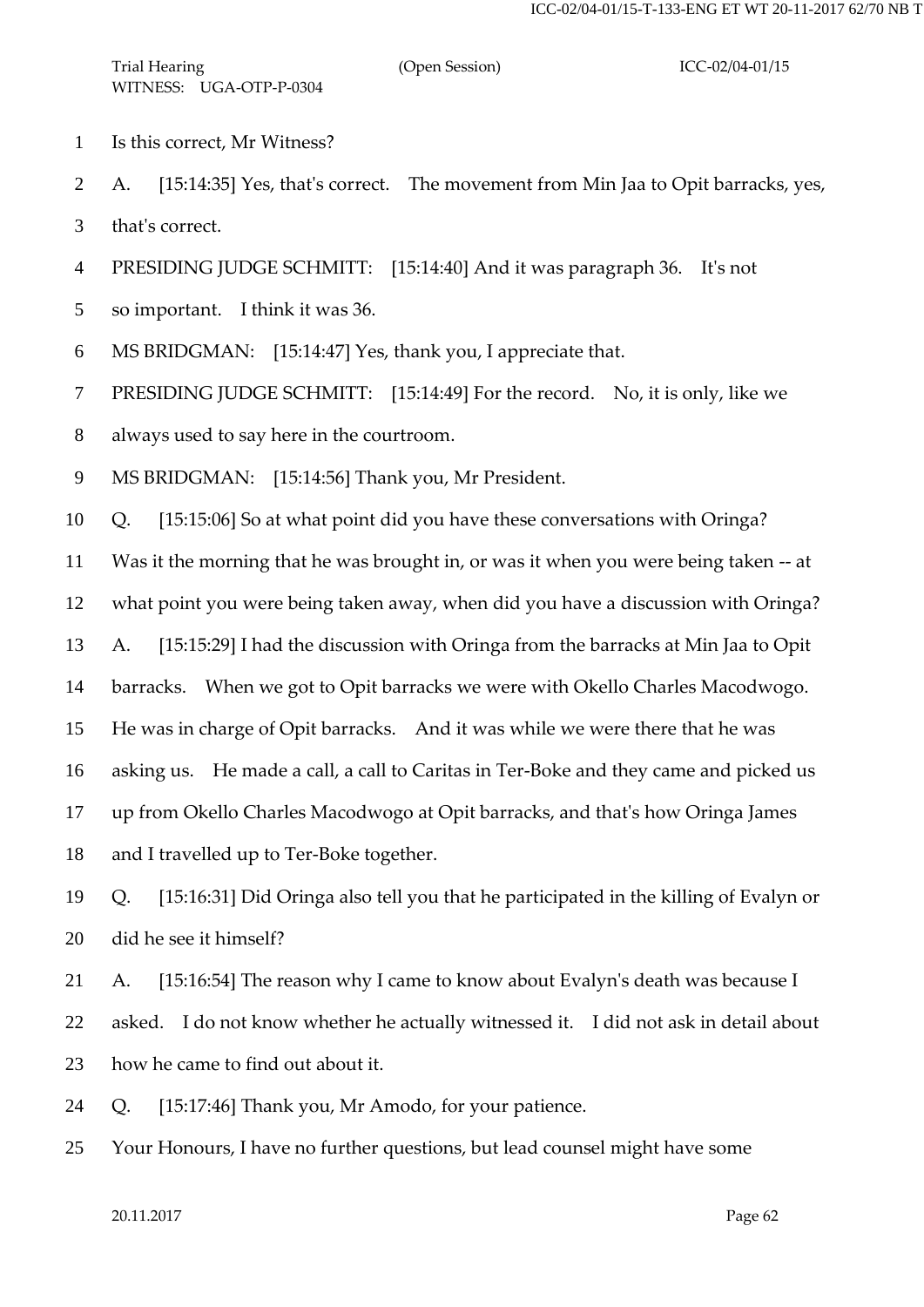- follow-up questions.
- PRESIDING JUDGE SCHMITT: [15:17:55] Yes, of course, Mr Ayena, but I thought
- that Ms Bridgman has covered quite a lot, but let's listen what you are going to
- explore. Mr Ayena, please.
- MR AYENA ODONGO: [15:18:10] Thank you for your permission, Mr President
- and your Honours.
- QUESTIONED BY MR AYENA ODONGO:
- Q. [15:18:19] Mr Amodo, first of all, I want to thank you for being available to tell
- the story of the problem of our people. As you can see, in this Court we are divided
- into three different groups. You are privileged to be performing two functions at the
- same time, as a --
- PRESIDING JUDGE SCHMITT: [15:18:53] Mrs Hirst, yes.
- MS HIRST: [15:18:55] I apologise, your Honour, for interrupting and perhaps
- anticipating incorrectly what my learned friend is about to say. I am just conscious
- that the witness's statuses are not both on the public record.
- PRESIDING JUDGE SCHMITT: [15:19:12] Okay. And I would have soon also
- interrupted.
- Mr Ayena, a question, not a statement, please. Simply put questions to the witness
- and no statements.
- MR AYENA ODONGO: [15:19:28] These preambles have been allowed before but --
- PRESIDING JUDGE SCHMITT: [15:19:32] Yes, yes, yes, I know.
- MR AYENA ODONGO: [15:19:36] You know, just to set the programme.
- PRESIDING JUDGE SCHMITT: [15:19:38] It's okay. And you did it, and I think
- now -- but now we can continue with the question.
- MR AYENA ODONGO: [15:19:43] Yes.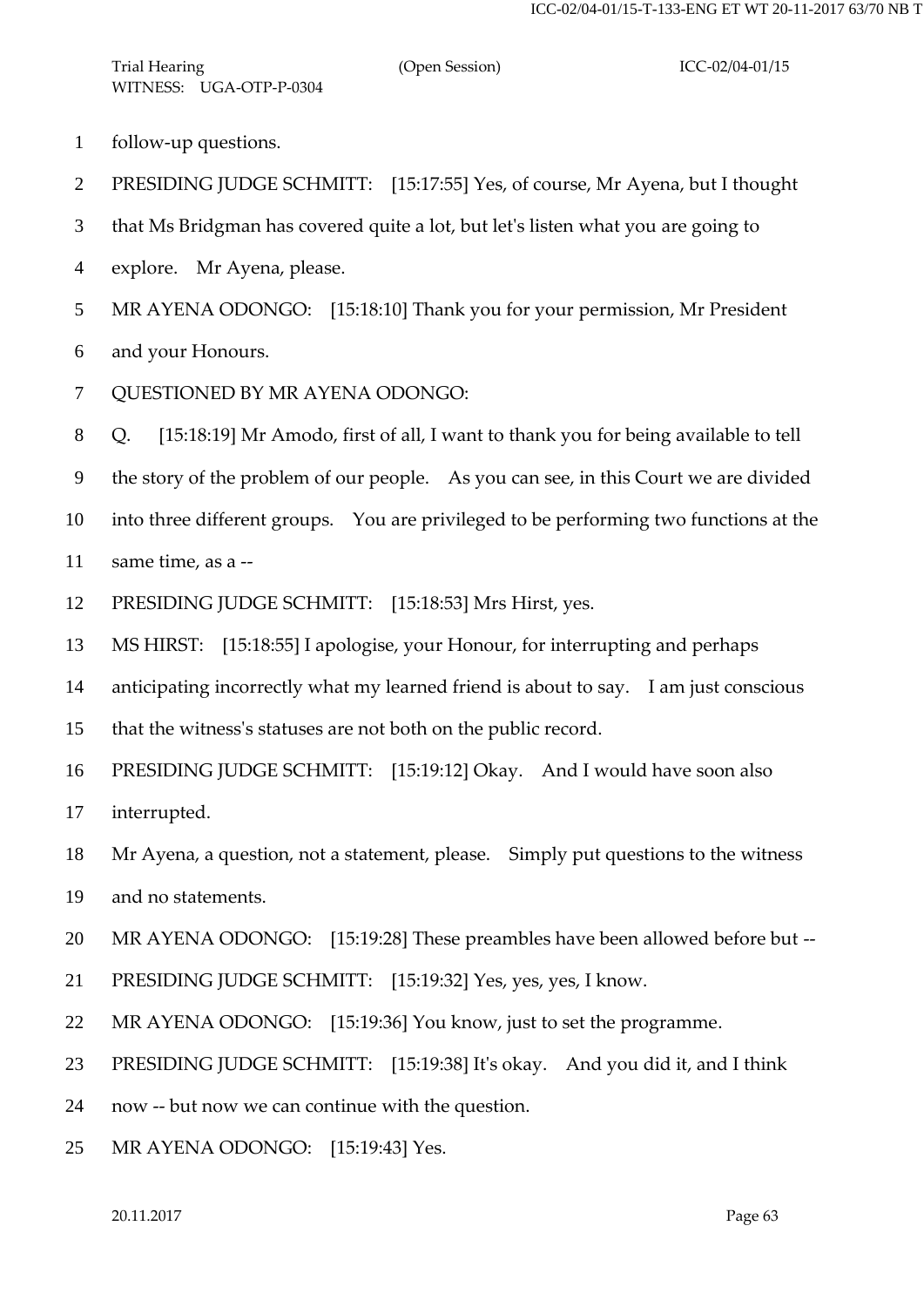PRESIDING JUDGE SCHMITT: [15:19:44] And I did not interrupt earlier, but I 2 simply address it now. I think it is also -- I do not intervene normally because it is also a -- that you and your fellow counsel show also respect by that to the witnesses and we appreciate that. But I think we can now ask a question. MR AYENA ODONGO: [15:20:07] No further statement of appreciating him. PRESIDING JUDGE SCHMITT: [15:20:11] I think he has understood, the witness. MR AYENA ODONGO: [15:20:13] There is one angle I just wanted to put. PRESIDING JUDGE SCHMITT: [15:20:16] Please do that but then soon come to the first question, please. MR AYENA ODONGO: [15:20:21] Yes. All I wanted to say was that he should appreciate that people don't come here necessarily to accuse anybody or to defend -- I mean, to make sure that somebody is convicted. The role of people here is to come and tell the truth, and I was thanking him for having told the truth. Like in my role. 14 And there is a reason why I am saying this. We -- my Lord, I think I should put it here that there is an outreach programme out there where some of us are actually also in the dock of the public opinion. Because we are defending. So in this case perhaps it is good for a witness like this to know that we come here not for our own sake but to assist Court, just like he is assisting Court, to arrive at the correct decision. And that's all. PRESIDING JUDGE SCHMITT: [15:21:31] Thank you for this intervention. We appreciate it a lot. And please ask a question now. MR AYENA ODONGO: [15:21:38] Q. [15:21:40] Now, Mr Amodo, you were in the bush for only one night; is that correct? Or did I -- A. [15:21:53] That's correct.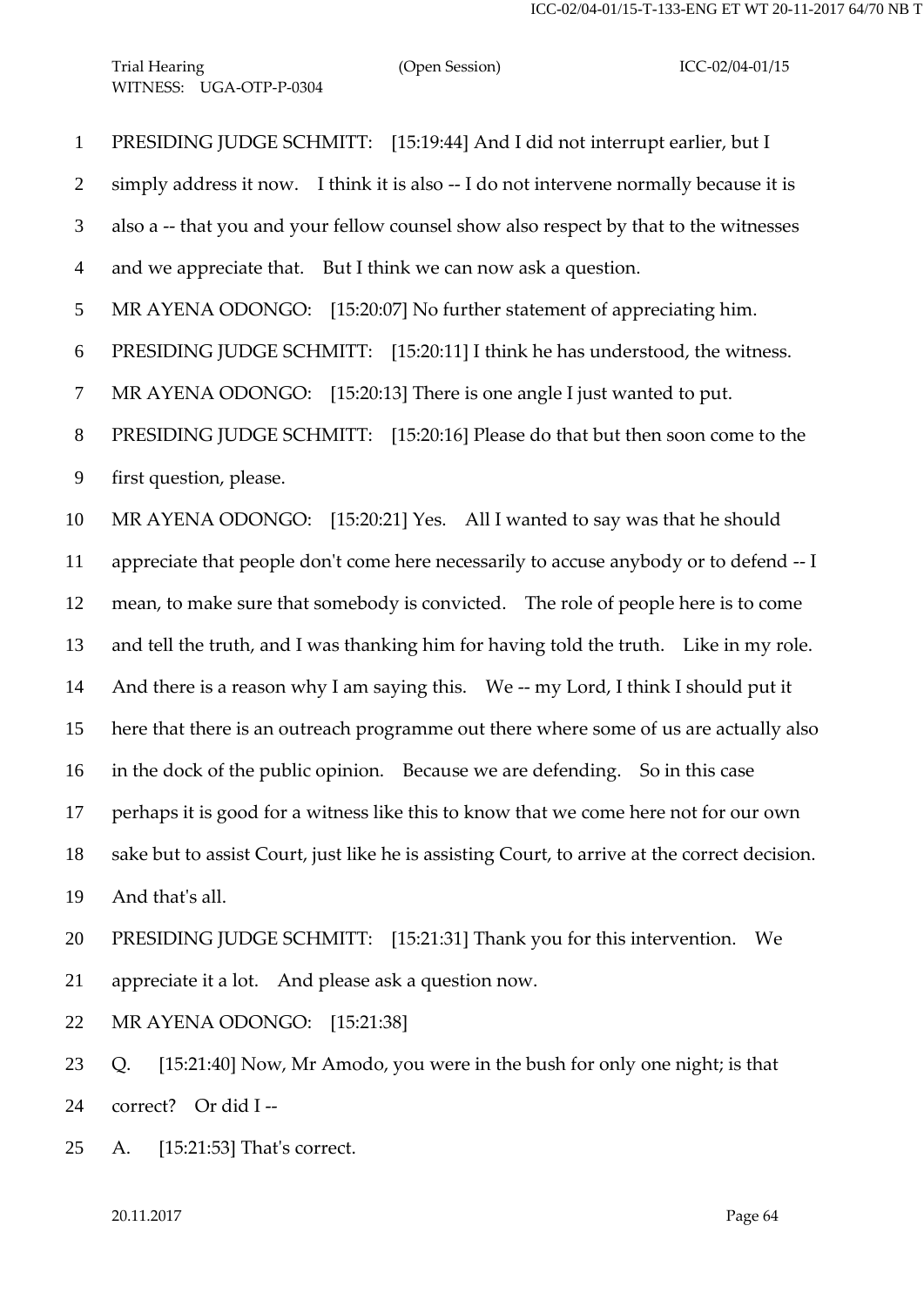- Q. [15:21:57] Now, were you told the reason why it was necessary to take you to
- Ter-Boke after only one night in the bush?
- A. [15:22:16] Well, the -- I was in the hands of the government soldiers. I was in the --
- THE INTERPRETER: [15:22:32] Interpreter corrects: I was in the arms of the rebels.
- And on that one particular night, I went through a lot, I experienced a lot. It wasn't
- an easy night. I went through pain. I walked long distances barefooted without
- a shirt and I had to -- if I think about that night, the experiences that I went through
- that night, then I went through a lot.
- PRESIDING JUDGE SCHMITT: [15:23:01] I think you can give it another try. This
- is quite interesting because he was -- yep.
- MR AYENA ODONGO: [15:23:07] Yes.
- PRESIDING JUDGE SCHMITT: [15:23:08] You could insist perhaps here a little bit.

MR AYENA ODONGO: [15:23:11]

 Q. [15:23:15] Mr Amodo, you see, it was -- it seems to be clear that the reason why people were taken to those rehabilitation centres were to give you rehabilitation, give you psycho support and all that kind of thing. And usually it was for those who had been in the bush for a long time. That's why we are saying in this case were you told the reason why you should be taken there, when you had just been in the bush for only one night?

 A. [15:24:06] Most -- that is something that I do not know. That decision came from the returnees. People who have been injured, if you have sustained any injuries, if you have undergone any, any hardships during the night, the night that you've been in the hands of the rebels, because I was abducted on the Tuesday and I got to Ter-Boke on Saturday. And that was based on the suffering or the experiences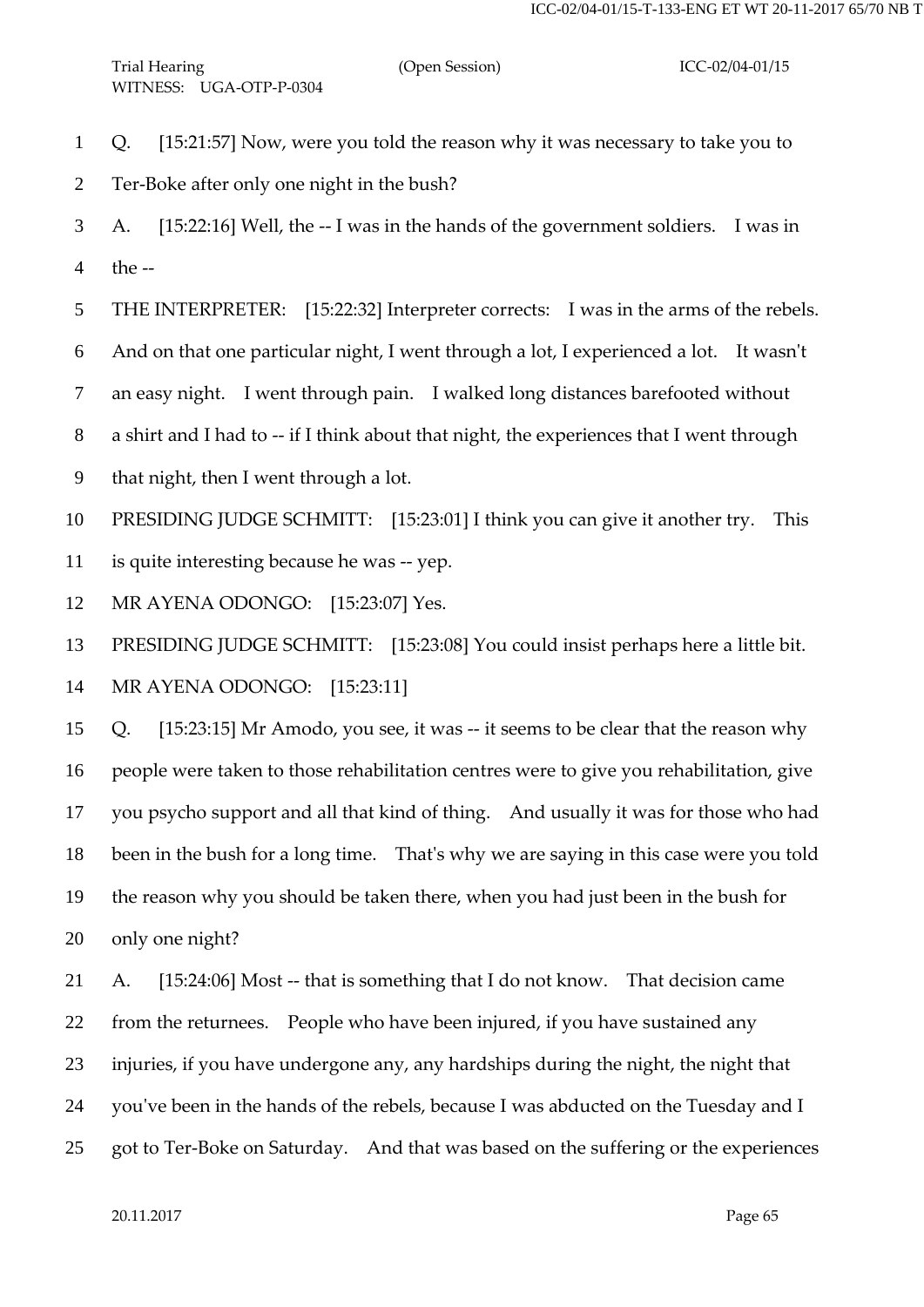that I went through, the hardships that I went through through the bush. I cannot actually lie. I cannot say I went through this experience when I did not go through it. Q. [15:25:21] Thank you, Mr Amodo. You told Court about this group Bojokech. And you said five of you were abducted. But you say that two of the abductees remained in the bush with the Bojokech. Did they ever return? A. [15:26:06] The two people that were taken by Bojokech, I am not sure, I am not sure whether they came back. I do not know whether they actually returned because they came and they -- for us we went back home. I do not know whether they came back home or whether they are still with Bojokech. Q. [15:26:37] Were these boys also abducted from Abok? A. [15:26:52] Could you please repeat your question? Q. [15:26:57] Yes, Mr Amodo. The two people you were abducted with, were they also boys from Abok, the two boys you were abducted with and they remained in the bush? A. [15:27:20] No, they were not from Abok. They came with that group from the Ngai area. They came from that area. Q. [15:27:35] And you didn't learn their names? A. [15:27:41] No. I did not ask their names. Q. [15:27:50] Now, you talked about the killing of your sister, your cousin's sister, Evalyn, and that you were told about this by this gentleman called Oringa. And if I got you right, Mr Amodo, Evalyn had been separated from you and put in another group. Did you ever talk to people who were in the same group with Evalyn to establish how she was killed? A. [15:28:41] That is something that I did not make any enquiries about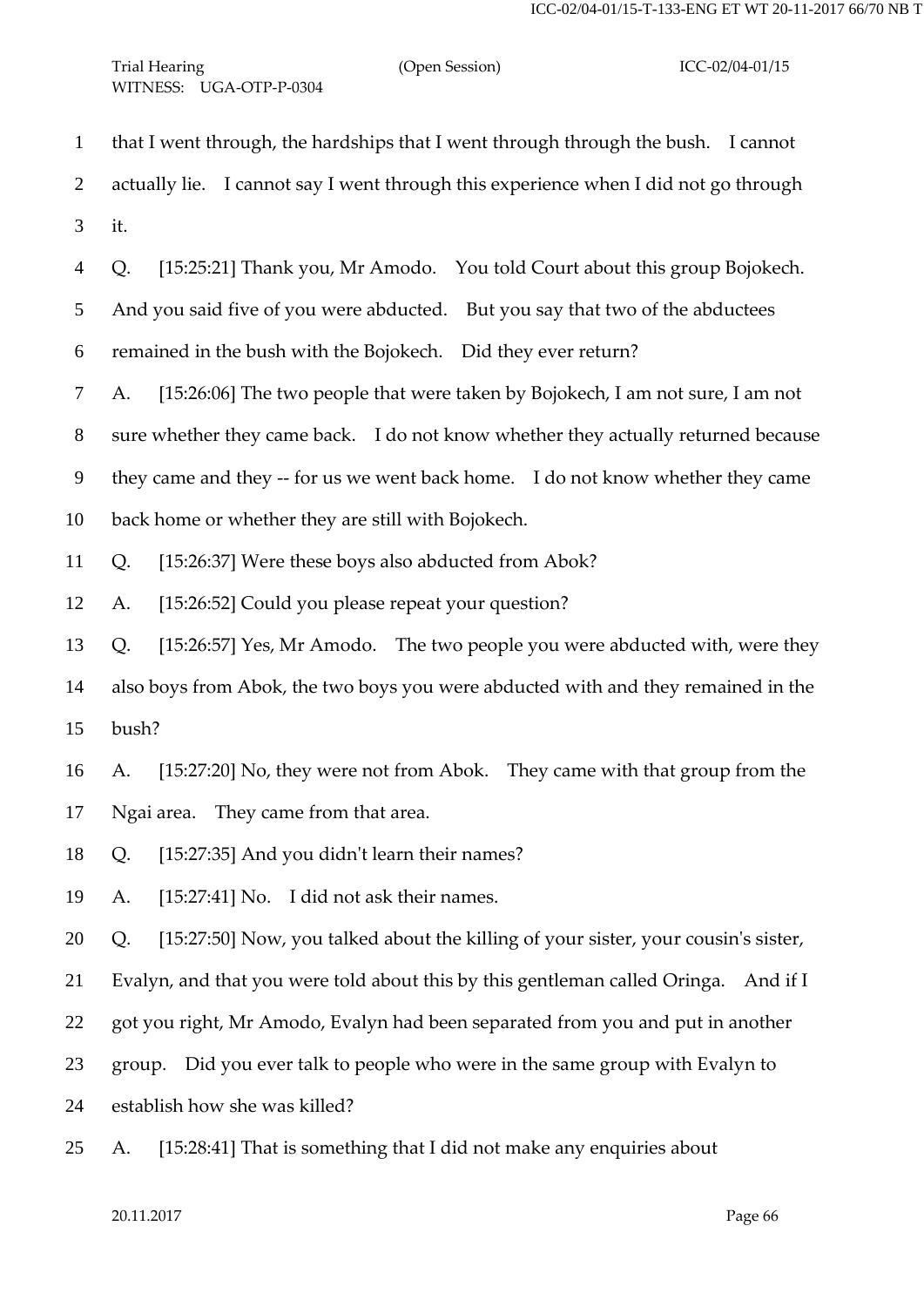immediately regarding the way that they killed Evalyn.

 Q. [15:28:59] Okay. I want you, Mr Amodo, to help Court to understand the gunshots, about the gunshots that night. You were here now in a group of LRA soldiers who abducted you. Some of them were having guns. You have told Court that you did not know their names and you could not clearly see them. But did you hear the cocking and firing of any gun in that group for the length of time you were still within the camp?

 A. [15:30:11] Based on my observation, while I was in the house, I told you that they came into my house with guns, but while we were on the outside, the cocking of the gun and the shooting of gun is something that I heard. That was something that was not only next to me, but it was all over the camp. It wasn't just next to me. Q. [15:30:52] Now, one more question: There were two parts, there were two locations of the barracks, one on the western part and the other on the eastern part, the one on the western part was on the way from corner Ngai to Abok, that is near where your house was. And then the other one towards Bar-Rio, that is on the way to Otwal. Can you tell Court whether the soldiers from both barracks fired in when the rebels attacked?

 A. [15:32:01] Well, I stated that the gunfire, when the gunfire started I was still inside the house. When there was gunfire, I heard gunfire from the first barracks, but it's very difficult to know whether it was from the first barracks or from the second barracks because it was very chaotic, there was a lot of commotion, there was gunfire all over the camp. So it's very difficult to distinguish whether it was coming from the first barracks or from the second barracks?

Q. [15:32:55] This might be a bit difficult in the circumstances, under the

circumstances you were in, but maybe you could assist Court in case you got to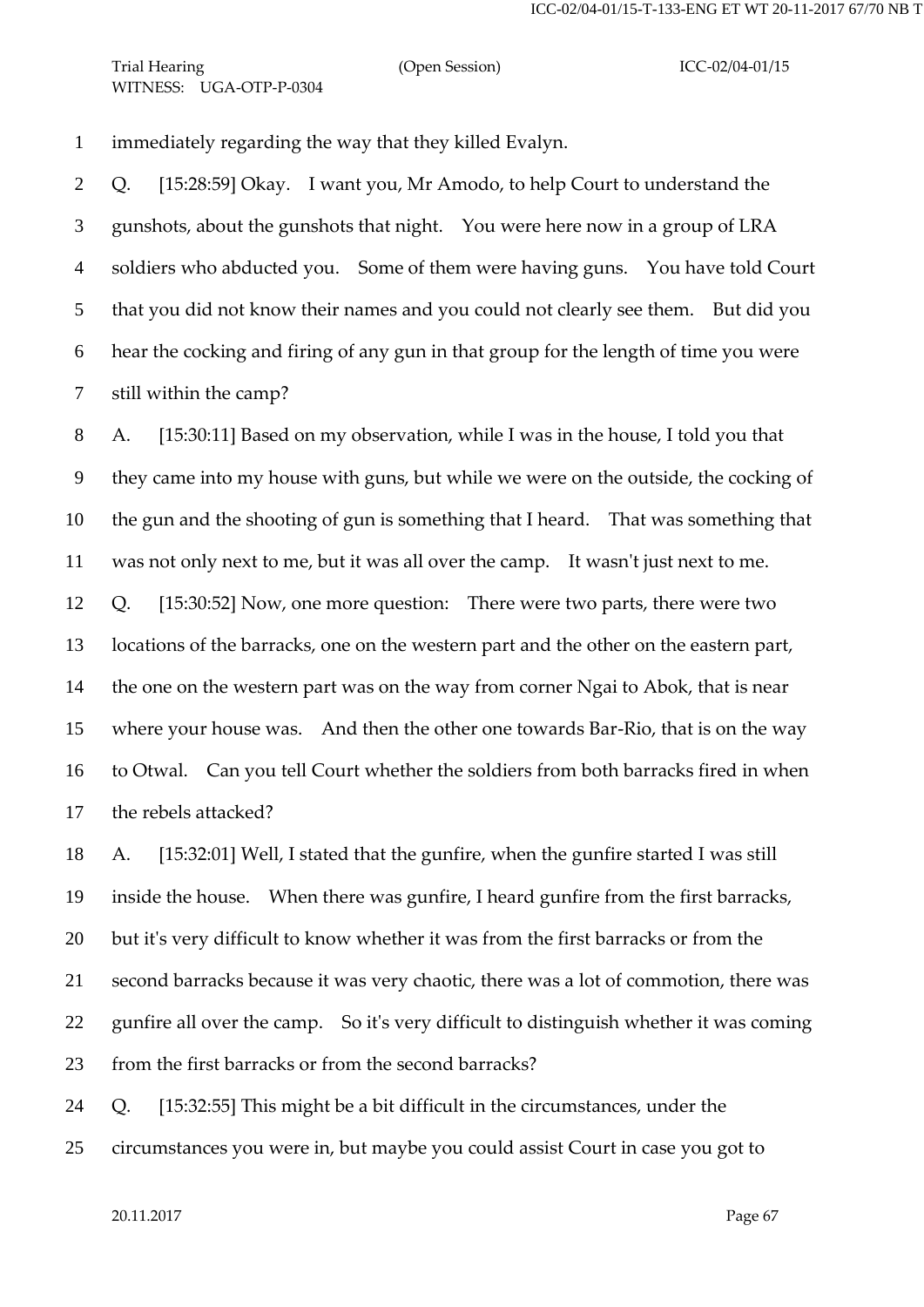understand. These guns which were being fired, was it directed towards the soldiers or towards the civilians?

 A. [15:33:30] Based on my understanding, when these people came from the west, they initially headed towards the barracks, they targeted the barracks because the barracks, it was the barracks number one, so the rebels attacked the soldiers first and then they came to the camp. But they started off attacking the soldiers in the barracks and then they headed towards the camp.

Q. [15:34:08] And you may not know whether the soldiers from the new

barracks -- the barracks number two, upon hearing gunshots, also came in and started

firing from the other side, would you know?

A. [15:34:33] Based on my understanding, I did not ask how the soldiers were

firing their guns, but I just heard the gunfire, so I do not know how it all started.

Q. [15:34:53] And, Mr Amodo, when we talk about the camp as opposed to the

barracks, can you help Court to understand exactly what you mean by the IDP camp,

which part of Abok trading centre, which part was the -- would you say was the IDP

camp?

 A. [15:35:31] The camp, most of it, most of the camp -- the part of the camp that was mostly inhabited was the one in the direction of Iceme. That was the most populated, the camp that was in the direction of Iceme. But the one towards Lalogi was less populated. The rebels came in from the direction of the camp that is mostly populated.

 PRESIDING JUDGE SCHMITT: [15:36:20] I think that's relatively -- we can have it in our mind if we also look at the photo of the camp.

MR AYENA ODONGO: [15:36:28] Yes.

PRESIDING JUDGE SCHMITT: [15:36:29] So it would be -- the most populated part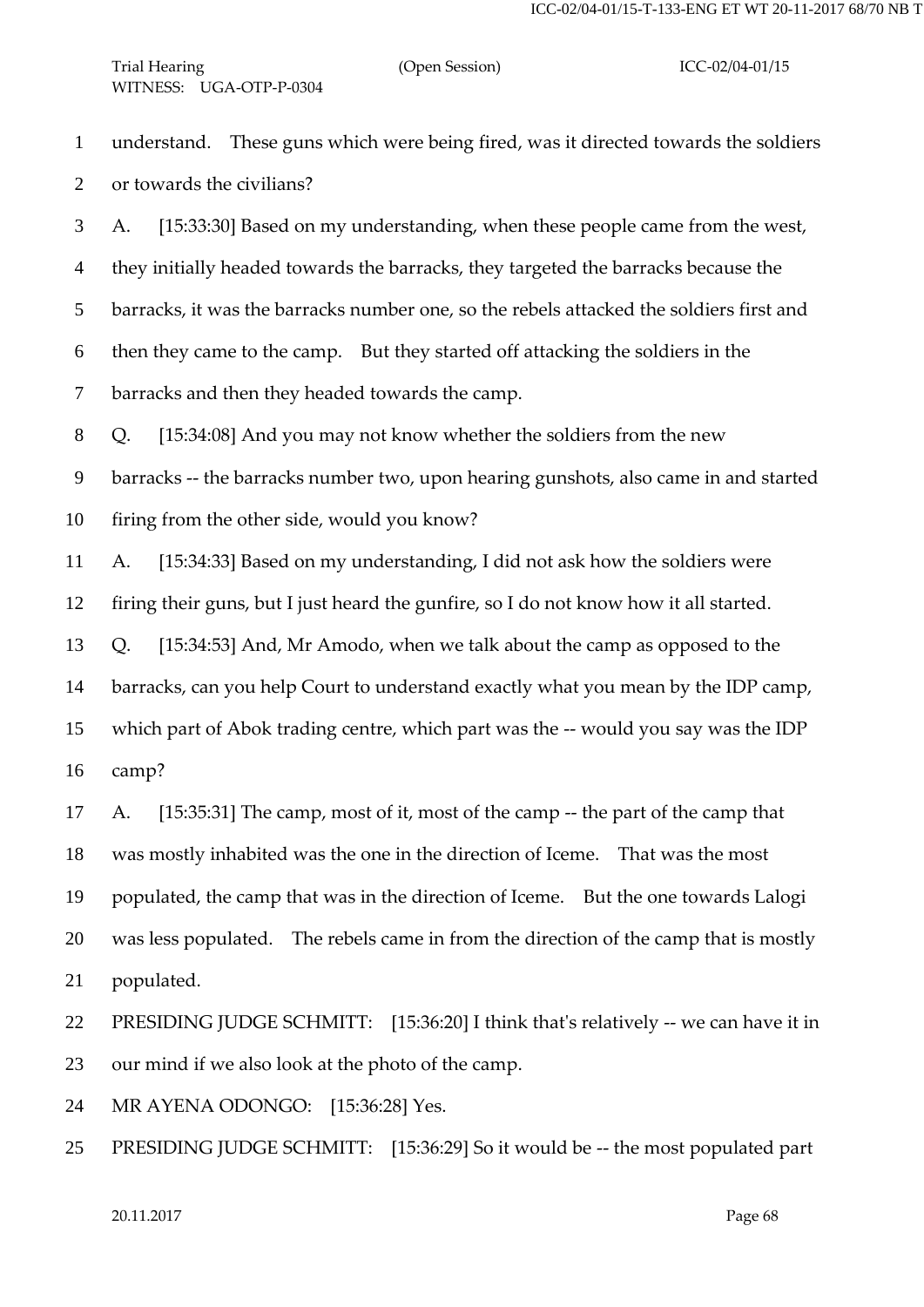must have been, according to what Mr Witness said, where the old barracks were.

2 MR AYENA ODONGO: [15:36:36] It was the west.

PRESIDING JUDGE SCHMITT: [15:36:37] Yeah.

MR AYENA ODONGO: [15:36:38] Yes.

Q. [15:36:39] Now, can you tell Court whether at this time, when the rebels

attacked, the UPDF and the ancillary forces, the LDUs were all in the barracks, were

you aware whether they were all in the barracks or maybe they were not there, they

had been sent on some mission somewhere?

A. [15:37:17] On that evening, around 2 p.m., around -- in the evening around

 8 p.m., based on my observations, the soldiers, each soldier would be in their own trenches.

Q. [15:37:40] Do you know whether some of them had been sent to lay ambush

given that they had been given information that rebel attack was imminent?

A. [15:38:08] Well, since there was kind of coordination between the civilian and

the soldiers I said earlier that they usually have somebody who coordinates between

the civilians and the army. So when such information or rumours come, at least the

information will have been known, both within the army and the civilian population.

PRESIDING JUDGE SCHMITT: [15:38:37] I think that does not lead very much, too

much, I would assume.

MR AYENA ODONGO: [15:38:44] Yes. I think that's about all. Mr Amodo, thank

you for being present. Send my regards to people at home. Thank you.

PRESIDING JUDGE SCHMITT: [15:38:54] Thank you, Mr Ayena.

Mr Amodo, I would like to address you. That concludes your testimony. On

behalf of the Chamber I would like to thank you that you have taken it upon you, this

long journey to this Court that is so far away from your home. We also like to thank